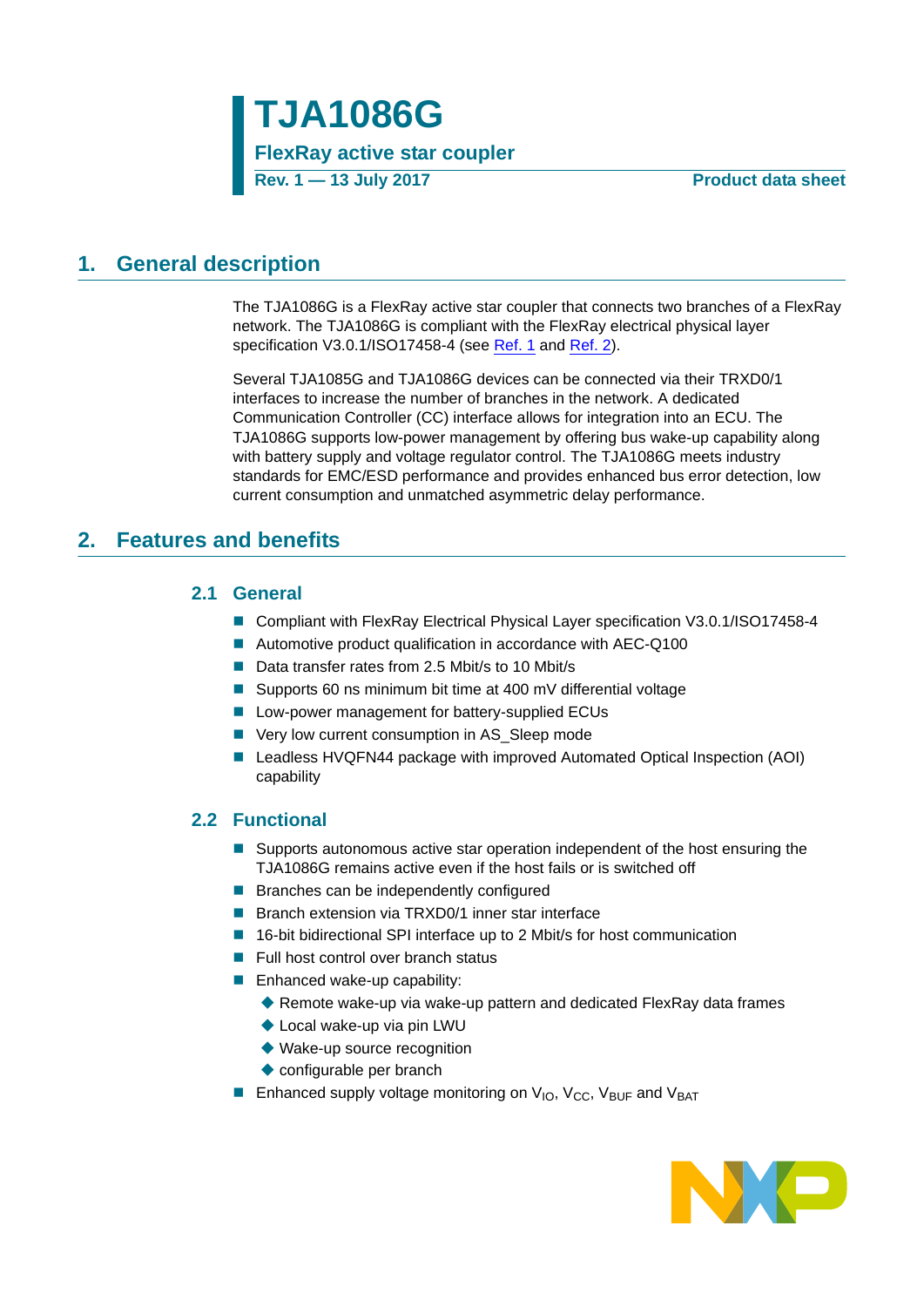#### **FlexRay active star coupler)**

- Auto I/O level adaptation to host controller supply voltage  $V_{10}$
- Can be used in 14 V, 24 V and 48 V powered systems
- **E** Enhanced bus error detection detects short-circuit conditions on the bus
- Instant transmitter shut-down interface (BGE pin)
- Selective branch shut-down (partial networking)

#### <span id="page-1-1"></span>**2.3 Robustness**

- Bus pins protected against  $\pm 8$  kV ESD pulses according to HBM and  $\pm 6$  kV ESD pulses according to IEC61000-4-2
- $\blacksquare$  All pins protected against  $\pm 1000$  V ESD according to CDM
- $\blacksquare$  All pins protected against  $\pm 200 \,$ V ESD according to MM
- No reverse currents from the digital input pins to  $V_{\text{IO}}$  or  $V_{\text{CC}}$  when the TJA1086G is not powered up
- Bus pins short-circuit proof to battery voltage (14 V, 24 V or 48 V) and ground
- Overtemperature detection and protection
- Bus pins protected against transients in automotive environment (according to ISO 7637 class C)

### <span id="page-1-0"></span>**2.4 Active star functional classes**

- Active star communication controller interface
- Active star bus quardian interface
- Active star voltage regulator control
- Active star logic level adaptation
- Active star host interface
- Active star increased voltage amplitude transmitter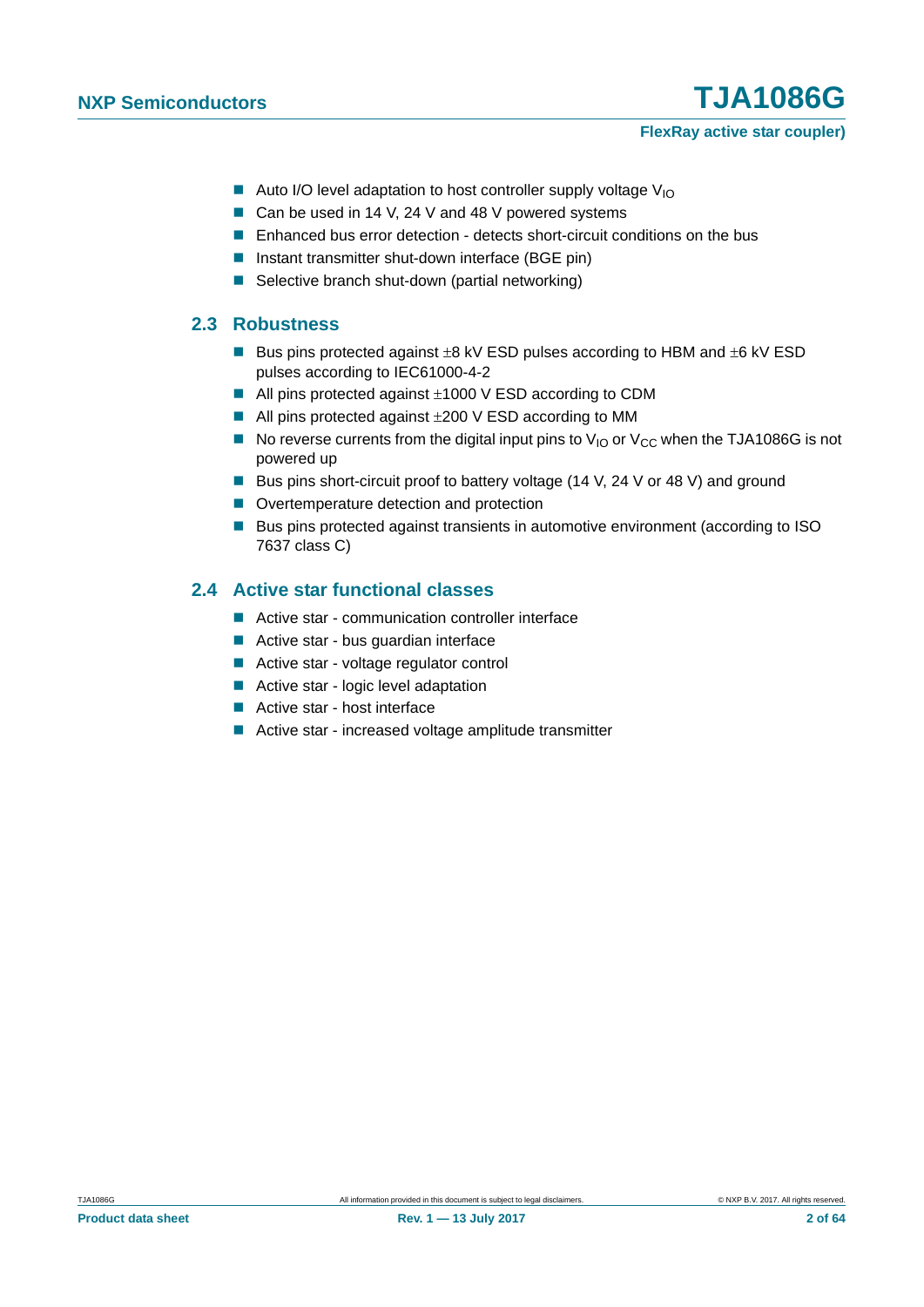**FlexRay active star coupler)**

# <span id="page-2-0"></span>**3. Quick reference data**

| <b>Symbol</b>    | <b>Parameter</b>                                          | <b>Conditions</b>                                                                | Min  | <b>Typ</b> | <b>Max</b> | Unit |
|------------------|-----------------------------------------------------------|----------------------------------------------------------------------------------|------|------------|------------|------|
| $V_{CC}$         | supply voltage                                            |                                                                                  | 4.75 |            | 5.25       | V    |
| $V_{uvd(VCC)}$   | undervoltage detection voltage<br>on pin V <sub>CC</sub>  | $V_{CG1}/V_{CG2}$ connected on pcb                                               | 4.45 |            | 4.715      | V    |
| $I_{\rm CC}$     | supply current                                            | AS_Normal mode; $V_{BGE} = V_{IO}$ ; $V_{TXEN} = 0 V$ ;<br>$R_{bus} = 45 \Omega$ |      | 95         | 120        | mA   |
| V <sub>BAT</sub> | battery supply voltage                                    |                                                                                  | 4.75 |            | 60         | V    |
| $V_{uvd(VBAT)}$  | undervoltage detection voltage<br>on pin V <sub>BAT</sub> |                                                                                  | 4.45 |            | 4.715      | V    |
| $I_{BAT}$        | battery supply current                                    | AS_Sleep mode; wake-up enabled on all<br>branches; $T_{vi} \leq 85$ °C           |      | 38         | 70         | μA   |
|                  |                                                           | normal power modes                                                               |      | 0.1        |            | mA   |
| $V_{10}$         | supply voltage on pin V <sub>IO</sub>                     |                                                                                  | 2.8  |            | 5.25       | V    |
| $V_{uvd(VIO)}$   | undervoltage detection voltage<br>on pin $V_{10}$         |                                                                                  | 2.55 |            | 2.765      | V    |
| $I_{IO}$         | supply current on pin $V_{1O}$                            | normal power modes                                                               |      |            |            | mA   |
| V <sub>ESD</sub> | electrostatic discharge voltage                           | IEC 61000-4-2 on pins BP and BM to ground                                        | -6   |            | $+6$       | kV   |

# <span id="page-2-1"></span>**4. Ordering information**

#### **Table 2. Ordering information**

| Type number | ∣Packaαe    |                                                                                                                           |                  |  |  |  |
|-------------|-------------|---------------------------------------------------------------------------------------------------------------------------|------------------|--|--|--|
|             | <b>Name</b> | <b>Description</b>                                                                                                        | Version          |  |  |  |
| TJA1086GHN  |             | HVQFN44 plastic thermal enhanced very thin quad flat package; no leads; 44 terminals;<br>body $9 \times 9 \times 0.85$ mm | <b>SOT1113-1</b> |  |  |  |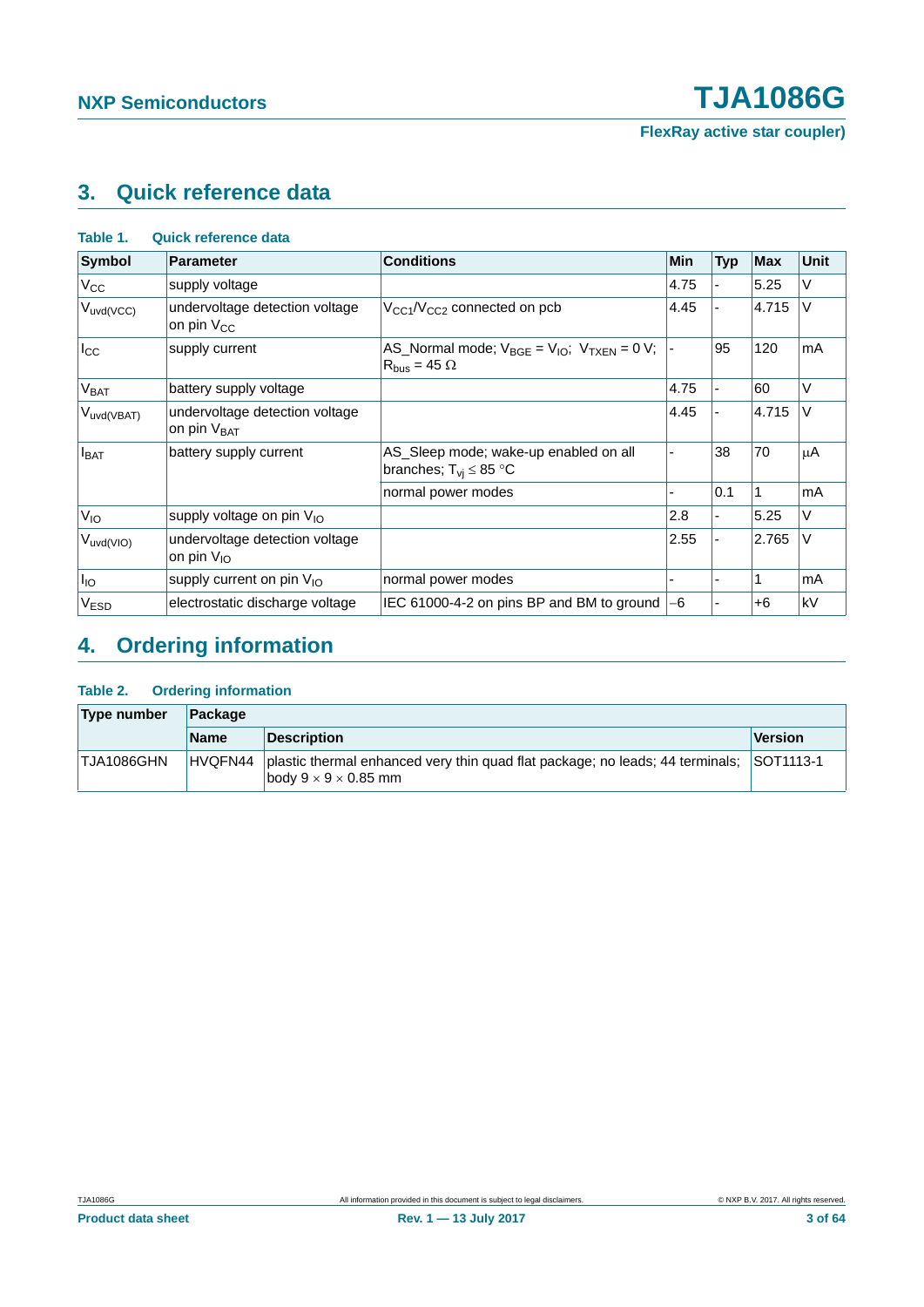**FlexRay active star coupler)**

## <span id="page-3-0"></span>**5. Block diagram**

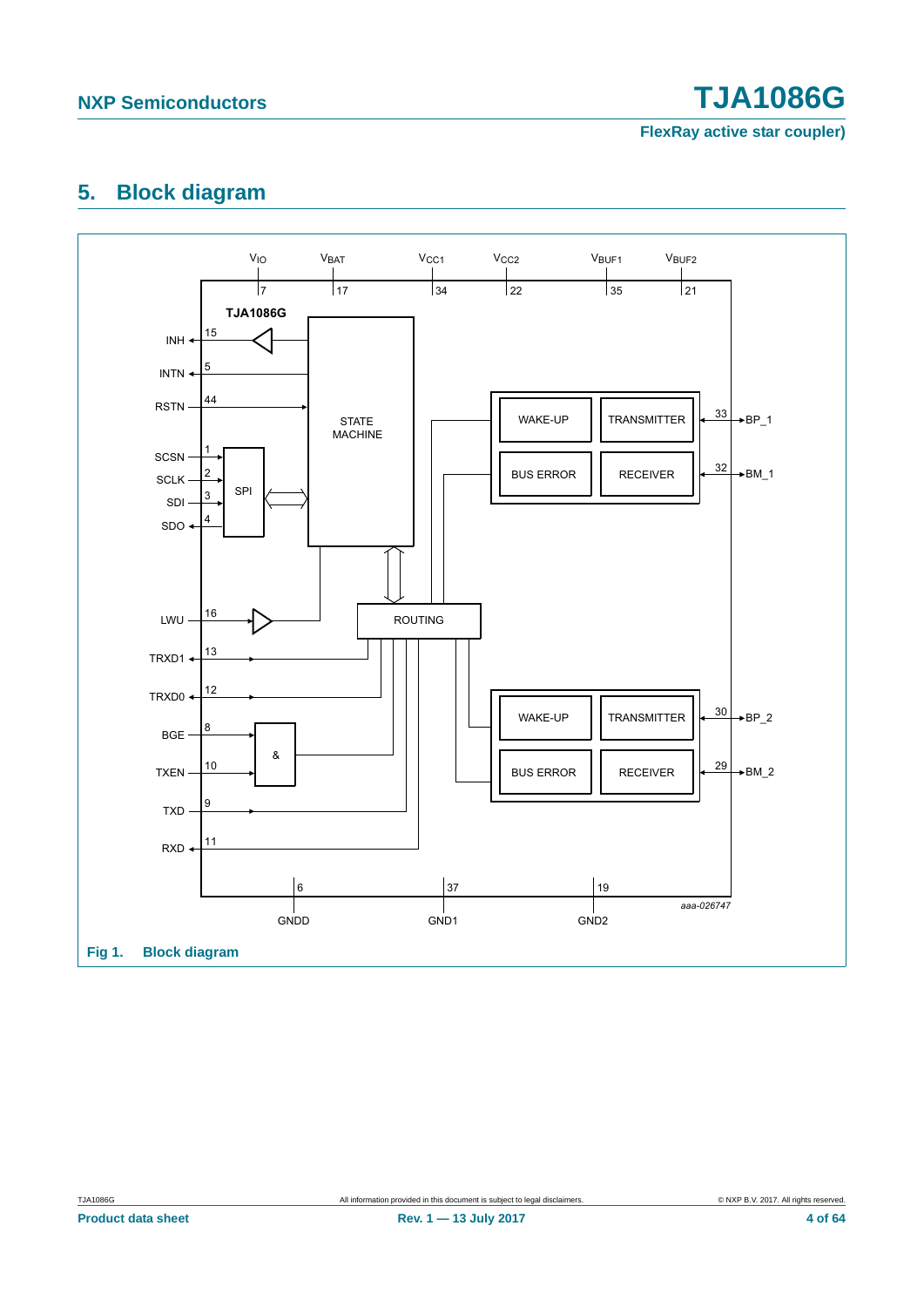**FlexRay active star coupler)**

## <span id="page-4-1"></span><span id="page-4-0"></span>**6. Pinning information**

### **6.1 Pinning**



## <span id="page-4-2"></span>**6.2 Pin description**

#### **Table 3. Pin description**

| <b>Symbol</b>   | Pin | Type <sup>[1]</sup>      | <b>Description</b>                                       |
|-----------------|-----|--------------------------|----------------------------------------------------------|
| <b>SCSN</b>     | 1   |                          | SPI chip select input; internal pull-up                  |
| <b>SCLK</b>     | 2   |                          | SPI clock signal; internal pull-down                     |
| SDI             | 3   |                          | SPI data input; internal pull-down                       |
| SDO             | 4   | O                        | SPI data output; 3-state output                          |
| <b>INTN</b>     | 5   | O                        | interrupt output; open-drain output, low-side driver     |
| <b>GNDD</b>     | 6   | G                        | ground for digital circuits <sup>[2]</sup>               |
| V <sub>IO</sub> | 7   | P                        | supply voltage for $V_{1O}$ voltage level adaptation     |
| <b>BGE</b>      | 8   |                          | bus guardian enable input; internal pull-down            |
| TXD.            | 9   |                          | transmit data input; internal pull-down                  |
| TXEN            | 10  |                          | transmitter enable input; internal pull-up               |
| <b>RXD</b>      | 11  | O                        | receive data output                                      |
| TRXD0           | 12  | IO                       | data bus line 0 for inner star connection                |
| TRXD1           | 13  | IO                       | data bus line 1 for inner star connection                |
| n.c.            | 14  | $\overline{\phantom{0}}$ | not connected; to be connected to GND in application     |
| INH.            | 15  | O                        | inhibit output; for switching external voltage regulator |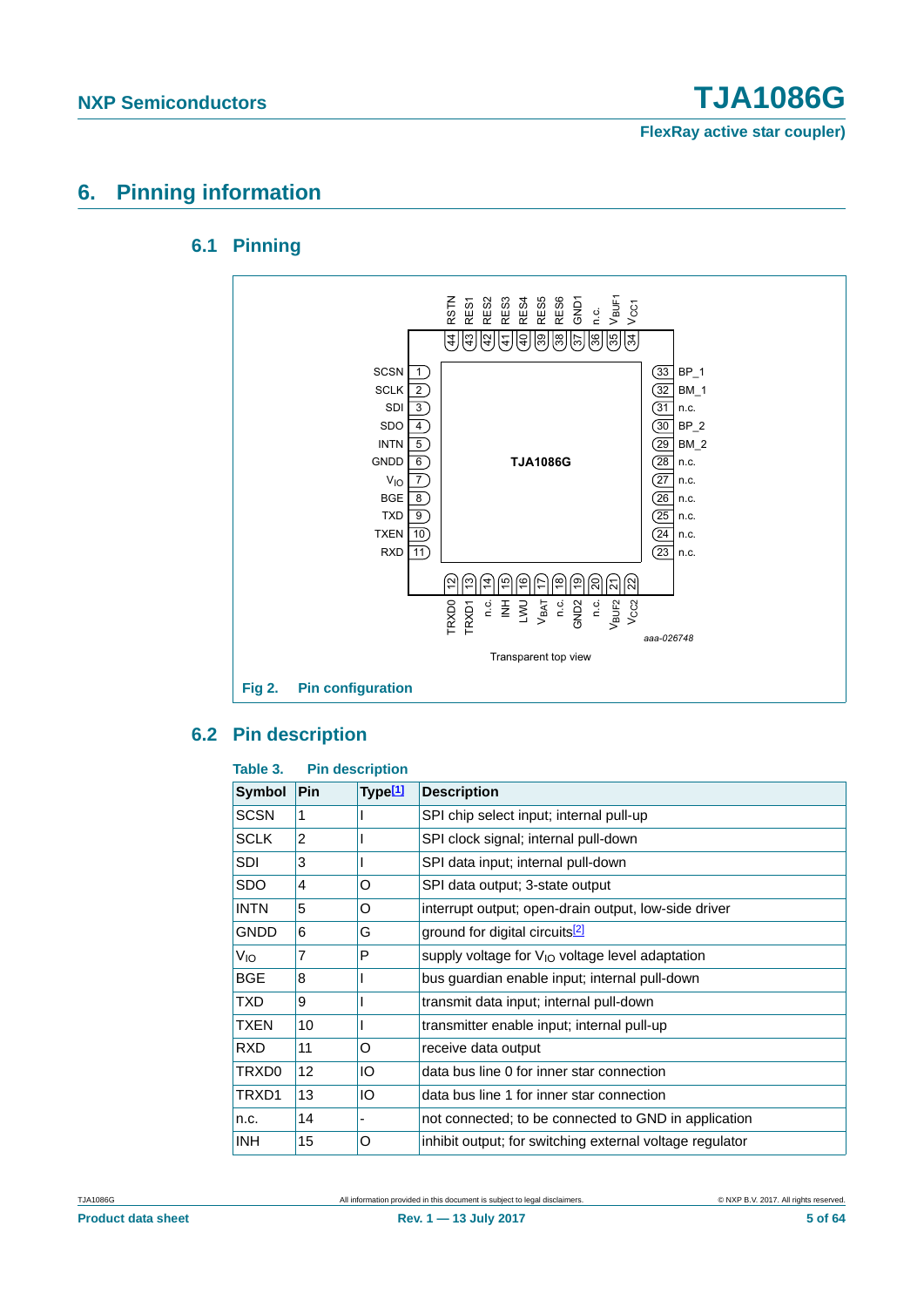**FlexRay active star coupler)**

| Table 3.            |     |                     | Pin description continued                                                             |  |  |  |
|---------------------|-----|---------------------|---------------------------------------------------------------------------------------|--|--|--|
| <b>Symbol</b>       | Pin | Type <sup>[1]</sup> | <b>Description</b>                                                                    |  |  |  |
| LWU                 | 16  | ı                   | local wake-up input; internal pull-up or pull-down (depends on<br>voltage at pin LWU) |  |  |  |
| V <sub>BAT</sub>    | 17  | P                   | battery supply voltage                                                                |  |  |  |
| n.c.                | 18  |                     | not connected; to be connected to GND in application                                  |  |  |  |
| GND <sub>2</sub>    | 19  | G                   | ground connection 22                                                                  |  |  |  |
| n.c.                | 20  | $\overline{a}$      | not connected; to be connected to GND in application                                  |  |  |  |
| $V_{\mathsf{BUF2}}$ | 21  | P                   | buffer supply voltage 2 <sup>[3]</sup>                                                |  |  |  |
| V <sub>CC2</sub>    | 22  | P                   | supply voltage 2 <sup>[4]</sup>                                                       |  |  |  |
| n.c.                | 23  |                     | not connected; to be left open in the application                                     |  |  |  |
| n.c.                | 24  | L,                  | not connected; to be left open in the application                                     |  |  |  |
| n.c.                | 25  |                     | not connected; to be connected to GND in application                                  |  |  |  |
| n.c.                | 26  |                     | not connected; to be left open in the application                                     |  |  |  |
| n.c.                | 27  | ÷,                  | not connected; to be left open in the application                                     |  |  |  |
| n.c.                | 28  |                     | not connected; to be connected to GND in application                                  |  |  |  |
| $BM_2$              | 29  | IO                  | bus line minus for branch 2 <mark>b</mark>                                            |  |  |  |
| $BP_2$              | 30  | IО                  | bus line plus for branch 2 <sup>[6]</sup>                                             |  |  |  |
| n.c.                | 31  |                     | not connected; to be connected to GND in application                                  |  |  |  |
| BM 1                | 32  | IO                  | bus line minus for branch 1 <mark>5</mark>                                            |  |  |  |
| $BP_1$              | 33  | IO                  | bus line plus for branch 1 <sup>6</sup>                                               |  |  |  |
| $V_{CC1}$           | 34  | P                   | supply voltage 1[4]                                                                   |  |  |  |
| $V_{\mathsf{BUF1}}$ | 35  | P                   | buffer supply voltage 1 <sup>3</sup>                                                  |  |  |  |
| n.c.                | 36  |                     | not connected; to be connected to GND in application                                  |  |  |  |
| GND1                | 37  | G                   | ground connection 12                                                                  |  |  |  |
| RES <sub>6</sub>    | 38  | ÷,                  | reserved; to be connected to GND in application                                       |  |  |  |
| RES <sub>5</sub>    | 39  |                     | reserved; to be connected to GND in application                                       |  |  |  |
| RES4                | 40  |                     | reserved; to be connected to GND in application                                       |  |  |  |
| RES3                | 41  | Ĭ.                  | reserved; to be connected to GND in application                                       |  |  |  |
| RES2                | 42  | L,                  | reserved; to be connected to GND in application                                       |  |  |  |
| RES1                | 43  | ä,                  | reserved; to be connected to GND in application                                       |  |  |  |
| <b>RSTN</b>         | 44  | I                   | reset input; internal pull-up                                                         |  |  |  |

<span id="page-5-0"></span>[1] IO: input/output; O: output; I: input; P: power supply; G: ground.

- <span id="page-5-1"></span>[2] GND1, GND2, GNDD and the exposed center pad of HVQFN44 package must be connected together on the PCB; references in the data sheet to GND can be assumed to encompass GND1, GND2, GNDD and the exposed center pad of HVQFN4 unless stated otherwise.
- <span id="page-5-2"></span>[3]  $V_{BUF1}$  and  $V_{BUF2}$  must be connected together on the PCB; note that references in the data sheet to  $V_{BUF1}$ can be assumed to encompass  $V_{\text{BUF1}}$  and  $V_{\text{BUF2}}$  unless stated otherwise.
- <span id="page-5-3"></span>[4]  $V_{CG1}$  and  $V_{CG2}$  must be connected together on the PCB; note that references in the data sheet to  $V_{CG}$  can be assumed to encompass  $V_{CC1}$  and  $V_{CC2}$  unless stated otherwise.
- <span id="page-5-4"></span>[5] References in the data sheet to BM (e.g. pin BM or V<sub>BM</sub>) can be assumed to encompass BM\_1 and BM\_2 unless stated otherwise.
- <span id="page-5-5"></span>[6] References in the data sheet to BP (e.g. pin BP or  $V_{BP}$ ) can be assumed to encompass BP\_1 and BP\_2 unless stated otherwise.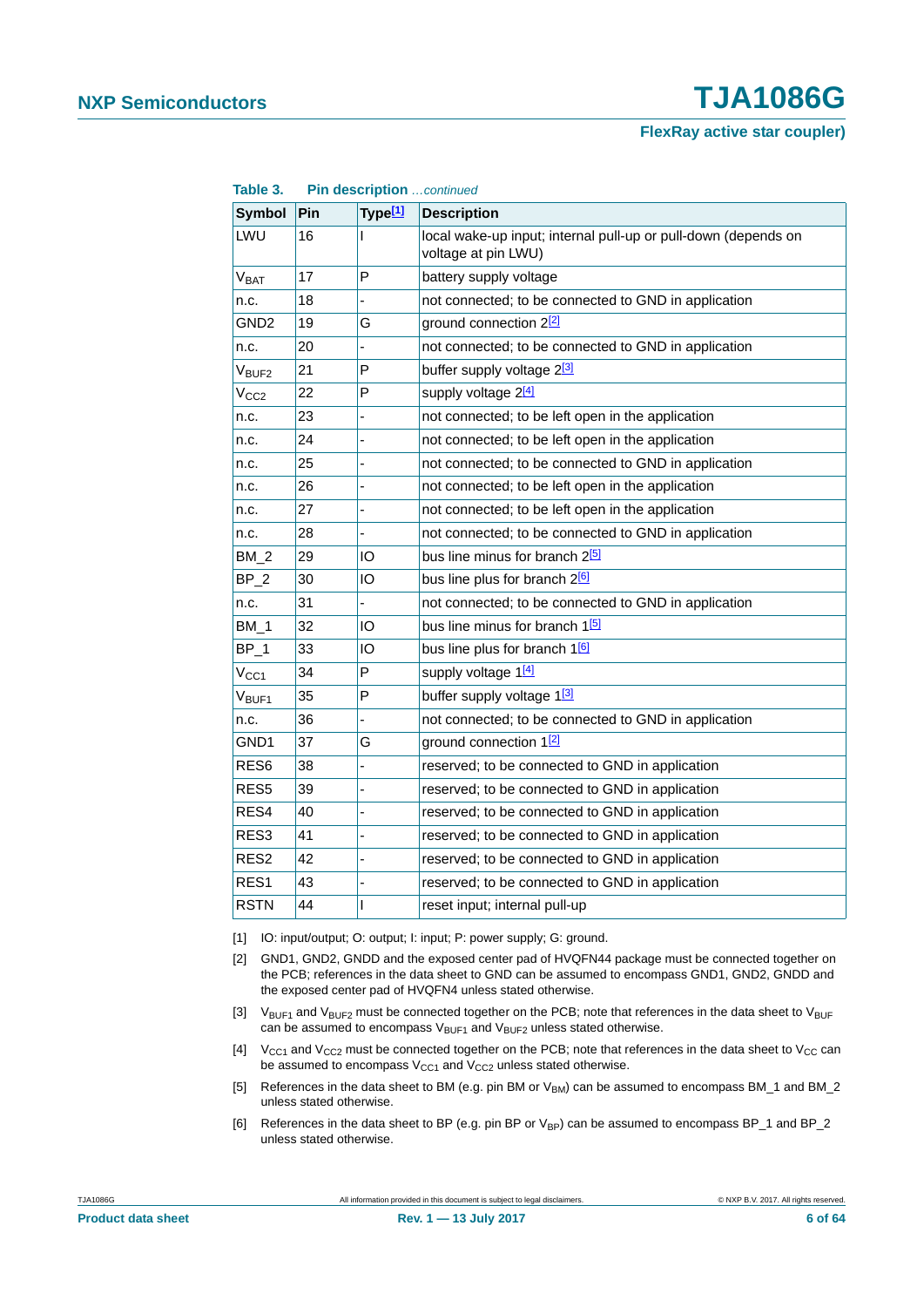### <span id="page-6-1"></span><span id="page-6-0"></span>**7. Functional description**

### **7.1 Supply voltage**

The TJA1086G state machine is adequately supplied if at least one of  $V_{BAT}$ ,  $V_{CC}$  or  $V_{BUF}$ is available. The internal supply voltage to the state machine is denoted by  $V_{\text{DIG}}$ .  $V_{\text{BUF}}$  is an auxiliary supply and is only needed for forwarding the wake-up pattern when  $V_{CC}$  is not available.

### <span id="page-6-2"></span>**7.2 Host Control (HC) and Autonomous Power (AP) modes - APM flag**

The APM flag determines whether the TJA1086G is host-controlled or is operating in Autonomous Power mode. It is in AP mode by default.

The TJA1086G sets the APM flag:

- **•** at power-on
- **•** when a wake-up event is detected (on TXRD0/1, local or remote)
- when a V<sub>CC</sub> undervoltage event is detected in AS\_Normal mode
- when a V<sub>IO</sub> undervoltage event lasts longer than t<sub>to(uvd)</sub>(VIO)

The host can set or reset the APM flag at any time.

#### <span id="page-6-3"></span>**7.3 Signal router**

The signal router transfers data received on an input channel to all channels configured as outputs. If data is being received on more than one input channel at the same time, the channel that was first to signal activity is selected and data on the other channel/s is ignored. Whether or not the data on an output channel is transmitted depends on whether the output channel is enabled or disabled.

The TJA1086G contains the following data input channels:

- **•** Branches 1 and 2
- **•** TRXD0/1 interface (inner star interface)
- **•** TXD/TXEN interface

The TJA1086G contains the following data output channels:

- **•** Branches 1 and 2
- **•** TRXD0/1 interface
- **•** RXD pin

#### <span id="page-6-4"></span>**7.3.1 TRXD collision**

When the TRXD0/1 interface is configured as an output channel, a TRXD collision is detected (COLL\_TRXD = 1) if pins TRXD0 and TRXD1 are both LOW for longer than  $t_{\text{det(col)}(TRXD)}$ , generating a CLAMP\_ERROR interrupt.

When a TRXD collision is detected, the TJA1086G transmits a DATA\_0 to all other active output channels (irrespective of the actual data on the selected input channel), until the selected input channel detects idle state.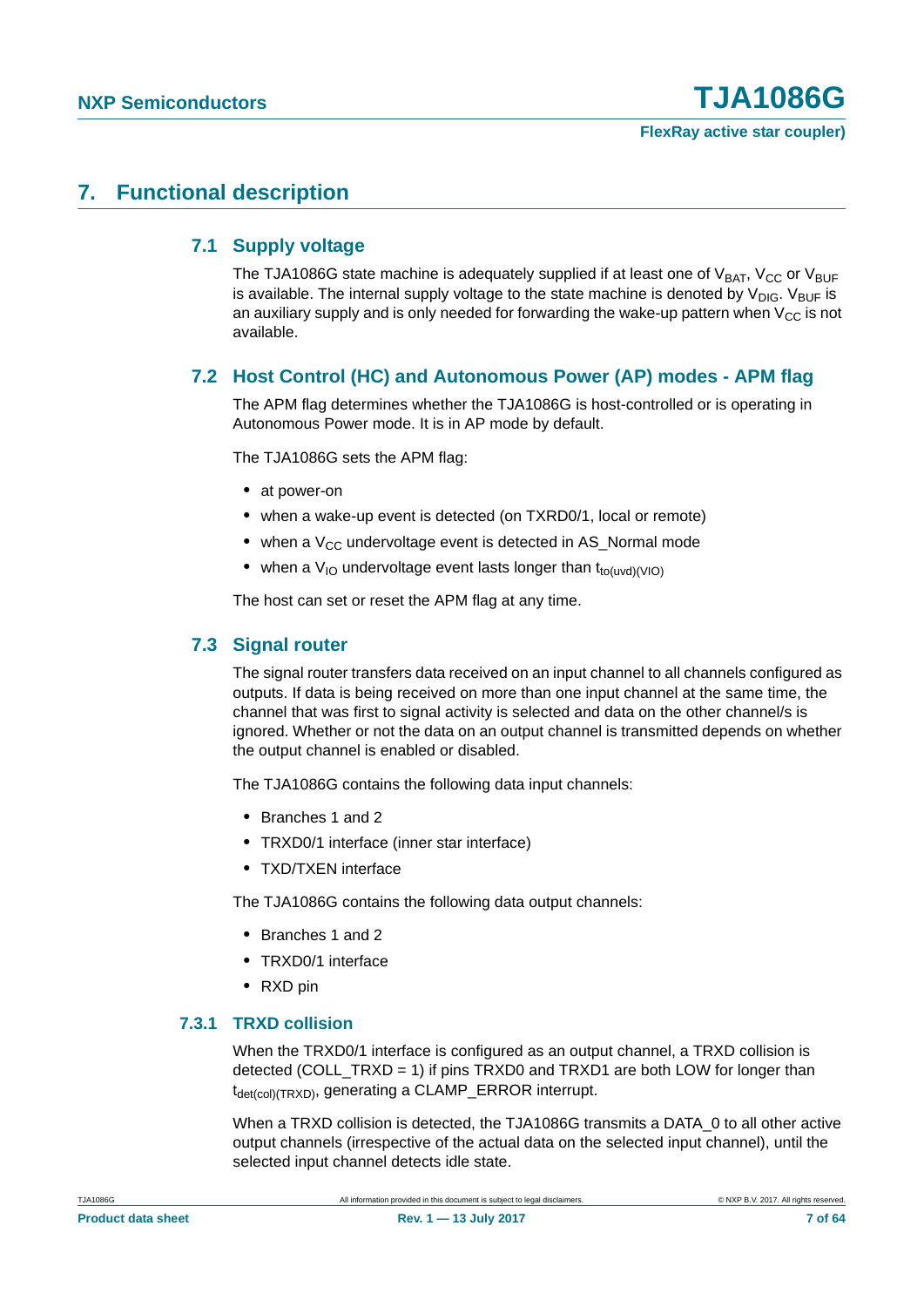#### <span id="page-7-1"></span>**7.4 Wake-up**

The TJA1086G supports the following wake-up mechanisms:

- **•** Remote wake-up via the bus (wake-up pattern or dedicated wake-up frame)
- **•** Local wake-up via pin LWU
- **•** Activity on the inner star interface (pins TRXD0 and TRXD1)

Any wake-up event will generate a WU interrupt. A remote wake-up on a branch will generate an EVENT\_BRx interrupt to indicate the branch where the wake-up pattern or dedicated data frame was detected.

The host can identify the wake-up source by polling the General Status register (WU\_TRXD = 1 for a TRXD0/1 wake-up; WU\_LOCAL = 1 for a local wake-up) and the Branch Status register (WU\_BRx = 1 for a remote wake-up).

#### <span id="page-7-2"></span>**7.4.1 Remote wake-up**

When the TJA1086G is in AS\_Standby or AS\_Sleep, both branches are monitored for wake-up events. When a valid wake-up pattern or data frame is detected on one of the branches, the relevant WU\_BRx status bit is set and the wake-up pattern/data frame is forwarded to the other branch (if enabled).

A remote wake-up event occurring during an AS\_Normal-to-AS\_Standby or AS\_Normal-to-AS\_Sleep transition will also be detected, setting the relevant WU\_BRx status bit and generating WU and EVENT\_BRx interrupts.

#### <span id="page-7-0"></span>**7.4.1.1 Bus wake-up via wake-up pattern**

A wake-up pattern consists of at least two consecutive wake-up symbols. A wake-up symbol consists of a DATA\_0 phase lasting longer than  $t_{\text{det(wake)DATA}}$  o, followed by an idle phase lasting longer than t<sub>det(wake)idle</sub>, provided both wake-up symbols occur within a time span of  $t_{\text{det(wake)}\text{tot}}$  (see [Figure 3](#page-8-0)). The transceiver also wakes up if the idle phases are replaced by DATA\_1 phases.

A wake-up event is not detected if an invalid wake-up pattern is received. See [Ref. 1](#page-60-0) for more details on invalid wake-up patterns.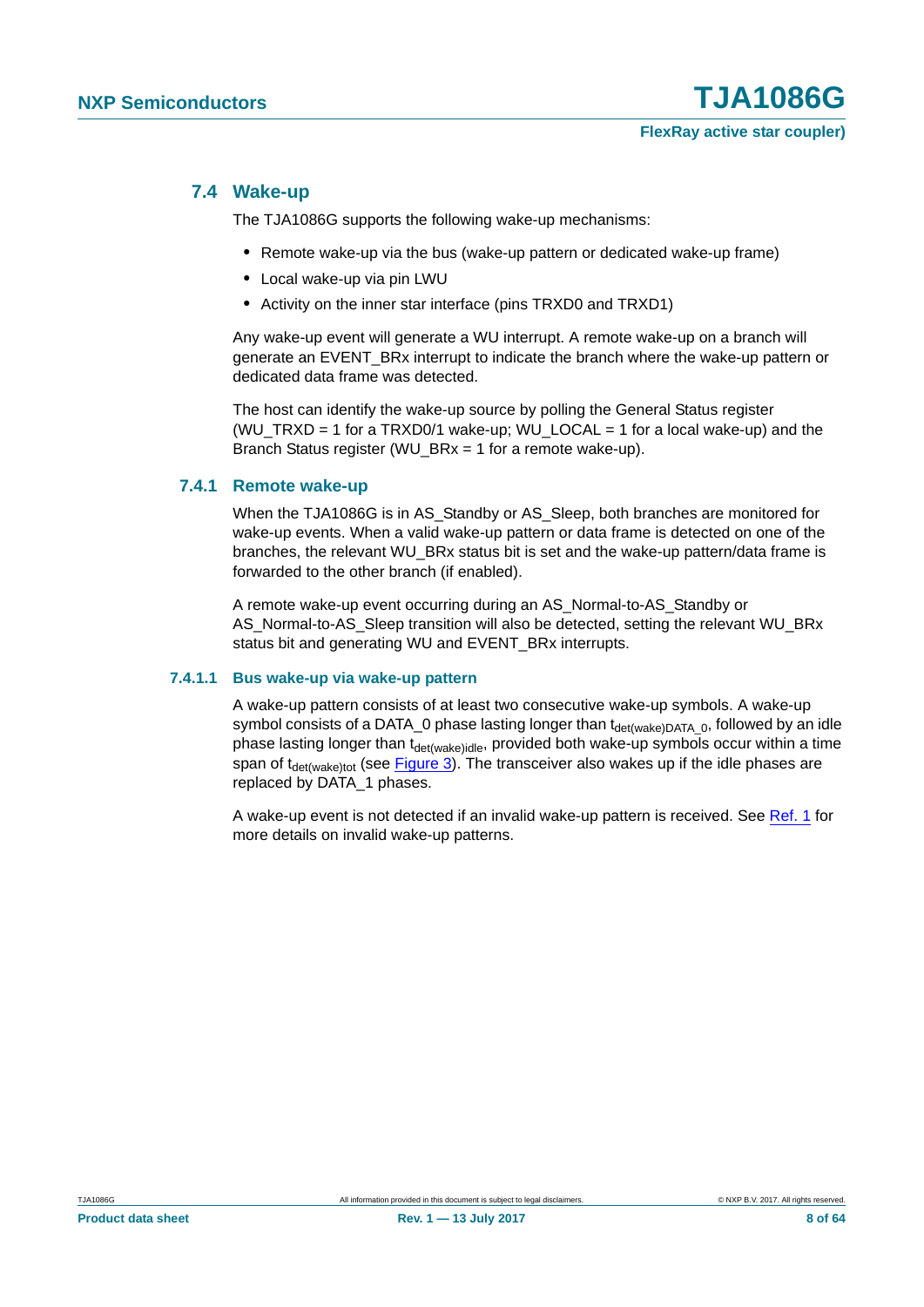**FlexRay active star coupler)**



<span id="page-8-0"></span>See [Ref. 1](#page-60-0) for more details of the wake-up mechanism.

#### <span id="page-8-1"></span>**7.4.1.2 Bus wake-up via dedicated FlexRay data frame**

The TJA1086G detects a wake-up event when a dedicated data frame emulating a valid wake-up pattern, as shown in [Figure 4](#page-9-0), is received.

The Data 0 and Data 1 phases of the emulated wake-up symbol are interrupted by the Byte Start Sequence (BSS) preceding each byte in the data frame. With a data rate of 10 Mbit/s, the interruption has a maximum duration of 130 ns and does not prevent the transceiver from recognizing the wake-up pattern in the payload.

For longer interruptions at lower data rates (5 Mbit/s and 2.5 Mbit/s), the wake-up pattern should be used (see [Section 7.4.1.1\)](#page-7-0).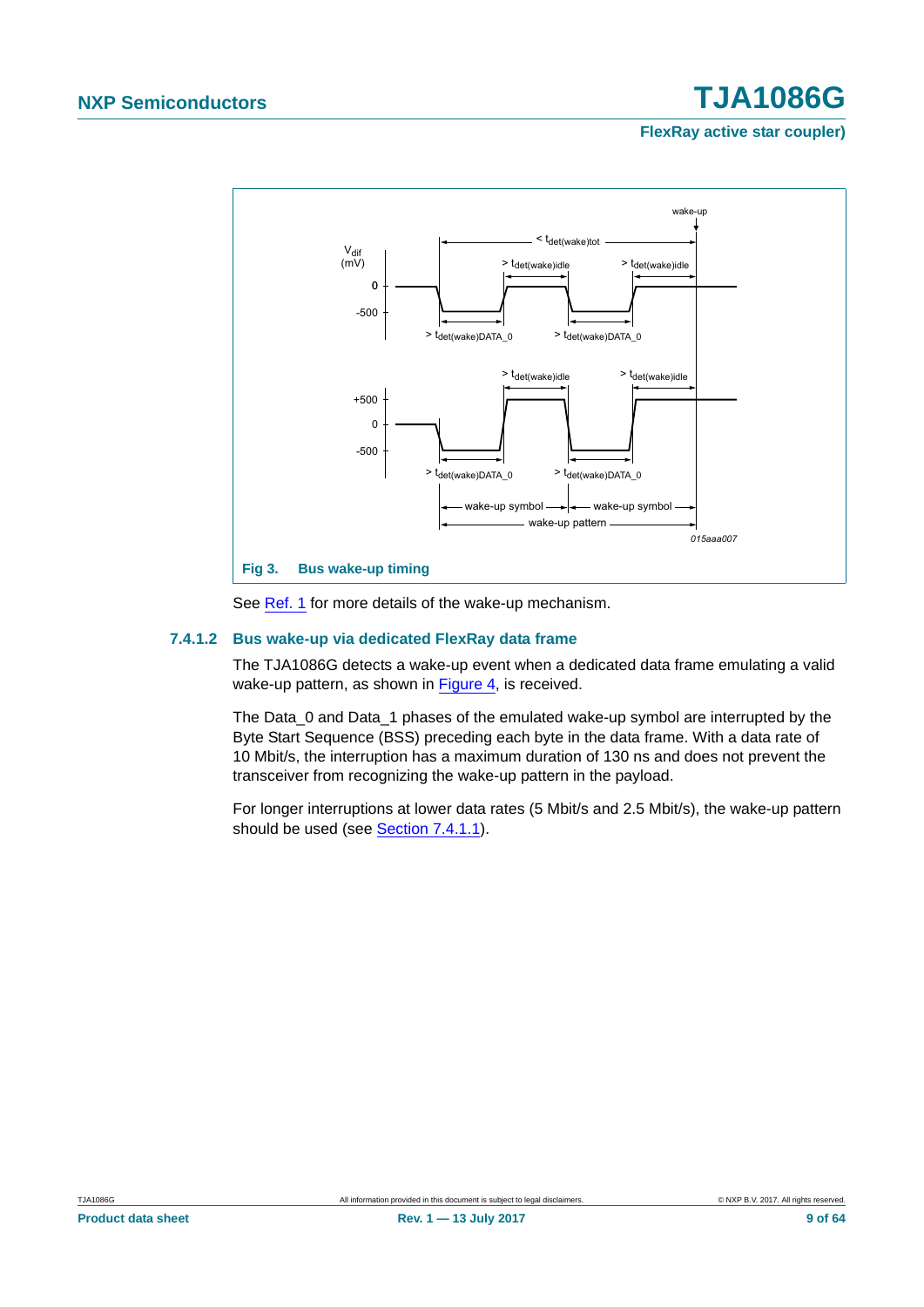**FlexRay active star coupler)**



#### <span id="page-9-1"></span><span id="page-9-0"></span>**7.4.2 Local wake-up via pin LWU**

Local wake-up is detected when the voltage on pin LWU is lower than  $V_{th(wake)(LWU)}$  for longer than  $t_{\text{det(wake)(LWU)}}$  (falling edge on pin LWU). When local wake-up is detected, the WU\_LOCAL status bit is set and a WU interrupt is generated. At the same time, the internal biasing of this pin is switched to pull-down.

If the voltage on pin LWU rises and remains above  $V_{th(wake)(LWU)}$  for longer than t<sub>det(wake)(LWU)</sub> (rising edge on pin LWU), local wake-up is not detected and the biasing on pin LWU is switched to pull-up.



### <span id="page-9-2"></span>**7.4.3 Wake-up via the TRXD0/1 interface**

If the voltage on pin TRXD0 or pin TRXD1 is LOW for longer than  $t_{\text{det(wake)(TRXD)}}$ , a WU interrupt is generated and the WU\_TRXD status bit is set.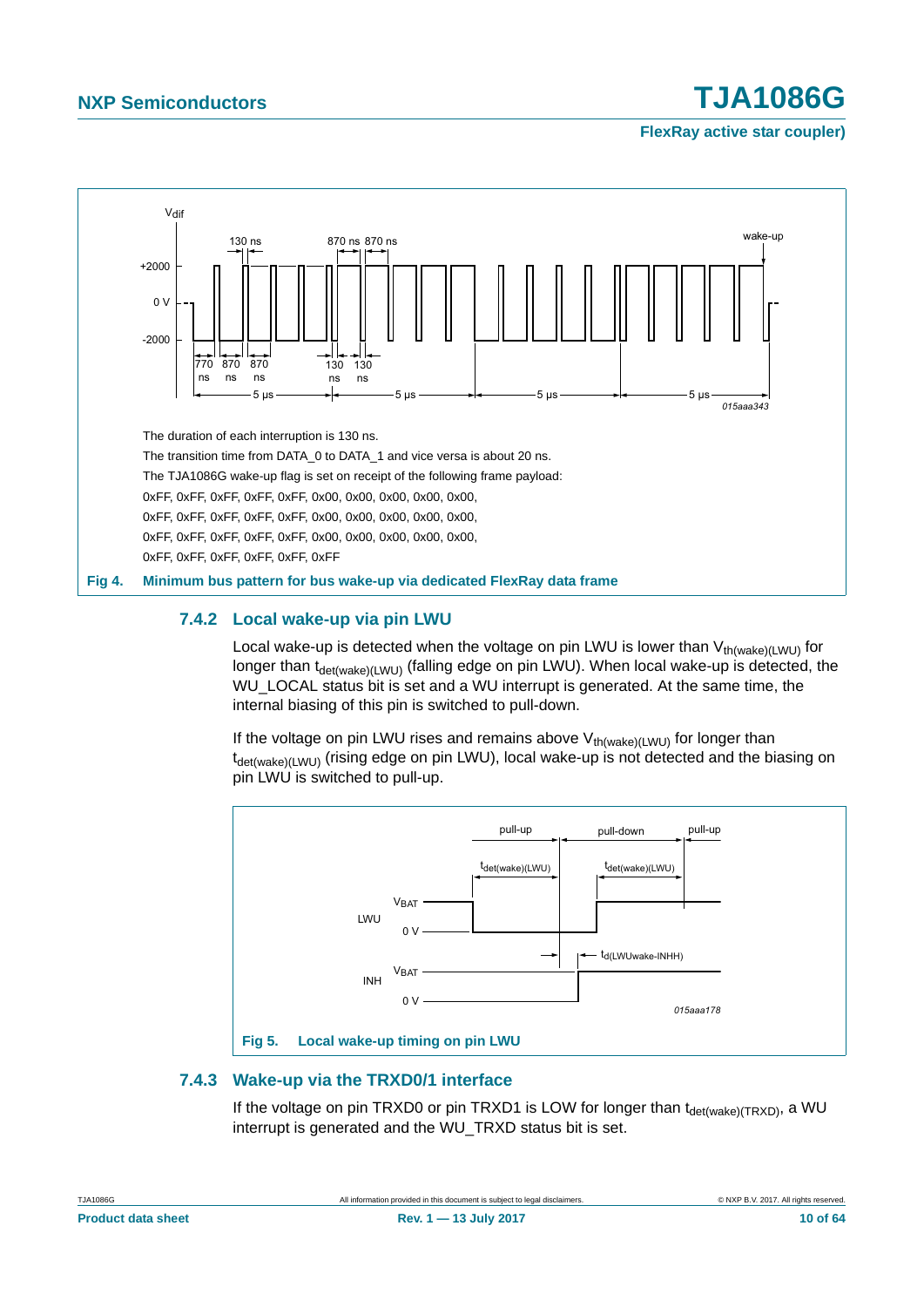### **7.5 Communication controller interface**

#### <span id="page-10-4"></span><span id="page-10-3"></span>**7.5.1 Bus activity and idle detection**

The following mechanisms for activity and idle detection are valid in normal power modes:

- If the absolute differential voltage on the bus lines is higher than  $|V_{\text{if-def(act)}}|$  for  $t_{\text{det}(\text{act})(bus)}$ , activity is detected on the bus lines
- **•** If, after bus activity detection, the differential voltage on the bus lines is higher than V<sub>IH(dif)</sub>, pin RXD will go HIGH
- **•** If, after bus activity detection, the differential voltage on the bus lines is lower than VIL(dif), pin RXD will go LOW
- If the absolute differential voltage on the bus lines is lower than  $|V_{\text{if-dift}}|$  for  $t_{\text{det}(idle)(bus)}$ , then idle is detected on the bus lines (pin RXD is switched HIGH or remains HIGH)

Additionally, activity and idle can be detected:

- if pin TXEN is LOW for longer than t<sub>det(act)</sub>(TXEN), activity is detected on pin TXEN
- if pin TXEN is HIGH for longer than t<sub>det(idle)(TXEN)</sub>, idle is detected on pin TXEN
- if pin TRXD0 or TRXD1 is LOW for longer than t<sub>det(act)</sub>(TRXD), activity is detected on the TRXD0/1 interface
- if pins TRXD0 and TRXD1 are both HIGH for longer than t<sub>det(idle)</sub>(TRXD), idle is detected on the TRXD0/1 interface

#### **Table 4. Transmitter input signals: TXD, TXEN and BGE[\[1\]](#page-10-0)**

| <b>TXD</b> | <b>TXEN</b> | <b>BGE</b> | $V_{10}$ UV<br>detected | <b>RXD</b>  | <b>Bus</b> | TRXD0                     | TRXD1                           | <b>Operating mode</b>                                            |
|------------|-------------|------------|-------------------------|-------------|------------|---------------------------|---------------------------------|------------------------------------------------------------------|
| Ιx         | H           | X          | no                      | HIGH        | idle       | high ohmic <sup>[2]</sup> | high ohmic $\sqrt{2}$ AS Normal |                                                                  |
| ΙX         | X           |            | no                      | <b>HIGH</b> | idle       | high ohmic <sup>[2]</sup> | high ohmic $\sqrt{2}$ AS Normal |                                                                  |
| IL         | L           | H          | no                      | <b>LOW</b>  | DATA 0     | <b>LOW</b>                | high ohmic <sup>[2]</sup>       | AS_Normal                                                        |
| H          | L           | H          | no                      | <b>HIGH</b> | DATA_1     | high ohmic <sup>[2]</sup> | LOW                             | AS Normal                                                        |
| ΙX         | X           | X          | no                      | <b>HIGH</b> | idle       | high ohmic <sup>[2]</sup> | high ohmic <sup>[2]</sup>       | AS_Standby, <sup>[3]</sup> AS_Sleep <sup>[3]</sup>               |
| ΙX         | Χ           | Χ          | ves                     | <b>LOW</b>  | idle       | high ohmic <sup>[2]</sup> | high ohmic <sup>[2]</sup>       | AS_Normal,<br>AS_Standby, <sup>[3]</sup> AS_Sleep <sup>[3]</sup> |
| ΙX         | X           | X          | X                       | <b>HIGH</b> | float      | high ohmic <sup>[2]</sup> | high ohmic <sup>[2]</sup>       | AS_PowerOff, AS_Reset                                            |

<span id="page-10-0"></span>[1] The transmitter is activated by a falling edge on pin TXD while TXEN is LOW and BGE is HIGH.

<span id="page-10-1"></span>[2] Internal pull-up resistor  $(R_{\text{nu}})$  to  $V_{\text{BUE}}$ .

<span id="page-10-2"></span>[3] BP and BM biased to GND.

#### **Table 5. Bus as input**

| <b>Bus</b> | V <sub>IO</sub> UV<br>detected | <b>RXD</b>  | <b>TRXD0</b>              | TRXD1                     | <b>Operating mode</b> |
|------------|--------------------------------|-------------|---------------------------|---------------------------|-----------------------|
| DATA 0     | no                             | <b>LOW</b>  | <b>LOW</b>                | high ohmic <sup>[1]</sup> | AS Normal             |
| DATA 1     | no                             | <b>HIGH</b> | high ohmic <sup>[1]</sup> | <b>LOW</b>                | AS Normal             |
| idle       | no                             | <b>HIGH</b> | high ohmic <sup>[1]</sup> | high ohmic <sup>[1]</sup> | AS Normal             |
| X          | no                             | <b>HIGH</b> | high ohmic <sup>[1]</sup> | high ohmic $11$           | AS_Standby, AS_Sleep  |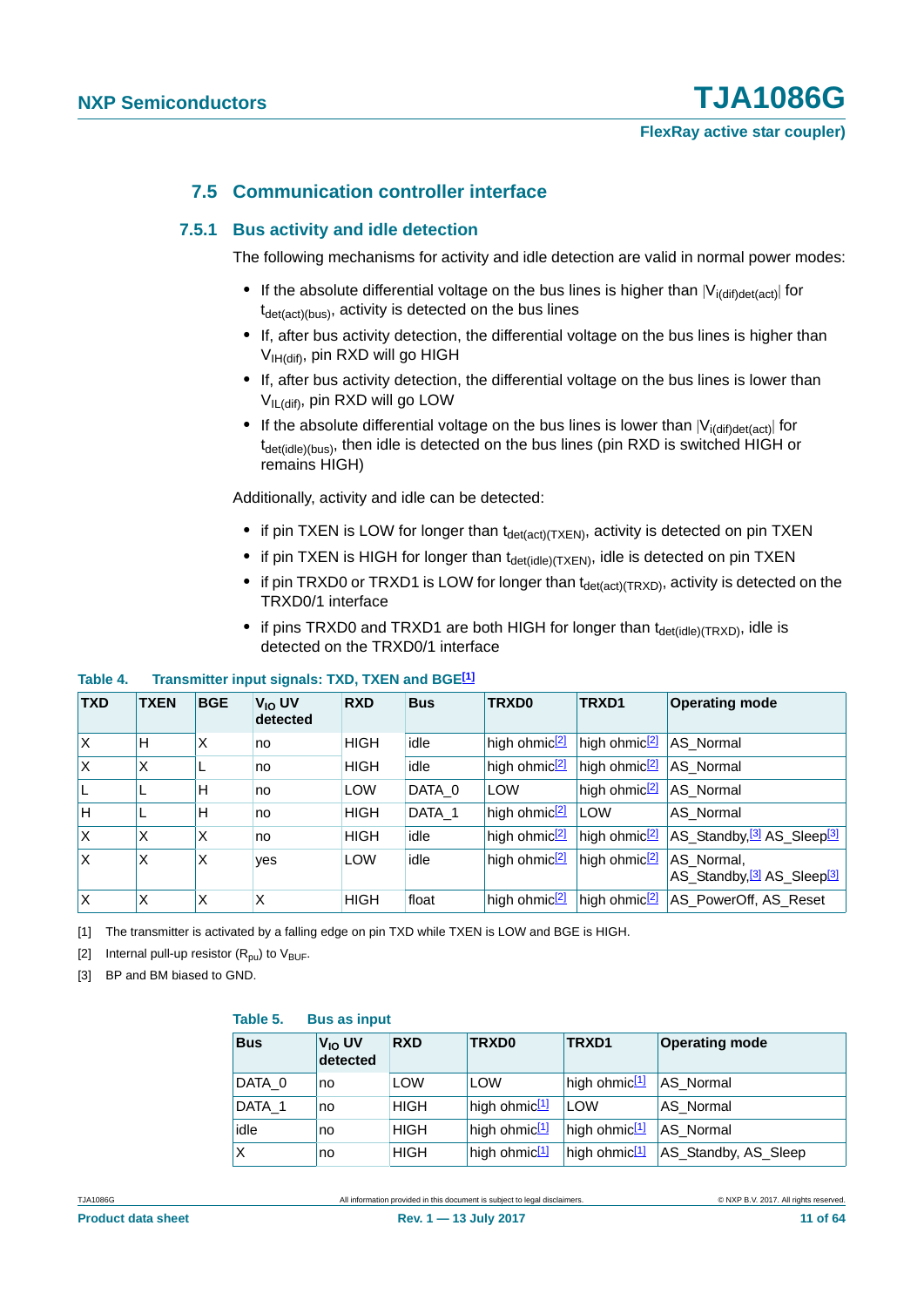| iaule J.<br><b>DUS AS ILIDUL</b> |                                |             |                           |                           |                       |
|----------------------------------|--------------------------------|-------------|---------------------------|---------------------------|-----------------------|
| <b>Bus</b>                       | V <sub>IO</sub> UV<br>detected | <b>RXD</b>  | TRXD0                     | TRXD1                     | <b>Operating mode</b> |
| DATA 0                           | yes                            | <b>LOW</b>  | <b>LOW</b>                | high ohmic <sup>[1]</sup> | AS Normal             |
| DATA_1                           | ves                            | <b>LOW</b>  | high ohmic <sup>[1]</sup> | LOW                       | AS Normal             |
| idle                             | ves                            | <b>LOW</b>  | high ohmic <sup>[1]</sup> | high ohmic <sup>[1]</sup> | AS Normal             |
| X                                | yes                            | <b>LOW</b>  | high ohmic <sup>[1]</sup> | high ohmic <sup>[1]</sup> | AS Standby, AS Sleep  |
| X                                | X                              | <b>HIGH</b> | high ohmic <sup>[1]</sup> | high ohmic <sup>[1]</sup> | AS PowerOff, AS Reset |

#### **Table 5. Bus as input**

<span id="page-11-0"></span>[1] Internal pull-up resistor  $(R_{\text{pu}})$  to  $V_{\text{BUF}}$ .

#### **Table 6. TRXD0/1 interface configured as input**

| TRXD0        | TRXD1        | V <sub>IO</sub> UV<br>detected | <b>RXD</b>  | <b>Bus</b> | <b>Operating mode</b>         |
|--------------|--------------|--------------------------------|-------------|------------|-------------------------------|
| X            | falling edge | no                             | <b>HIGH</b> | DATA 1     | AS Normal <sup>[1]</sup>      |
| <b>HIGH</b>  | <b>HIGH</b>  | no                             | <b>HIGH</b> | idle       | AS Normal                     |
| falling edge | X            | X                              | LOW         | DATA 0     | AS Normal <sup>[1]</sup>      |
| X            | falling edge | yes                            | LOW         | DATA 1     | AS_Normal[1]                  |
| <b>HIGH</b>  | <b>HIGH</b>  | yes                            | <b>LOW</b>  | idle       | AS Normal                     |
| <b>LOW</b>   | <b>LOW</b>   | X                              | <b>LOW</b>  | DATA 0     | collision detected on TRXD0/1 |

<span id="page-11-1"></span>[1] Activity detected on TRXD0/TRXD1.

#### <span id="page-11-3"></span>**7.6 Bus error detection**

The TJA1086G provides bus error detection on each branch during data transmission. When a transmit error (TxE\_BRx = 1) is detected on a branch, an EVENT\_BRx interrupt is generated to notify the host.

The following conditions trigger bus error detection:

- **•** Short circuit BP to BM
- **•** Short-circuit BP to GND
- **•** Short-circuit BM to GND
- Short-circuit BP to V<sub>CC</sub> or V<sub>BAT</sub>
- Short-circuit BM to V<sub>CC</sub> or V<sub>BAT</sub>

#### <span id="page-11-2"></span>**7.7 Interrupt generation**

Interrupts are generated when specific events take place or associated status bits in the General or Branch X status registers are set. When an interrupt is generated, the relevant interrupt status bit is set in the Interrupt Status register (see [Table 10](#page-25-0)) and pin INTN is forced LOW.

Some interrupt status bits (PWON, WU, SPI\_ERROR and HC\_ERROR) are reset immediately after the Interrupt Status register has been read successfully (i.e. a rising edge on SCSN with no SPI\_ERROR).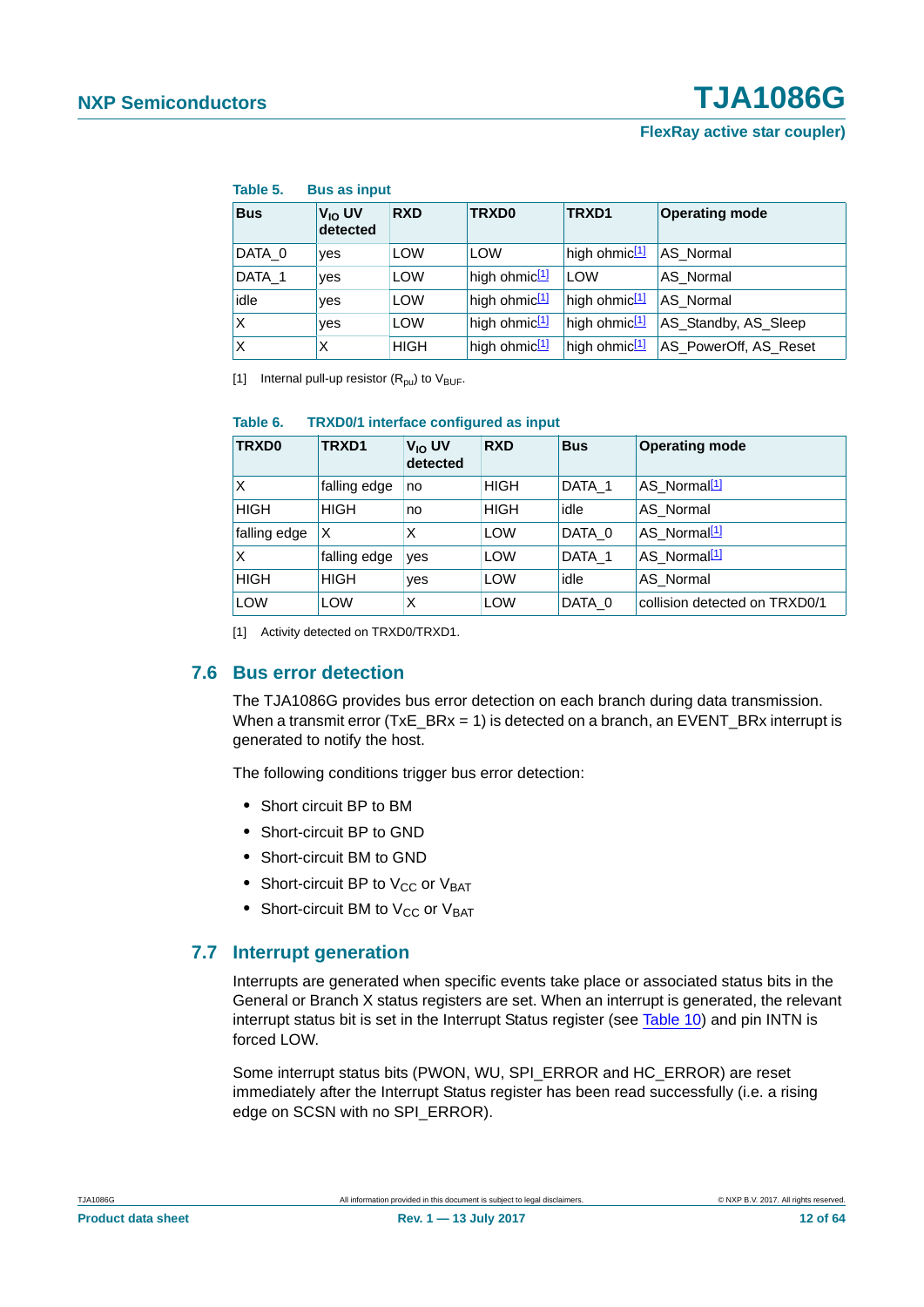The UV\_ERROR, CLAMP\_ERROR, TEMP\_ERROR and EVENT\_BRx status bits are reset after the flag (or flags) that triggered the interrupt has been reset and a successful read operation had been performed (these two events can occur in any order). Resetting these bits triggers a further falling edge on INTN to indicate to the host that the issue that triggered the interrupt has been resolved (except in the case of EVENT\_BRx if a branch wake-up event triggered the interrupt). See [Section 7.10.2.3](#page-25-1) for further details.

INTN signaling conforms to the FlexRay Electrical Physical Layer specification V3.0.1 (see [Ref. 1\)](#page-60-0).

#### <span id="page-12-1"></span>**7.8 Operating modes**

The TJA1086G features five operating modes.

AS\_PowerOff, AS\_Sleep and AS\_Standby are low-power modes in which the transceiver is unable to transmit or receive data streams on the bus. In AS\_PowerOff mode, only power-on reset detection is active. The SPI, the low-power receiver and wake-up detection are active in AS Sleep mode. Undervoltage detection is enabled on  $V_{CC}$ , V<sub>BAT</sub> and  $V_{\text{BUF}}$  in AS\_Standby and AS\_Normal modes.  $V_{10}$  undervoltage detection is always enabled, except when the TJA1086G is in AS\_PowerOff mode.

In AS Normal mode, the TJA1086G can transmit and receive data streams on the bus.

Pin INH is HIGH in AS\_Normal, AS\_Standby and AS\_Reset, and floating in AS\_PowerOff and AS\_Sleep.

The dStarGoToSleep timer is started when the TJA1086G switches to AS\_Standby or AS Normal, or when idle is detected on the bus. The timer is halted and reset when activity is detected on the bus.

#### **7.8.1 Operating mode transitions**

#### <span id="page-12-2"></span><span id="page-12-0"></span>**7.8.1.1 AS\_PowerOff**

The TJA1086G switches to AS\_PowerOff from any mode if the internal supply to the state machine,  $V_{DIG}$ , falls below the power-on detection threshold voltage ( $V_{th(det)POR}$ ). It remains in AS\_PowerOff until  $V_{DIG}$  rises above the power-on recovery threshold voltage  $(V<sub>th(rec)POR</sub>)$ , when it switches to AS\_Standby. Pins INTN and SDO are switched to a high-impedance state in AS\_PowerOff mode.

#### <span id="page-12-3"></span>**7.8.1.2 AS\_Reset**

The TJA1086G switches to AS\_Reset from any mode if pin RSTN goes LOW with no undervoltage detected on  $V_{10}$ . It remains in AS Reset until pin RSTN goes HIGH, when it switches to AS\_Standby.

#### <span id="page-12-4"></span>**7.8.1.3 AS\_Standby**

The TJA1086G switches to AS\_Standby:

- from AS\_PowerOff when  $V_{\text{DIG}}$  rises above the power-on recovery threshold voltage  $(V_{th(rec)POR})$
- from AS\_Reset when pin RSTN goes HIGH
- from AS\_Normal when a  $V_{CC}$  undervoltage event is detected ( $V_{CC}$  <  $V_{uvd/VCC}$ ) for longer than  $t_{\text{det}(uv)(\text{VCC})}$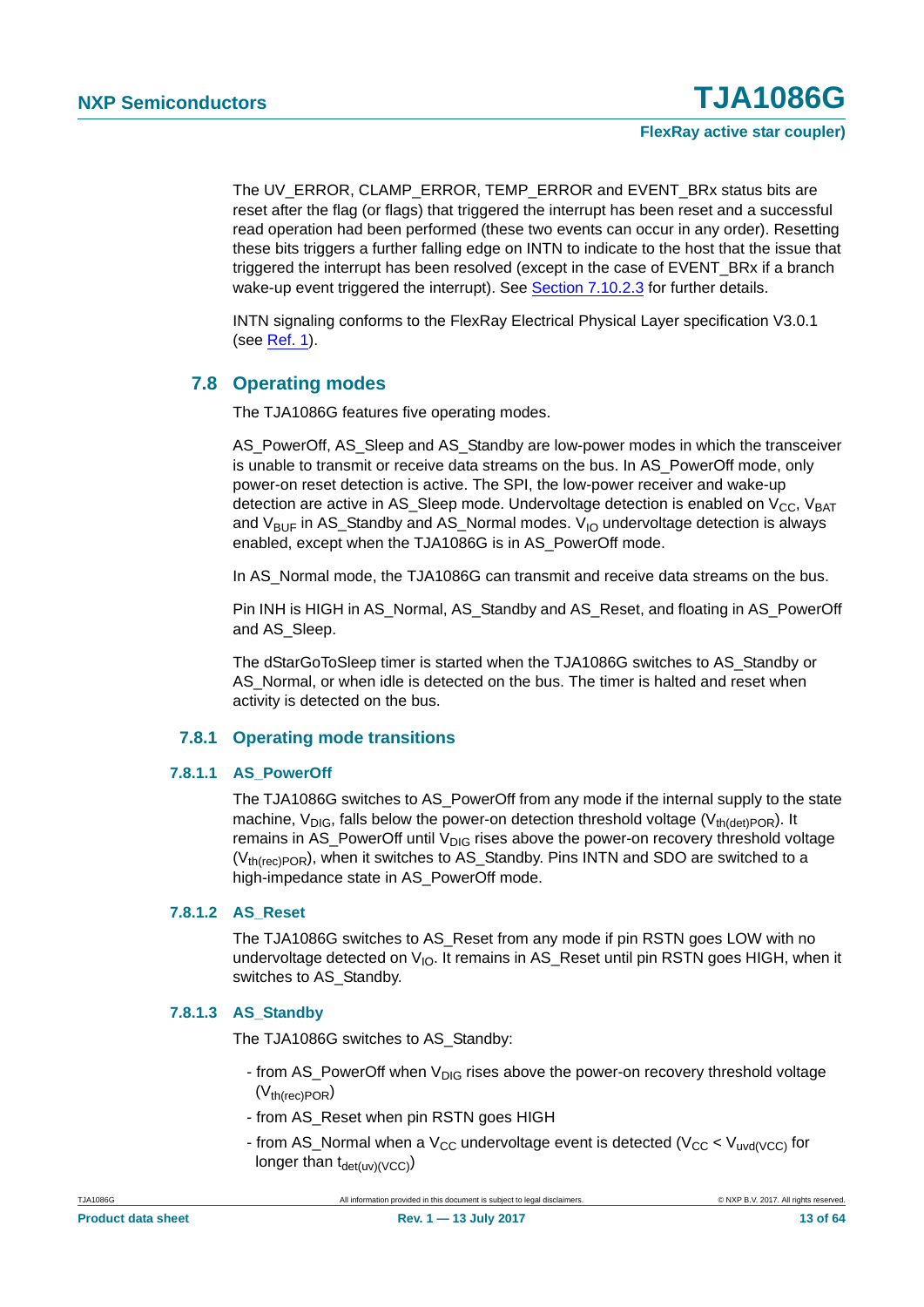- from AS\_Normal in response to a host 'AS\_Standby' command (HC mode)
- from AS Sleep in response to a host 'AS Standby' command (HC mode)
- from AS\_Sleep when a wake-up event is detected

The TJA1086G switches from AS\_Standby:

- to AS\_Normal when a wake-up event is detected, provided  $V_{\text{BUF}} > V_{\text{uvr(VBUF)}}$ 

- to AS Normal when a V<sub>CC</sub> undervoltage recovery event is detected (V<sub>CC</sub> > V<sub>uvr(VCC</sub>) for longer than  $t_{rec(uv)(VCC)}$ , provided  $V_{BUF} > V_{uvr(BUF)}$ 

- to AS\_Normal in response to a host 'AS\_Normal' command (HC mode)
- to AS\_Sleep if the dStarGoToSleep timer expires (AP mode)
- to AS\_Sleep if a  $V_{CC}$  undervoltage event lasts longer than  $t_{to(uvd)(VCC)}$  (HC mode)
- to AS\_Sleep in response to a host 'AS\_Sleep' command (HC mode)

#### <span id="page-13-0"></span>**7.8.1.4 AS\_Sleep**

A wake-up event will trigger a transition to AS\_Standby (followed by a transition to AS\_Normal if  $V_{\text{BUF}} > V_{\text{uvr(VBUF)}}$ ).

The TJA1086G switches to AS\_Sleep:

- from AS\_Standby in response to a host 'AS\_Sleep' command (HC mode)
- from AS\_Standby if the dStarGoToSleep timer expires (AP mode)
- from AS\_Standby if a  $V_{CC}$  undervoltage event lasts longer than  $t_{to(uvd)(VCC)}$  (HC mode)
- from AS\_Normal in response to a host 'AS\_Sleep' command (HC mode)
- from AS\_Normal if the dStarGoToSleep timer expires (AP mode)

The TJA1086G switches from AS\_Sleep:

- to AS\_Standby in response to a host 'AS\_Standby' command (HC mode)
- to AS\_Standby when a wake-up event is detected.
- to AS\_Normal in response to a host 'AS\_Normal' command (HC mode)

#### <span id="page-13-1"></span>**7.8.1.5 AS\_Normal**

The TJA1086G switches to AS\_Normal:

- from AS\_Standby if a  $V_{CC}$  undervoltage recovery event is detected ( $V_{CC} > V_{UVr(VCC)}$  for longer than  $t_{rec(uv)(VCC)}$ , provided  $V_{BUF} > V_{uvr(BUF)}$
- from AS\_Standby if a wake-up event is detected, provided  $V_{BUF} > V_{UVI(VBUF)}$  for longer than  $t_{rec(uv)(VBUF)}$
- from AS\_Standby or AS\_Sleep in response to a host 'AS\_Normal' command

The TJA1086G switches from AS\_Normal:

- to AS\_Standby when a  $V_{CC}$  undervoltage event is detected ( $V_{CC}$  <  $V_{uvd(VCC)}$  for longer than  $t_{\text{det}(uv)(VCC)}$ )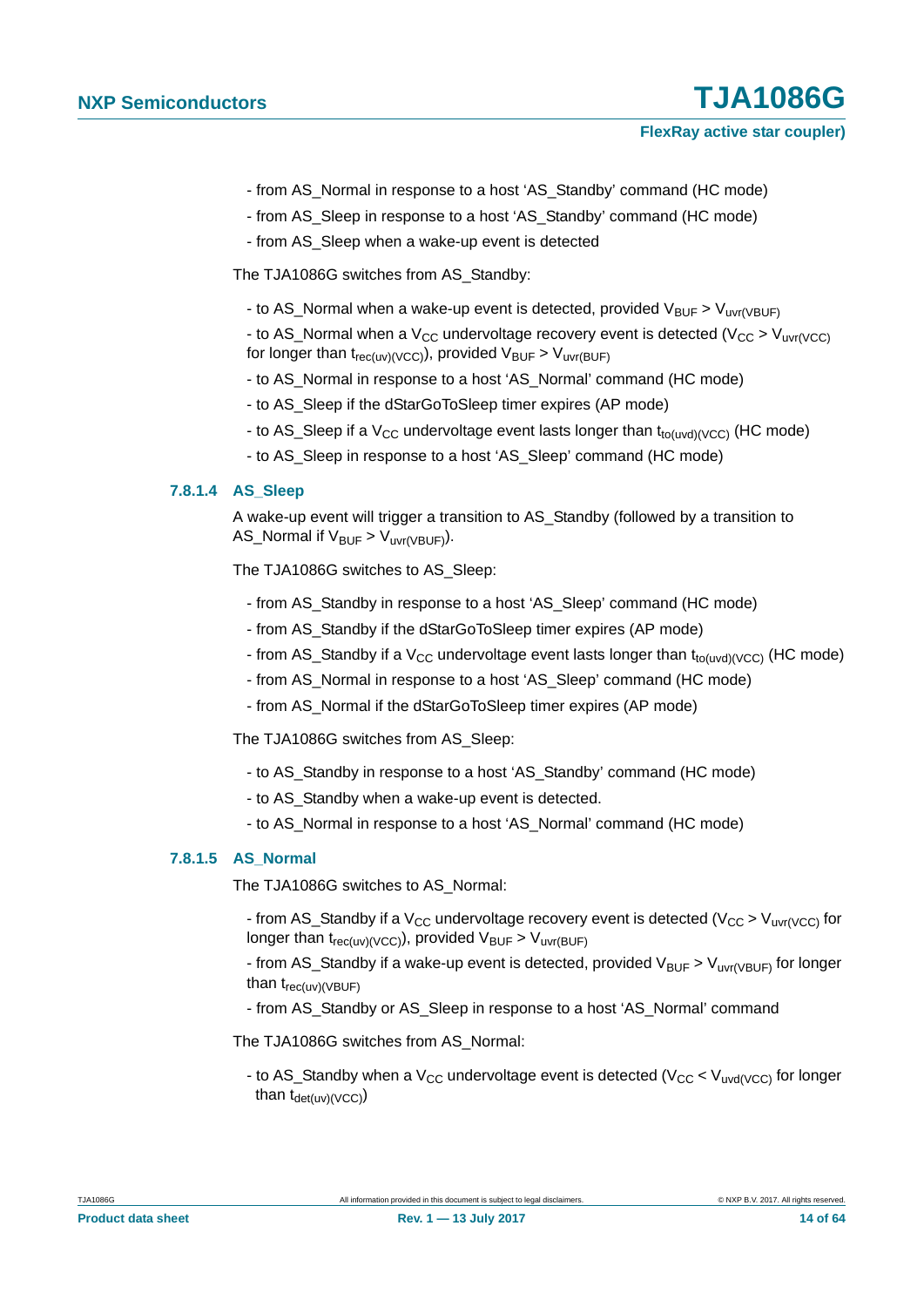- if the TJA1086G is in HC mode, it will switch from AS\_Standby to AS\_Sleep if the  $V_{CC}$  undervoltage persists for longer than  $t_{to(uvd)(VCC)}$
- if the TJA1086G is in AP mode, it will switch to AS\_Sleep when the dStarGoToSleep timer expires
- to AS\_Standby in response to a host 'AS\_Standby' command (HC mode)
- to AS\_Sleep in response to a host 'AS\_Sleep' command (HC mode)
- to AS\_Sleep if the dStarGoToSleep timer expires (AP mode)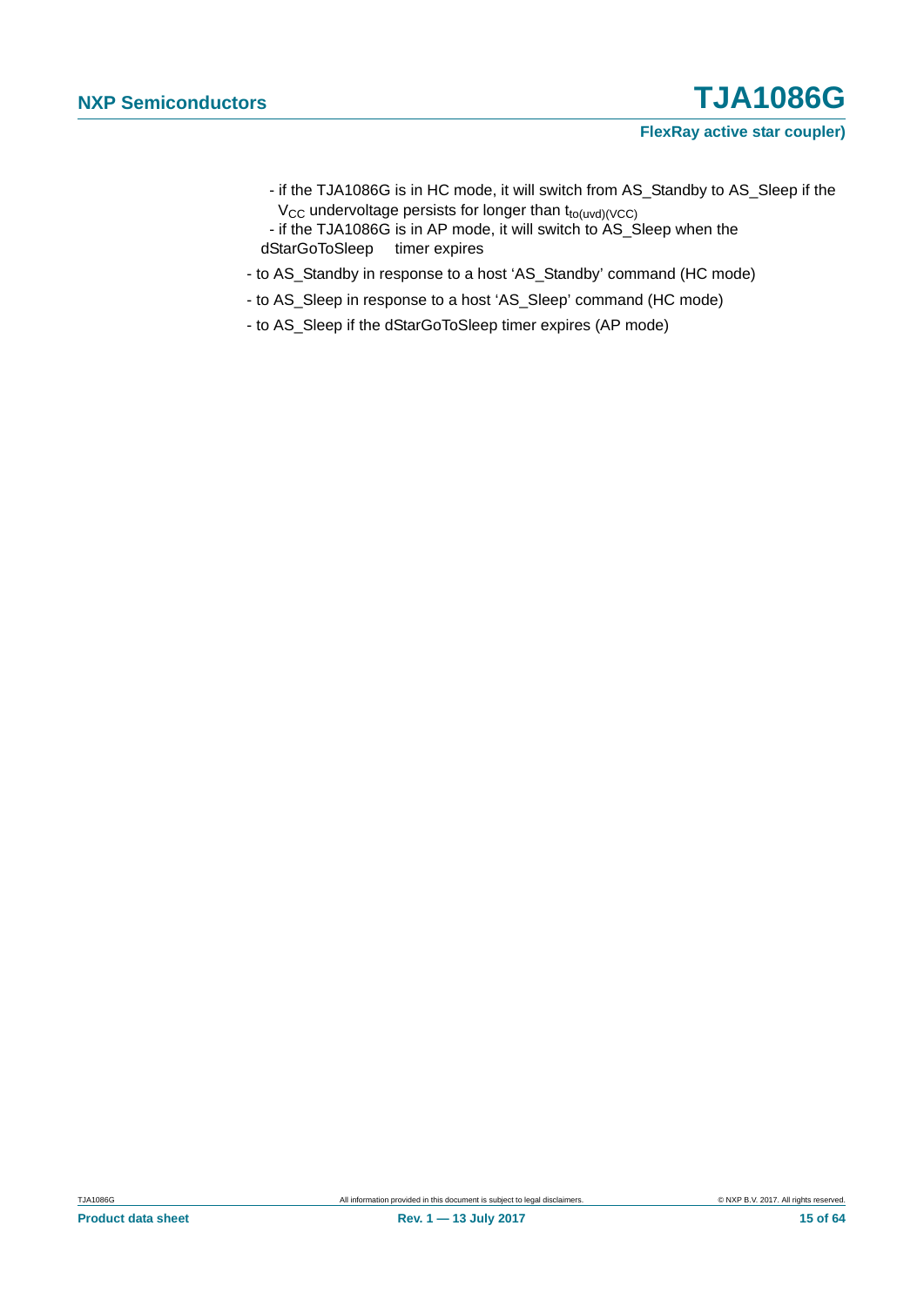<span id="page-15-0"></span>

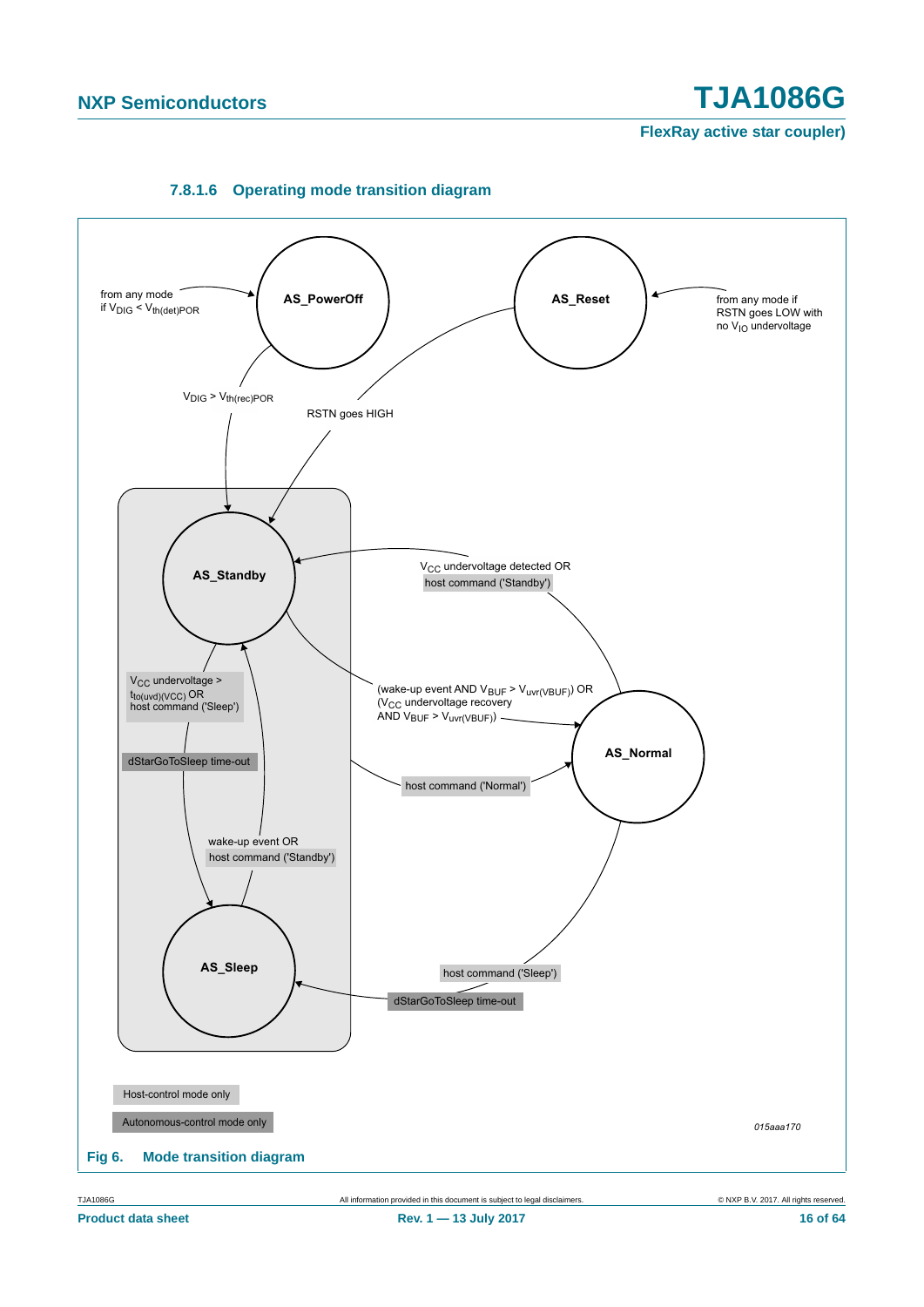#### <span id="page-16-1"></span>**7.9 Branch operating modes**

Each of the two branches in the TJA1086G features six branch operating modes:

**•** Branch\_Off

Both branches are in Branch\_Off mode when the TJA1086G is in AS\_PowerOff or AS Reset mode. The transmitter, normal receiver, low-power receiver and bus error detection are disabled. The bus pins are floating.

**•** Branch\_LowPower

Both branches are in Branch\_LowPower mode when the TJA1086G is in AS\_Standby or AS\_Sleep mode. The transmitter, the normal receiver and bus error detection are disabled. The low-power receiver is active (i.e. remote wake-up is possible). The bus pins are biased to ground.

**•** Branch\_Disabled

The TJA1086G switches to Branch\_Disabled if an overtemperature is detected. The 'Branch\_Disabled' and 'Branch\_Normal' commands allow the host to enable/disable a branch without affecting the other branch. The transmitter, normal receiver and bus error detection are disabled. Only the low-power receiver is active (remote wake-up is possible). The bus pins are biased to  $V_{o(id|e)(BP)}$  and  $V_{o(id|e)(BM)}$ .

**•** Branch\_Normal

When a branch is in Branch\_Normal, the TJA1086G will be in AS\_Normal. The transmitter, normal receiver and bus error detection are active. The bus pins are biased to  $V_{ofidle)(BP)}$  and  $V_{ofidle)(BM)}$ .

**•** Branch\_TxOnly1

In Branch TxOnly1 mode, the receiver is disabled, i.e. the received data is not forwarded to the signal router. The transmitter is active and bus error detection is active. The bus pins are biased to  $V_{o(id|e)(BP)}$  and  $V_{o(id|e)(BM)}$ .

**•** Branch\_TxOnly2

This mode is host-controlled only and is operationally identical to Branch\_TxOnly1. It allows the host to switch off the receiver in response to error conditions.

**•** Branch\_FailSilent

The transmitter, the low-power receiver and bus error detection are disabled. Only the receiver remains active to monitor the branch for idle or activity. Received data is not forwarded to the signal router. The bus pins are biased to  $V_{\text{o}(idle)(BP)}$  and  $V_{\text{o}(idle)(BM)}$ .

#### <span id="page-16-0"></span>**7.9.1 Branch operating mode transitions**

Branch-related host commands can only be issued when the TJA1086G is in AS\_Normal mode.

#### <span id="page-16-2"></span>**7.9.1.1 Branch\_Off**

When the TJA1086G enters AS\_PowerOff or AS\_Reset, both branches switch to Branch-Off. When the TJA1086G subsequently switches to AS\_Standby, both branches switch to Branch\_LowPower.

#### <span id="page-16-3"></span>**7.9.1.2 Branch\_LowPower**

Both branches switch to Branch\_LowPower when the TJA1086G enters AS\_Standby or AS\_Sleep. Both branches will remain in this mode until the TJA1086G enters AS\_Normal. When this transition happens, any branch that was in Branch Disabled before switching to Branch\_LowPower will return to Branch\_Disabled. Otherwise, both branches switch to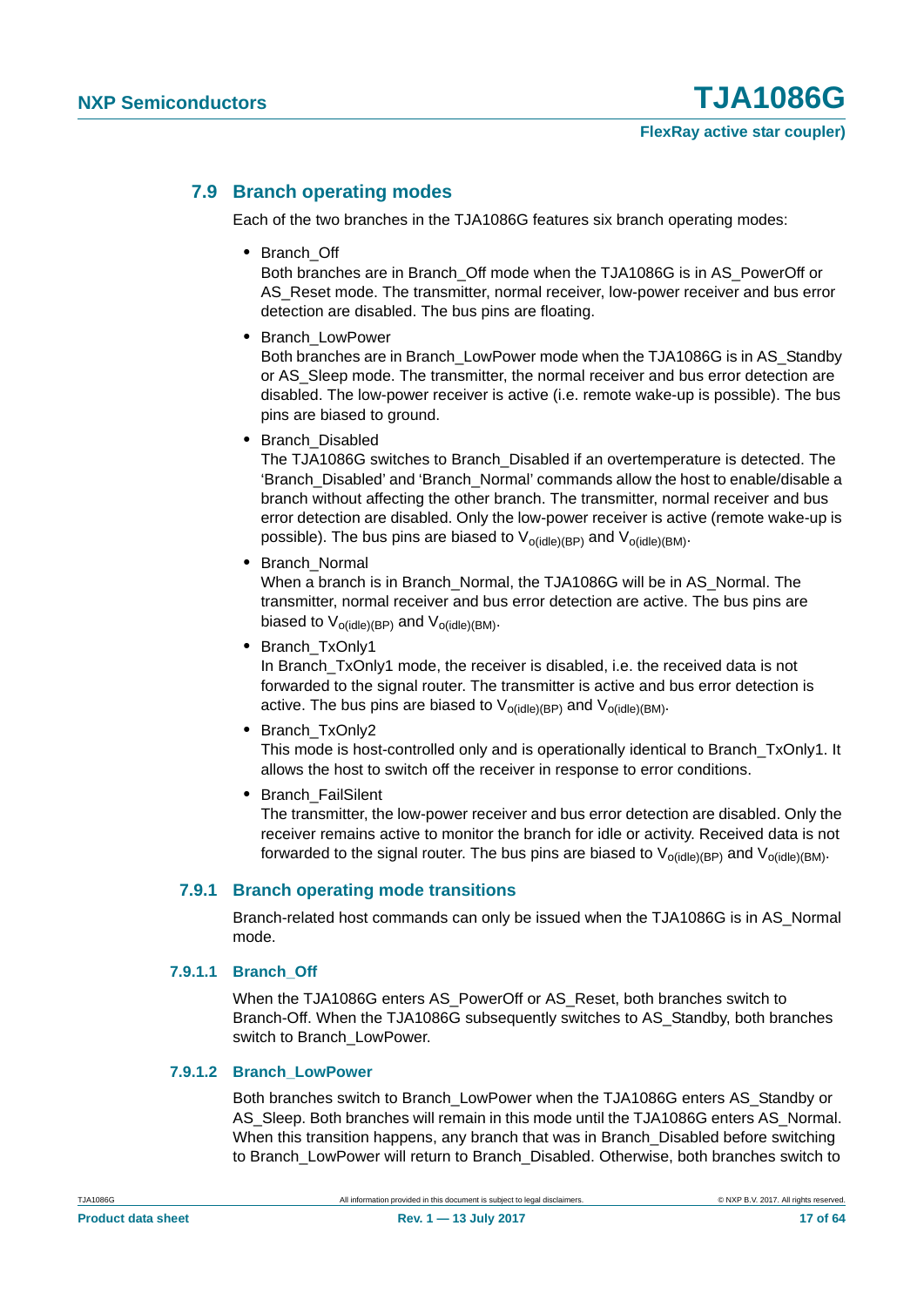**FlexRay active star coupler)**

Branch\_Normal.

#### <span id="page-17-0"></span>**7.9.1.3 Branch\_Disabled**

An overtemperature event (TEMP\_HIGH flag set) triggers a transition from Branch Normal to Branch Disabled in both branches.

If an overtemperature event triggered the transition from Branch\_Normal to Branch\_Disabled, both branches return to Branch\_Normal when the overtemperature problem has been resolved (TEMP\_WARN flag reset).

The 'Branch\_Disabled' and 'Branch\_Normal' commands can be used to enable/disable individual branches. A host command is also available to trigger a transition from Branch\_Disabled to Branch\_TxOnly1 ('Branch\_TxOnly').

If a branch switches from Branch\_Disabled to Branch\_LowPower because the TJA1086G has entered AS\_Standby or AS\_Sleep, it will return to Branch\_Disabled when the TJA1086G enters AS\_Normal.

#### <span id="page-17-1"></span>**7.9.1.4 Branch\_FailSilent**

A branch switches to Branch\_FailSilent:

- from Branch\_Normal if a branch is clamped (Clamp\_BRx flag set), provided clamp-detection is enabled (bit CLAMP\_DET set; see [Table 9\)](#page-23-0)
- from Branch\_Normal if a transmit error (TxE\_BRx = 1) is detected, provided autonomous error confinement is enabled (bit AEC set; see [Table 9\)](#page-23-0)
- from Branch\_TxOnly1 if a transmit error (TxE\_BRx = 1) is detected.

The branch remains in Branch\_FailSilent until idle is detected on both branches, when it switches to Branch\_TxOnly1 (a 'Branch\_TxOnly' command is needed in HC mode).

#### <span id="page-17-2"></span>**7.9.1.5 Branch\_TxOnly1**

A branch switches to Branch\_TxOnly1:

- from Branch\_Disabled in response to a 'Branch\_TxOnly' command (HC mode)

- from Branch\_FailSilent in response to a 'Branch\_TxOnly' command when both branches are idle (HC mode)

- from Branch\_FailSilent when both branches are idle (AP mode)

A branch switches from Branch\_TxOnly1:

- to Branch\_Normal when a transmission ends without error
- to Branch FailSilent if a transmit error is detected (TxE BRx = 1)

#### <span id="page-17-3"></span>**7.9.1.6 Branch\_TxOnly2**

This mode is purely host controlled. A branch switches to Branch\_TxOnly2 only in response to a 'Branch\_TxOnly' command issued in Branch\_Normal mode. The branch remains in Branch\_TxOnly2 mode until a 'Branch\_Normal' command is received.

#### <span id="page-17-4"></span>**7.9.1.7 Branch\_Normal**

A branch switches to Branch\_Normal: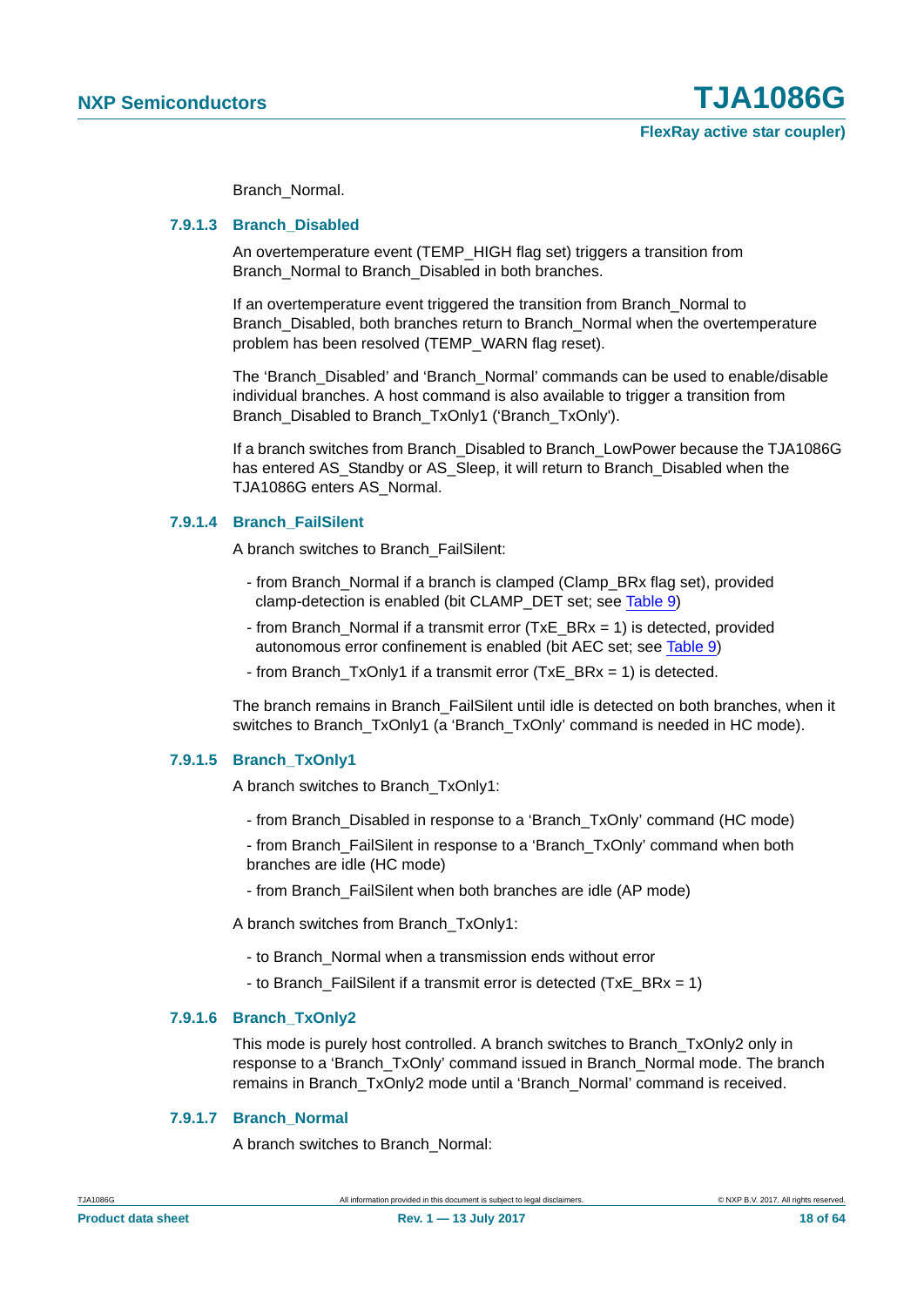- from Branch\_LowPower when the TJA1086G enters AS\_Normal mode (provided it was not in Branch\_Disabled before the transition to Branch\_LowPower mode)

- from Branch\_TxOnly2 in response to a host 'Branch\_Normal' command
- from Branch\_TxOnly1 when a transmission ends without error
- from Branch\_Disabled in response to a host 'Branch\_Normal' command
- from Branch\_Disabled when an overtemperature is resolved (TEMP\_WARN = 0), provided the overtemperature triggered the earlier transition to Branch\_Disabled.

A branch switches from Branch\_Normal:

- to Branch\_FailSilent if a branch is clamped, provided clamp-detection is enabled  $(CLAMP_DET = 1)$
- to Branch\_FailSilent if a transmit error is detected, provided bit AEC = 1
- to Branch\_TxOnly2 if a host 'Branch\_TxOnly' command is received
- to Branch\_Disabled if an overtemperature event is detected (TEMP\_HIGH = 1)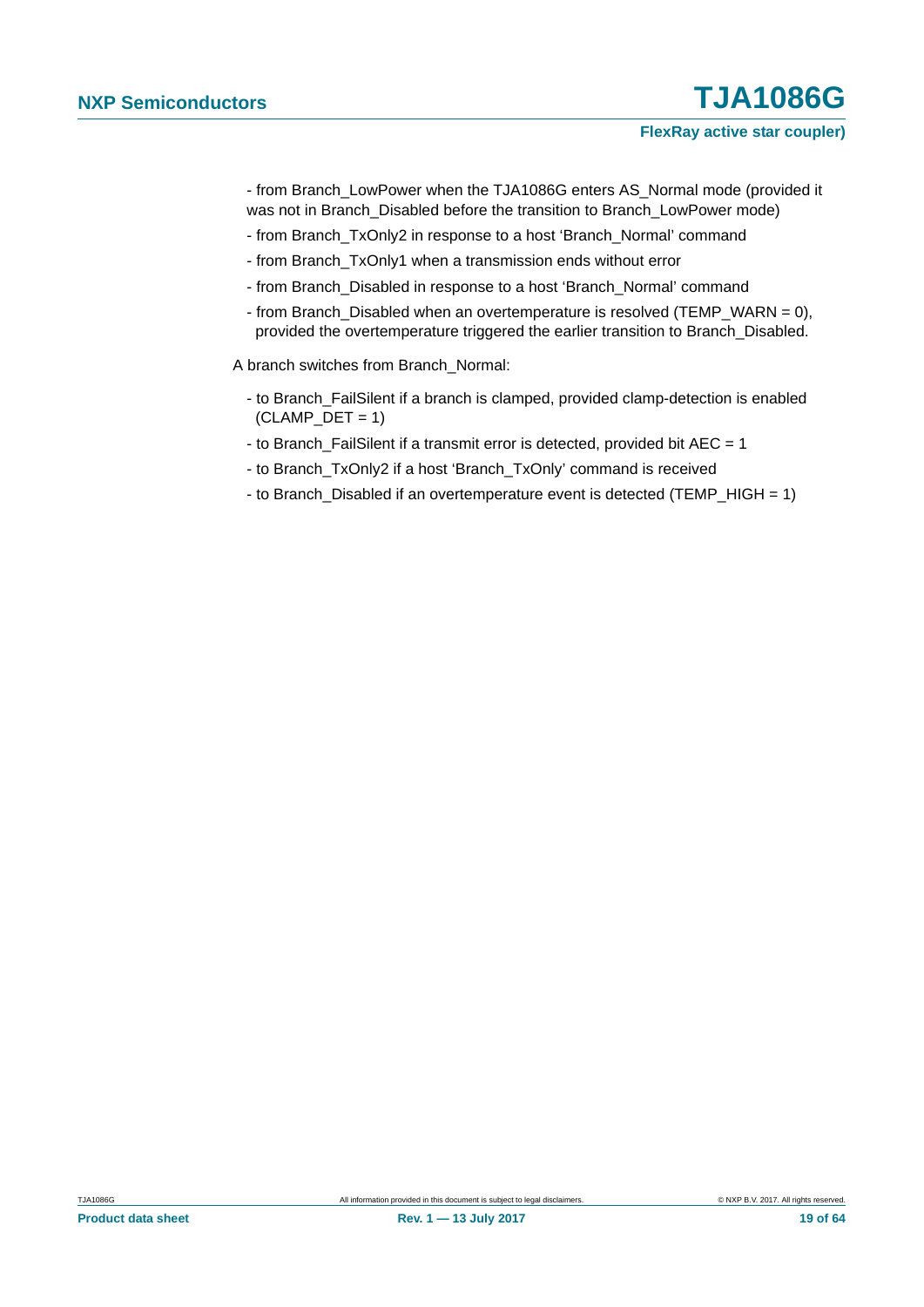**FlexRay active star coupler)**

<span id="page-19-0"></span>

#### **7.9.1.8 Branch operating mode transition diagram**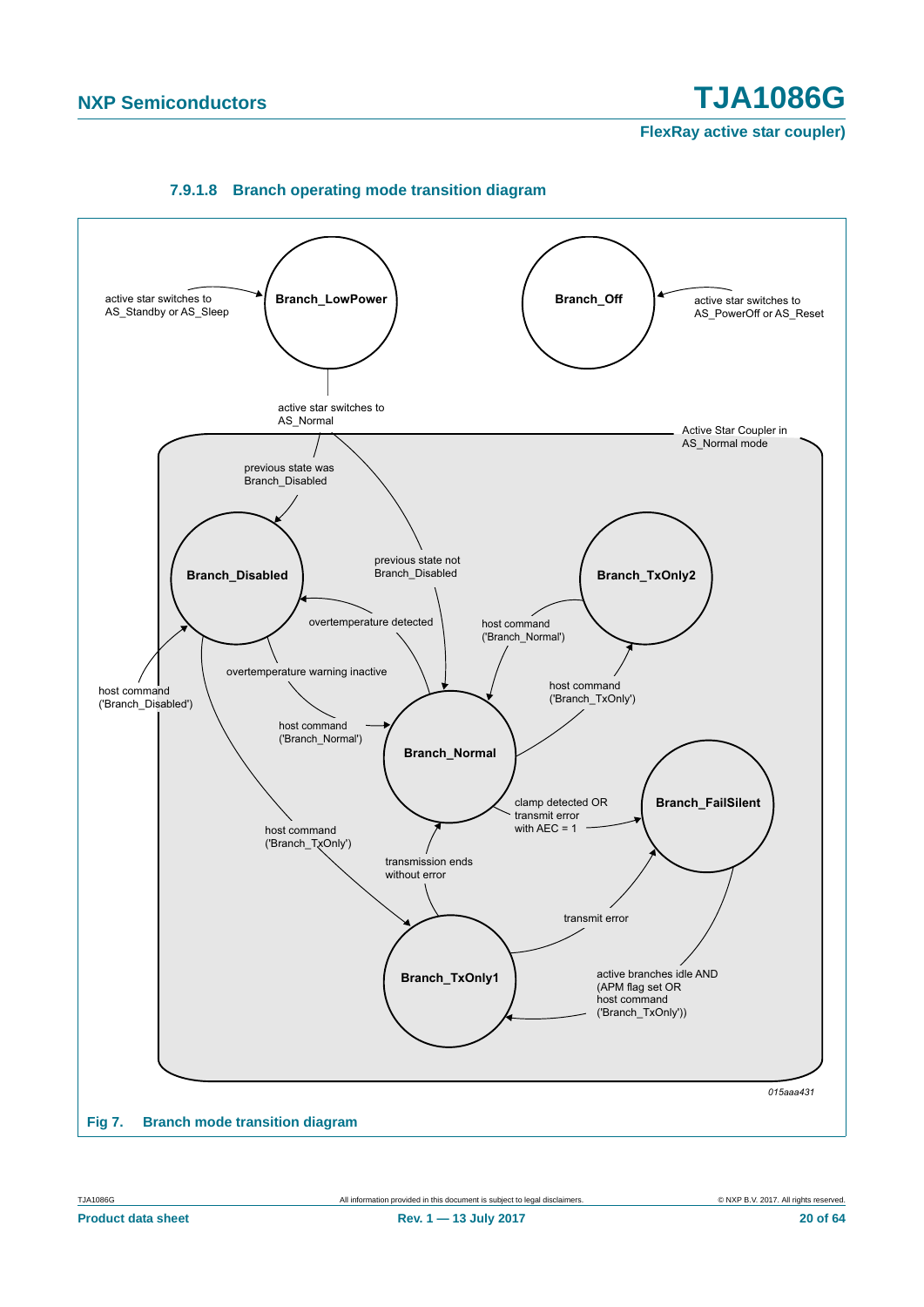#### <span id="page-20-2"></span>**7.10 SPI interface**

The TJA1086G contains a bidirectional 16-bit Serial Peripheral Interface (SPI) for communicating with a host. The SPI allows the host to configure the TJA1086G and to access error and status information.

#### <span id="page-20-3"></span>**7.10.1 Register access**

The SPI supports full duplex data transfer, so status information is read out on pin SDO while control data is being shifted in on pin SDI. Bit sampling is performed on the falling edge of the clock signal on pin SCLK and data is shifted on the rising edge (MSB first; see [Figure 8\)](#page-20-0).

The clock signal must be LOW when SCSN goes LOW to initiate an SPI register access cycle.



#### <span id="page-20-4"></span><span id="page-20-0"></span>**7.10.2 SPI registers**

The SPI register structure in the TJA1086G is illustrated in [Figure 9](#page-20-1). The three MSBs (bits15 to 13) contain the 3-bit register address. Bit 12 defines the selected register access as read/write or read only. If bit 12 is 1, the SPI data transfer will be read only and all data on the SDI pin will be ignored. If bit 12 is 0, data bits 11 to 0 will be written to the selected register.

<span id="page-20-1"></span>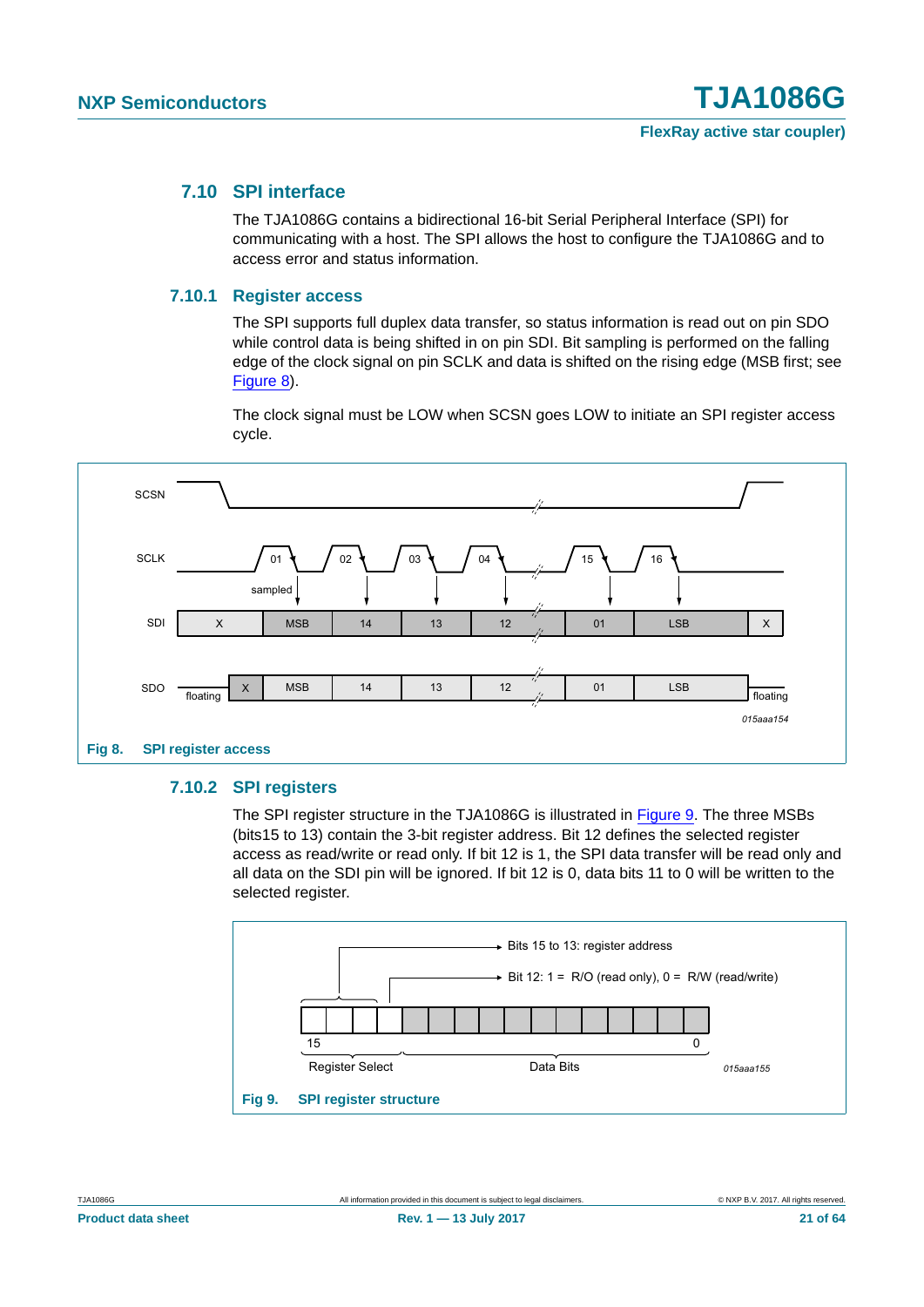The assignment of control and status register addresses is detailed in [Table 7.](#page-21-0) Data can only be written to the Control and Configuration registers (status registers are read-only by definition). Therefore the state of bit 12 is only evaluated when these registers are being accessed.

<span id="page-21-0"></span>

| Table 7. | <b>Register map</b> |  |
|----------|---------------------|--|
|          |                     |  |

| Address bits 15, 14 and 13 | Write access bit 12[1] | <b>Register</b>                         |  |  |
|----------------------------|------------------------|-----------------------------------------|--|--|
| 000                        | $ 0 = R/W$ , $1 = R/O$ | Control register; see Table 8           |  |  |
| 001                        | $1 = R/O$              | Interrupt status register; see Table 10 |  |  |
| 010                        | $1 = R/O$              | General status register; see Table 11   |  |  |
| 011                        | $1 = R/O$              | Branch 1 status register; see Table 12  |  |  |
| 100                        | $1 = R/O$              | Branch 2 status register; see Table 12  |  |  |
| 111                        | $0 = R/W$ , $1 = R/O$  | Configuration register; see Table 9     |  |  |

<span id="page-21-1"></span>[1] Bit 12 is assumed to be 1 for status registers

The following subsections provide details of the bits in these registers and the control and status functionality assigned to each.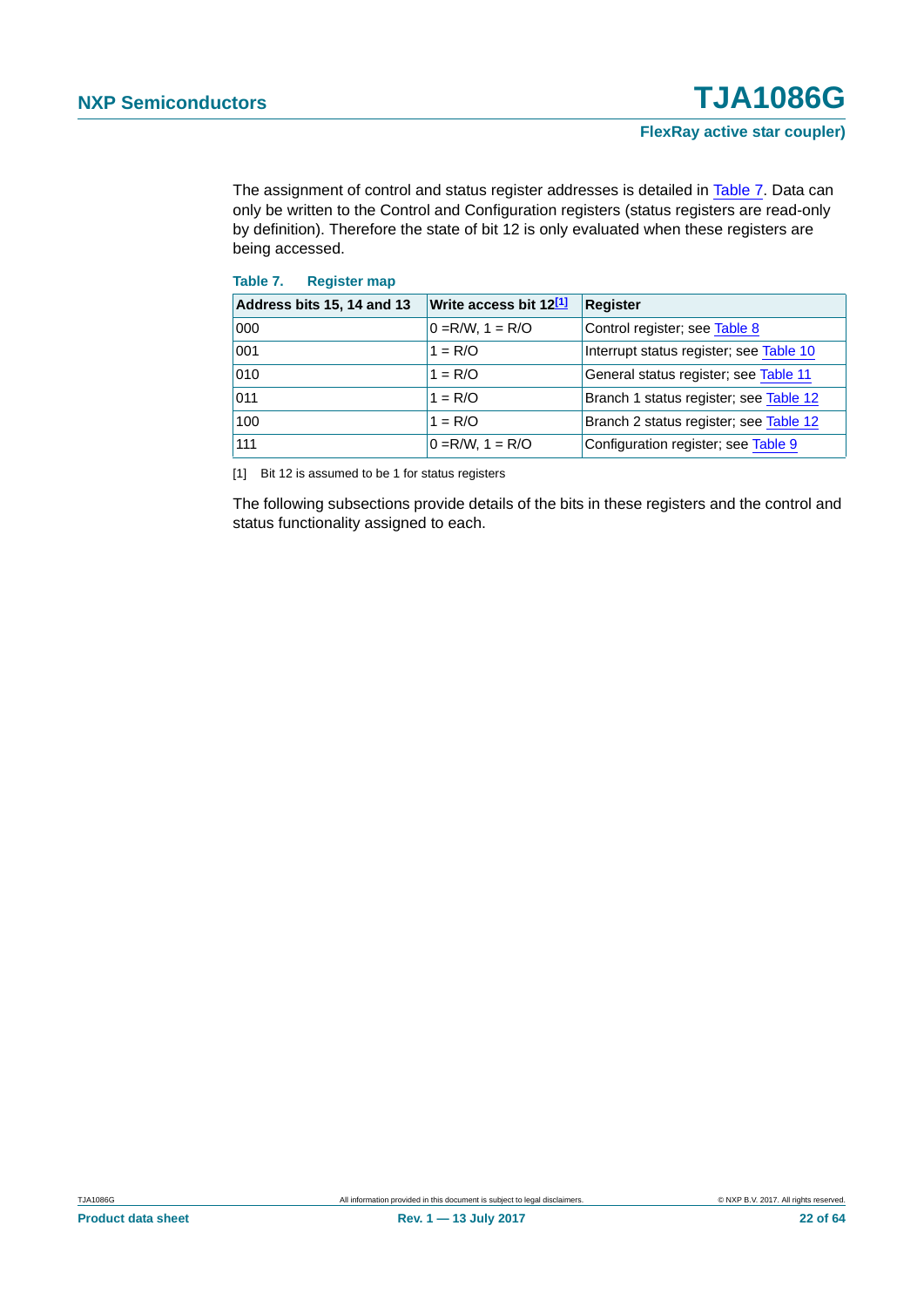#### <span id="page-22-3"></span>**7.10.2.1 Control register**

The read/write Control register allows the host controller to set the operating modes and to switch the TJA1086G between HC and AP modes.

<span id="page-22-0"></span>

|  | Table 8. |  |  |  | <b>Control register bit description</b> |
|--|----------|--|--|--|-----------------------------------------|
|--|----------|--|--|--|-----------------------------------------|

| <b>Bit</b>   | <b>Symbol</b>              | <b>Access</b> | <b>Default</b> | <b>Description</b>                                                                                                               |
|--------------|----------------------------|---------------|----------------|----------------------------------------------------------------------------------------------------------------------------------|
| 11:10        | <b>OPM</b>                 | R/W           | 00             | operating mode:                                                                                                                  |
|              |                            |               |                | 00: no change                                                                                                                    |
|              |                            |               |                | 01: AS_Standby                                                                                                                   |
|              |                            |               |                | 10: AS_Sleep                                                                                                                     |
|              |                            |               |                | 11: AS_Normal                                                                                                                    |
| 9:8          | CTRL_BR1                   | R/W           | 00             | branch 1 control:                                                                                                                |
|              |                            |               |                | 00: no change                                                                                                                    |
|              |                            |               |                | 01: Branch_Normal                                                                                                                |
|              |                            |               |                | 10: Branch_TxOnly                                                                                                                |
|              |                            |               |                | 11: Branch_Disabled                                                                                                              |
| 7:6          | CTRL BR2<br>R/W            |               | 00             | branch 2 control:                                                                                                                |
|              |                            |               |                | 00: no change                                                                                                                    |
|              |                            |               |                | 01: Branch_Normal                                                                                                                |
|              |                            |               |                | 10: Branch_TxOnly                                                                                                                |
|              |                            |               |                | 11: Branch_Disabled                                                                                                              |
| 5:2          | reserved                   |               |                | after power-up, write 1111 once to bits [5:2] in<br>AS_Standby before entering AS_Normal to<br>minimize the power supply current |
| $\mathbf{1}$ | APM <sup>[1]</sup>         | R/W           | 1              | Autonomous Power mode                                                                                                            |
|              |                            |               |                | 0: disabled                                                                                                                      |
|              |                            |               |                | 1: enabled                                                                                                                       |
| 0            | RESET_ERROR <sup>[2]</sup> | R/W           | $\Omega$       | reset error flags and status bits                                                                                                |
|              |                            |               |                | 0: no change                                                                                                                     |
|              |                            |               |                | 1: reset flags/bits                                                                                                              |

<span id="page-22-1"></span>[1] The TJA1086G sets the APM flag at power-on, in response to a wake-up event (local, remote or TRXD), if a V<sub>CC</sub> undervoltage is detected in AS\_Normal or a V<sub>IO</sub> undervoltage is detected for longer than t<sub>to(uvd)(VIO)</sub>.

<span id="page-22-2"></span>[2] Setting the RESET\_ERROR bit resets all error status bits in the General Status (bits 8 to 1) and Branch Status registers (bits 7 to 4).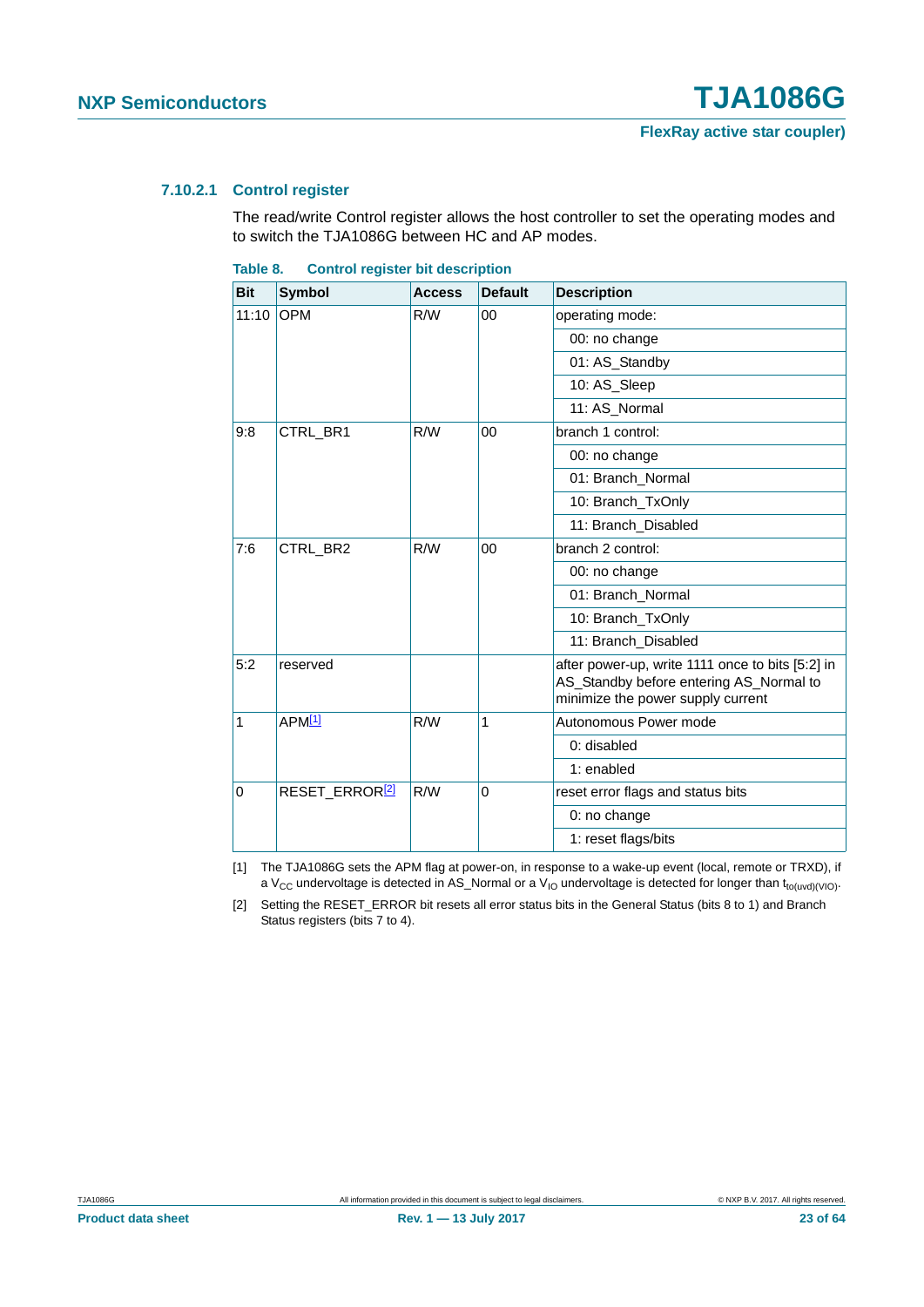#### <span id="page-23-1"></span>**7.10.2.2 Configuration register**

The read/write Configuration register allows the host controller to configure a number of TJA1086G parameters and functions.

<span id="page-23-0"></span>

| Table 9. | <b>Configuration register bit description</b> |  |  |
|----------|-----------------------------------------------|--|--|
|          |                                               |  |  |

| <b>Bit</b>     | <b>Symbol</b>       | <b>Access</b> | <b>Default</b> | <b>Description</b>                                                                  |
|----------------|---------------------|---------------|----------------|-------------------------------------------------------------------------------------|
| 11             | <b>AEC</b>          | R/W           | 0              | Autonomous error confinement:                                                       |
|                |                     |               |                | 0: disabled                                                                         |
|                |                     |               |                | 1: enabled                                                                          |
| 10             | <b>BFT</b>          | R/W           | 1              | Bus failure timer                                                                   |
|                |                     |               |                | 0: disabled                                                                         |
|                |                     |               |                | 1: enabled                                                                          |
| 9              | WUD_BR1             | R/W           | 1              | wake-up detection on branch 1:                                                      |
|                |                     |               |                | 0: disabled                                                                         |
|                |                     |               |                | 1: enabled                                                                          |
| 8              | WUD_BR2             | R/W           | 1              | wake-up detection on branch 2:                                                      |
|                |                     |               |                | 0: disabled                                                                         |
|                |                     |               |                | 1: enabled                                                                          |
| 7:6            | reserved            |               |                | after power-up, write 00 once to bits [7:6] to<br>minimize the power supply current |
| 5              | CC_EN               | R/W           | $\mathbf 0$    | CC interface enable (TXD and TXEN inputs;<br>RXD output):                           |
|                |                     |               |                | 0: disabled                                                                         |
|                |                     |               |                | 1: enabled                                                                          |
| $\overline{4}$ | TRXD_EN             | R/W           | 1              | TRXD interface enable:                                                              |
|                |                     |               |                | 0: disabled                                                                         |
|                |                     |               |                | 1: enabled                                                                          |
| $\vert$ 3      | reserved            |               |                | always 0                                                                            |
| $ 2\rangle$    | CLAMP_DET           | R/W           | 1              | clamping detection:                                                                 |
|                |                     |               |                | 0: disabled                                                                         |
|                |                     |               |                | 1: enabled                                                                          |
| $\vert$ 1      | <b>BIT LATCHING</b> | R/W           | $\Omega$       | status bit latching:                                                                |
|                |                     |               |                | 0: disabled                                                                         |
|                |                     |               |                | 1: enabled                                                                          |
| $\overline{0}$ | <b>PARITY</b>       | $\mathsf R$   |                | parity bit - odd parity (including parity bit)                                      |

**Product data sheet Rev. 1 — 13 July 2017 24 of 64**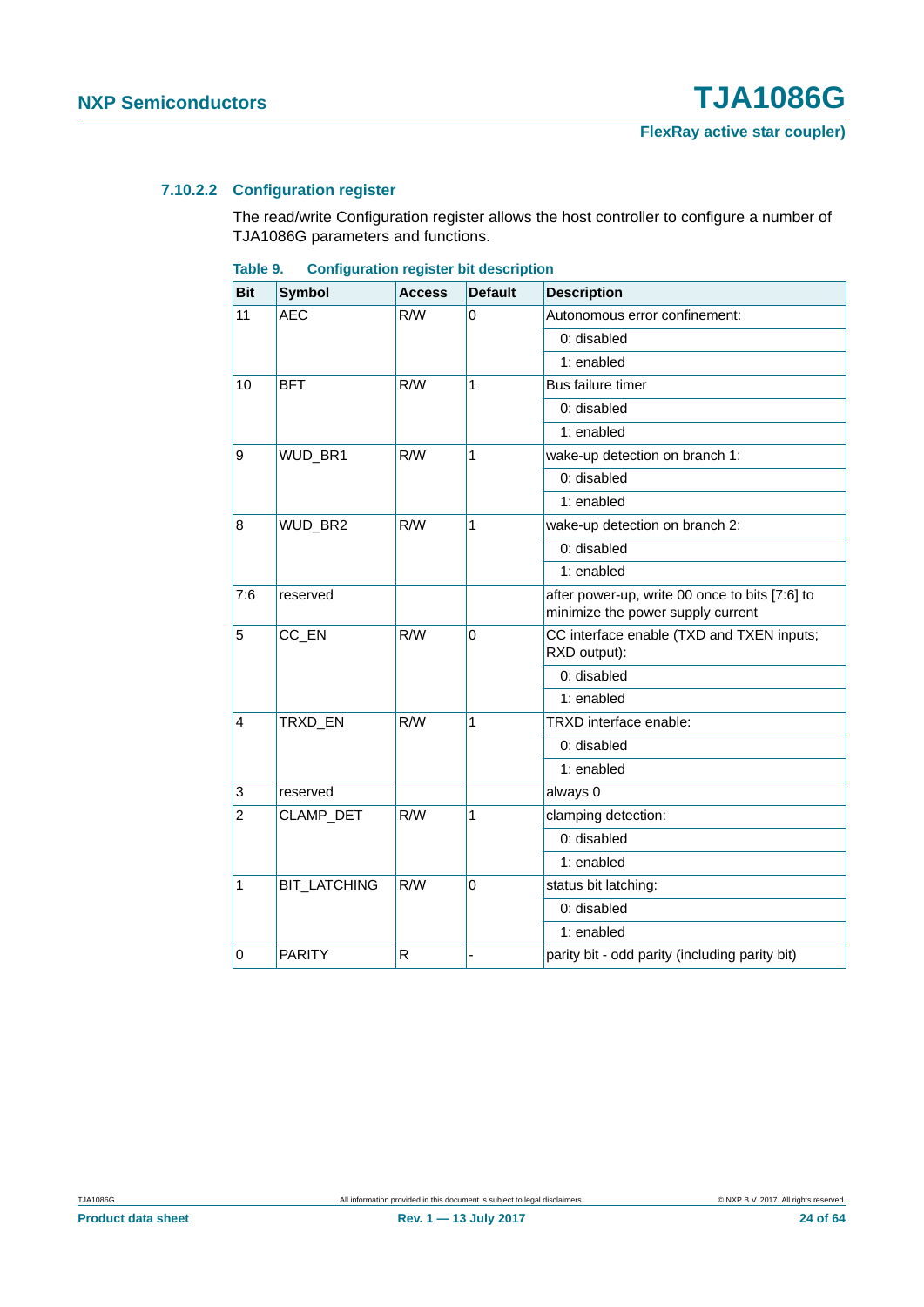#### **Autonomous Error Confinement (AEC):**

Setting the AEC bit enables the autonomous error confinement feature of the TJA1086G.

When AEC is enabled, a bus error (TxE  $BRx = 1$ ) triggers a transition from Branch Normal to Branch FailSilent. AEC is disabled by default.

#### **Bus Failure Timer (BFT):**

Setting the BFT bit enables the bus failure timer.

When the BFT is enabled, pulses shorter than  $t_{to(BFT)}$  are ignored, resulting in more robust bus error detection. The BFT is enabled by default.

#### Wake-up detection on branch x (WUD\_BRx):

Setting the WUD\_BRx bit enables wake-up detection on the specified branch.

Each branch in a TJA1086G star network contains a low-power receiver for detecting remote wake-up events. These events can be enabled and disabled individually. This feature makes it possible to minimize quiescent current consumption, especially in AS Sleep mode. Wake-up detection is enabled by default on both branches.

#### **Communication Controller interface Enable (CC\_EN):**

Setting bit CC\_EN enables the communication controller interface.

A communication controller can be connected to the TJA1086G when CC\_EN = 1. If  $CC$   $EN = 0$ , the RXD output driver is switched off to minimize current consumption in AS Normal mode. The CC interface is disabled by default.

#### **TRXD0/1 interface Enable (TRXD\_EN):**

Setting bit TRXD\_EN enables the TRXD0 and TRXD1 interfaces.

When the TRXD0/1 interfaces are enabled, several TJA1086G devices can be connected together to form a single active star. If only one TJA1086G is needed at any time, the TRXD0/1 interfaces can be disabled to minimize current consumption in AS\_Normal mode. The TRXD0 and TRXD1 interfaces are enabled by default.

#### **Clamp detection (CLAMP\_DET):**

Setting bit CLAMP\_DET enables clamp detection on TXEN, TRXD and on both branches.

When clamp detection is enabled, a CLAMP\_ERROR interrupt is generated if clamping is detected on TXEN (CLAMP\_TXEN = 1), TRXD (CLAMP\_TRXD = 1) or on a branch (CLAMP\_BRx). Clamp detection is enabled by default.

#### **Bit latching (BIT\_LATCHING):**

When bit latching is enabled (BIT\_LATCHING  $= 1$ ), the status bits in the General and Branch X status registers reflect the latched state until the register is read. Once the register has been read, latching is released and the bits then reflect the current 'live' status. When bit latching is disabled, the status bits reflect the 'live' status at all times. Bit latching is disabled by default.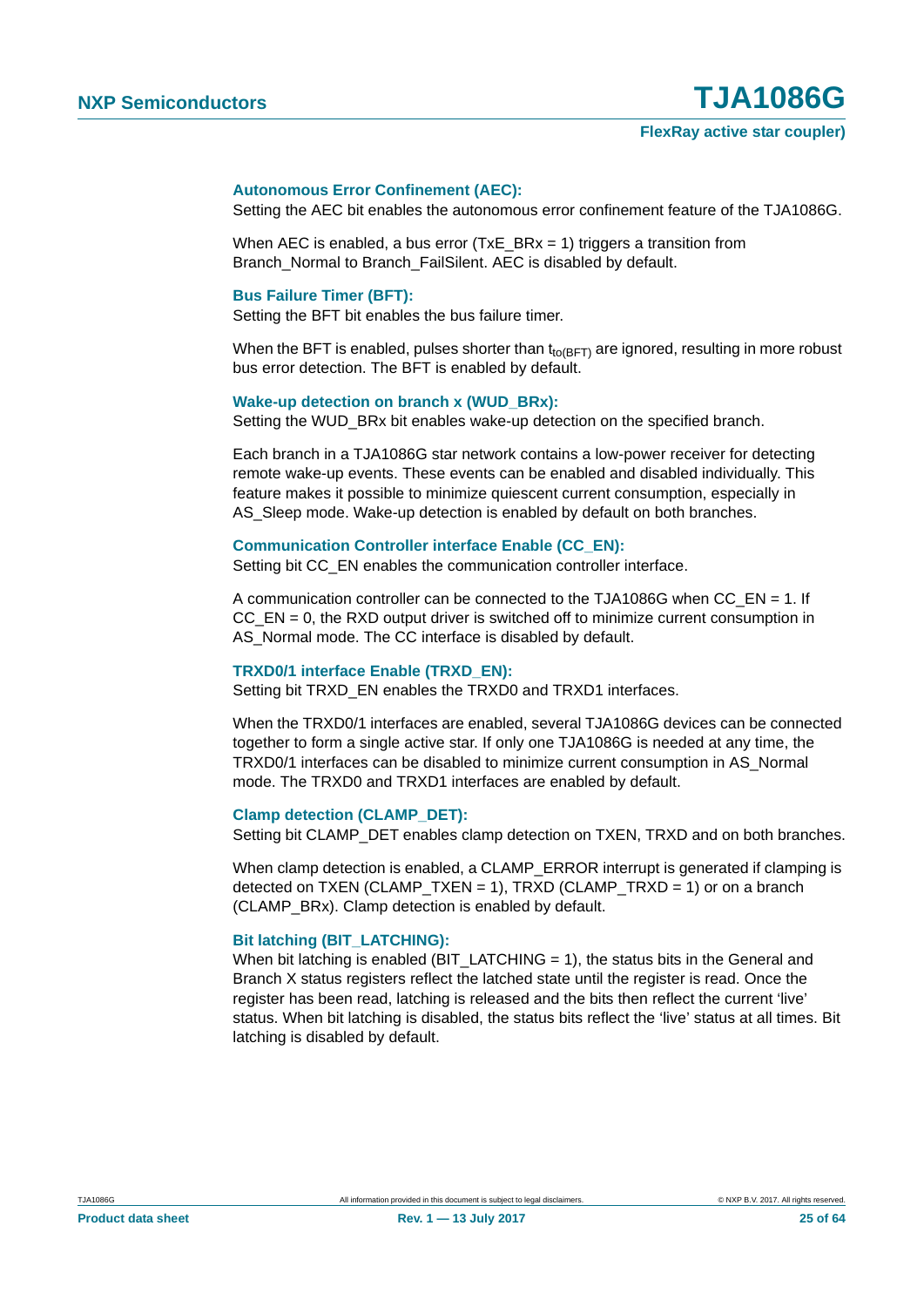#### <span id="page-25-1"></span>**7.10.2.3 Interrupt Status register**

The Interrupt Status register is read-only. When the TJA1086G sets a bit in this register, it triggers a falling edge on pin INTN. Bits PWON, WU, SPI\_ERROR and HC\_ERROR are reset after a successful read operation. The remaining bits are reset after the flag (or flags) that triggered the interrupt has been reset and a successful read operation has been performed (see [Section 7.7\)](#page-11-2).

| <b>Bit</b>     | <b>Symbol</b>    | <b>Description</b>                                                               |
|----------------|------------------|----------------------------------------------------------------------------------|
| 11             | <b>PWON</b>      | power-on detection:                                                              |
|                |                  | 0: no power-on detected                                                          |
|                |                  | 1: power-on detected                                                             |
| 10             | WU               | wake-up event detection (any):                                                   |
|                |                  | 0: no wake-up event detected                                                     |
|                |                  | 1: wake-up event detected                                                        |
| 9              | EVENT_BR1        | wake-up or bus error detection on branch 1:                                      |
|                |                  | 0: no wake-up or bus error detected                                              |
|                |                  | 1: wake-up or bus error detected                                                 |
| 8              | EVENT_BR2        | wake-up or bus error detection on branch 2:                                      |
|                |                  | 0: no wake-up or bus error detected                                              |
|                |                  | 1: wake-up or bus error detected                                                 |
| 7:6            | reserved         |                                                                                  |
| 5              | UV_ERROR         | undervoltage detected on V <sub>BAT</sub> , V <sub>CC</sub> or V <sub>IO</sub> : |
|                |                  | 0: no undervoltage detected                                                      |
|                |                  | 1: undervoltage detected                                                         |
| 4              | CLAMP_ERROR      | clamp error on TRXD, TXEN or branch or collision on TRXD:                        |
|                |                  | 0: no clamping error detected                                                    |
|                |                  | 1: clamping error detected                                                       |
| 3              | <b>SPI_ERROR</b> | SPI communication error:                                                         |
|                |                  | 0: not detected                                                                  |
|                |                  | 1: detected                                                                      |
| $\overline{2}$ | HC_ERROR         | host command error:                                                              |
|                |                  | 0: not detected                                                                  |
|                |                  | 1: detected                                                                      |
| $\mathbf{1}$   | TEMP_ERROR       | overtemperature error:                                                           |
|                |                  | 0: not detected                                                                  |
|                |                  | 1:detected                                                                       |
| $\mathbf 0$    | <b>PARITY</b>    | parity bit - odd parity (including parity bit)                                   |

#### <span id="page-25-0"></span>**Table 10. Interrupt status register**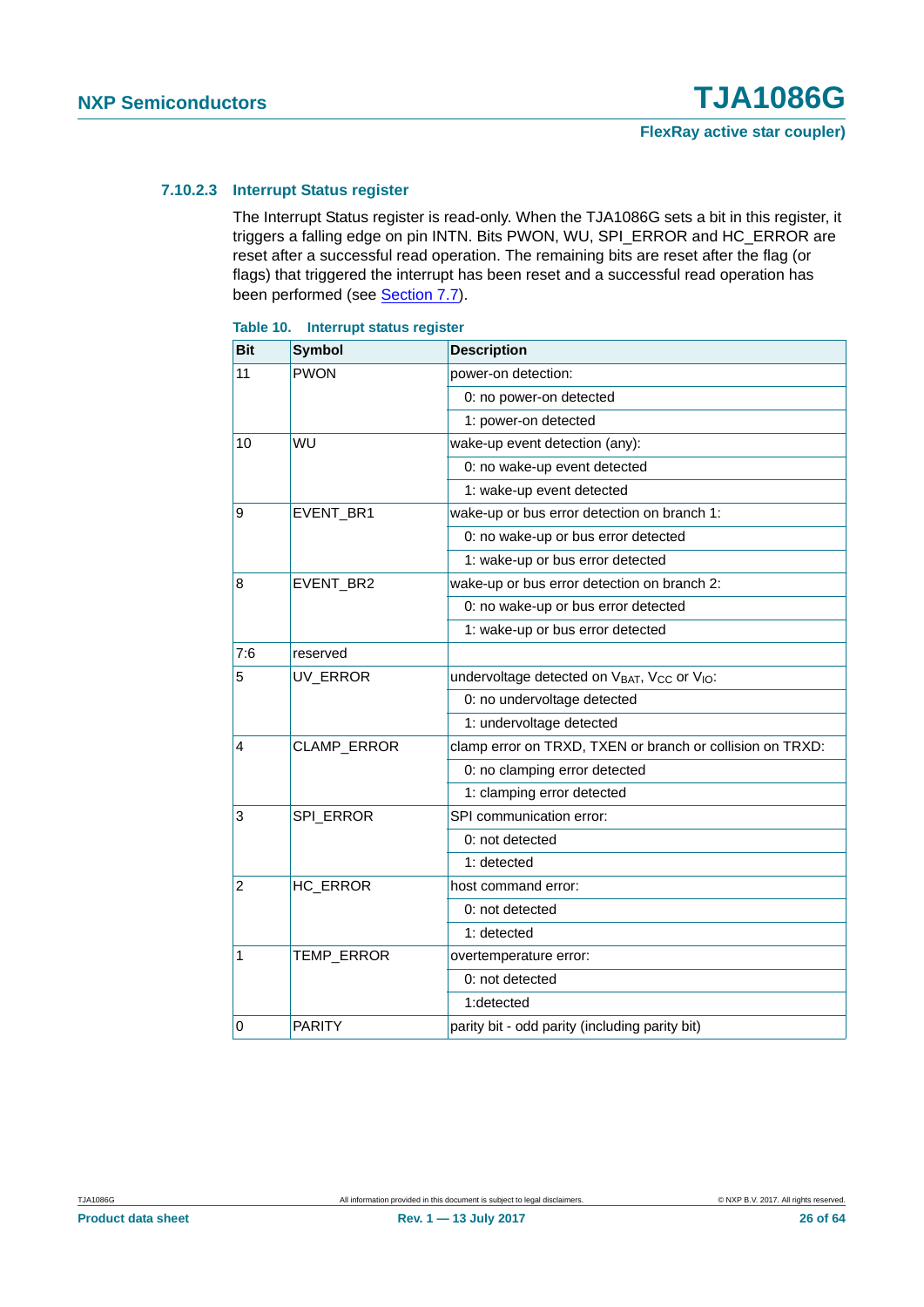**PWON:** A PWON interrupt is generated to signal a power-on event.

The PWON interrupt status bit is set when the TJA1086G leaves AS\_PowerOff or AS Reset. It is reset after a successful read operation on the Interrupt Status register.

**WU:** A WU interrupt indicates the occurrence of a wake-up event.

The WU interrupt status bit is set when a wake-up event is detected on a branch  $(WU_BRx = 1)$ , on TRXD0/1  $(WU_TRXD = 1)$ , or on LWU  $(WU_LOCAL = 1)$ . It is reset after a successful read operation on the Interrupt Status register.

**EVENT\_BRx:** An EVENT\_BRx interrupt signals the occurrence of a significant event on the relevant branch.

The EVENT BRx interrupt status bit is set when any of the following events is detected on a branch:

- a wake-up event (WU  $BRx = 1$ )
- a bus error (TxE  $BRx = 1$ )
- clamping (CLAMP\_BR $x = 1$ )

It is reset after the flag (or flags) that triggered the interrupt has been reset and the Interrupt Status register has been read successfully. Resetting EVENT\_BRx will trigger a falling edge on INTN to indicate to the host that the event that triggered the interrupt has been resolved (except when the interrupt was triggered by a branch wake-up event).

**UV\_ERROR:** A UV\_ERROR interrupt indicates that an undervoltage has occurred.

The UV\_ERROR interrupt status bit is set when a  $V_{BAT}$  (UV\_VBAT = 1),  $V_{CC}$ (UV\_VCC = 1) or  $V_{10}$  (UV\_VIO = 1) undervoltage is detected. It is reset after the flag (or flags) that triggered the interrupt has been reset and the Interrupt Status register has been read successfully. Resetting UV\_ERROR triggers a falling edge on INTN to indicate to the host that the undervoltage condition is no longer present.

**CLAMP\_ERROR:** A CLAMP\_ERROR interrupt indicates that an input channel has become clamped or a collision has occurred on the TRXDO/1 interface.

The CLAMP\_ERROR interrupt status bit is set when clamping is detected on TRXD  $(CLAMP_TRXD = 1)$ , on TXEN  $(CLAMP_TXEN = 1)$  or on a branch  $(CLAMP_BRx = 1)$  or if a collision is detected on TRXD0/TRXD1 (COLL\_TRXD = 1). It is reset after the flag (or flags) that triggered the interrupt has been reset and the Interrupt Status register has been read successfully. Resetting CLAMP\_ERROR triggers a falling edge on INTN to indicate to the host that the clamp or collision error has been corrected.

**SPI\_ERROR:** An SPI\_ERROR interrupt indicates that an error has occurred during SPI communications.

The SPI\_ERROR interrupt status bit is set if the number of SCLK cycles generated during a LOW phase on SCSN does not equal 16. It is reset after a successful read operation on the Interrupt Status register.

**HC\_ERROR:** A HC\_ERROR interrupt indicates that an invalid host command has been received.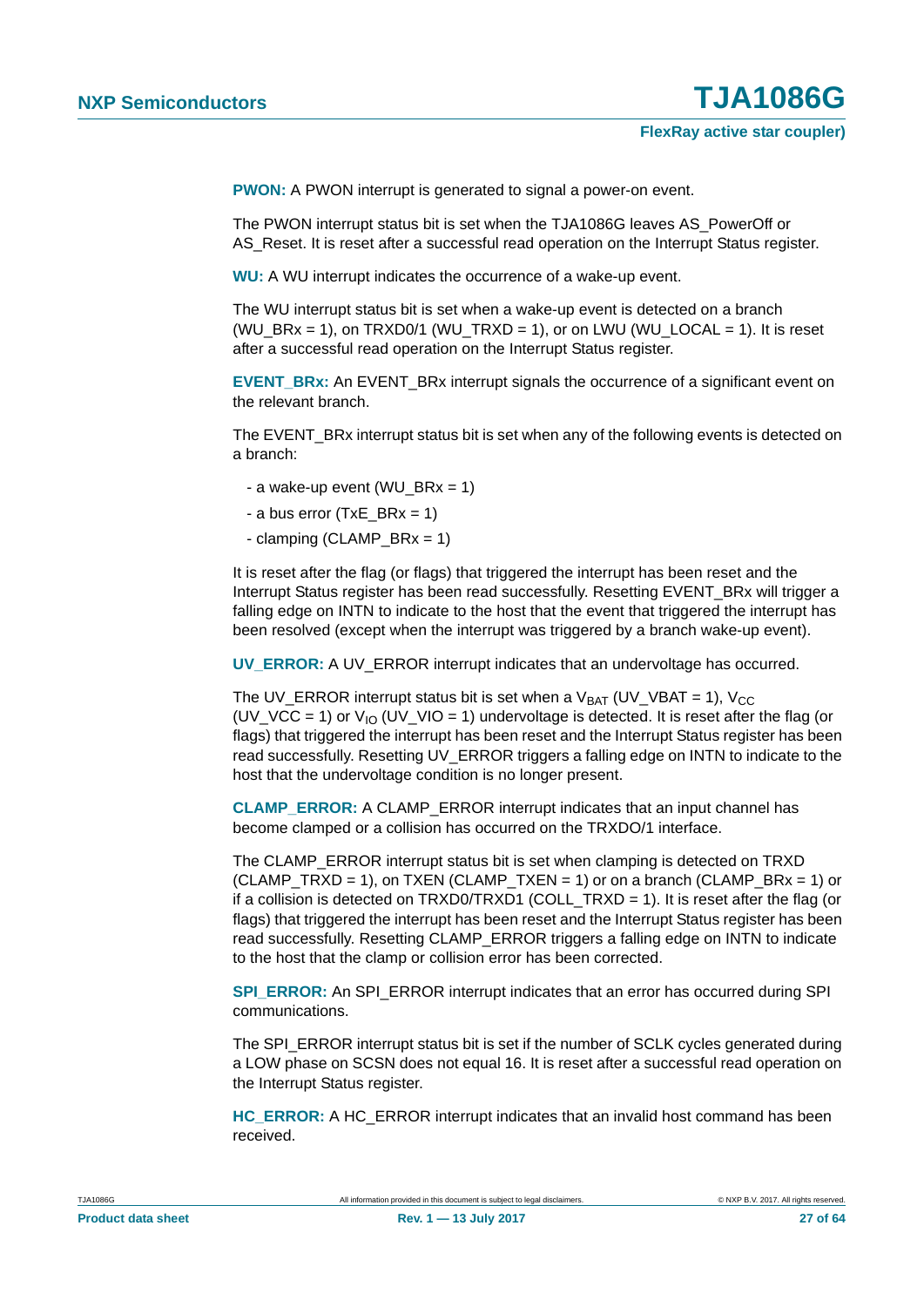The HC\_ERROR interrupt status bit is set when the host requests an illegal mode transition (as defined in the [Section 7.8.1](#page-12-0) and [Section 7.9.1\)](#page-16-0). It is reset after a successful read operation on the Interrupt Status register.

**TEMP\_ERROR:** A TEMP\_ERROR interrupt signals the presence of an overtemperature condition.

The TEMP\_ERROR interrupt status bit is set when the temperature warning level (TEMP\_WARN = 1) or temperature high level (TEMP\_HIGH = 1) is exceeded. It is reset after the flag (or flags) that triggered the interrupt has been reset and the Interrupt Status register has been read successfully. Resetting TEMP\_ERROR triggers a falling edge on INTN to indicate to the host that the overtemperature condition is no longer present.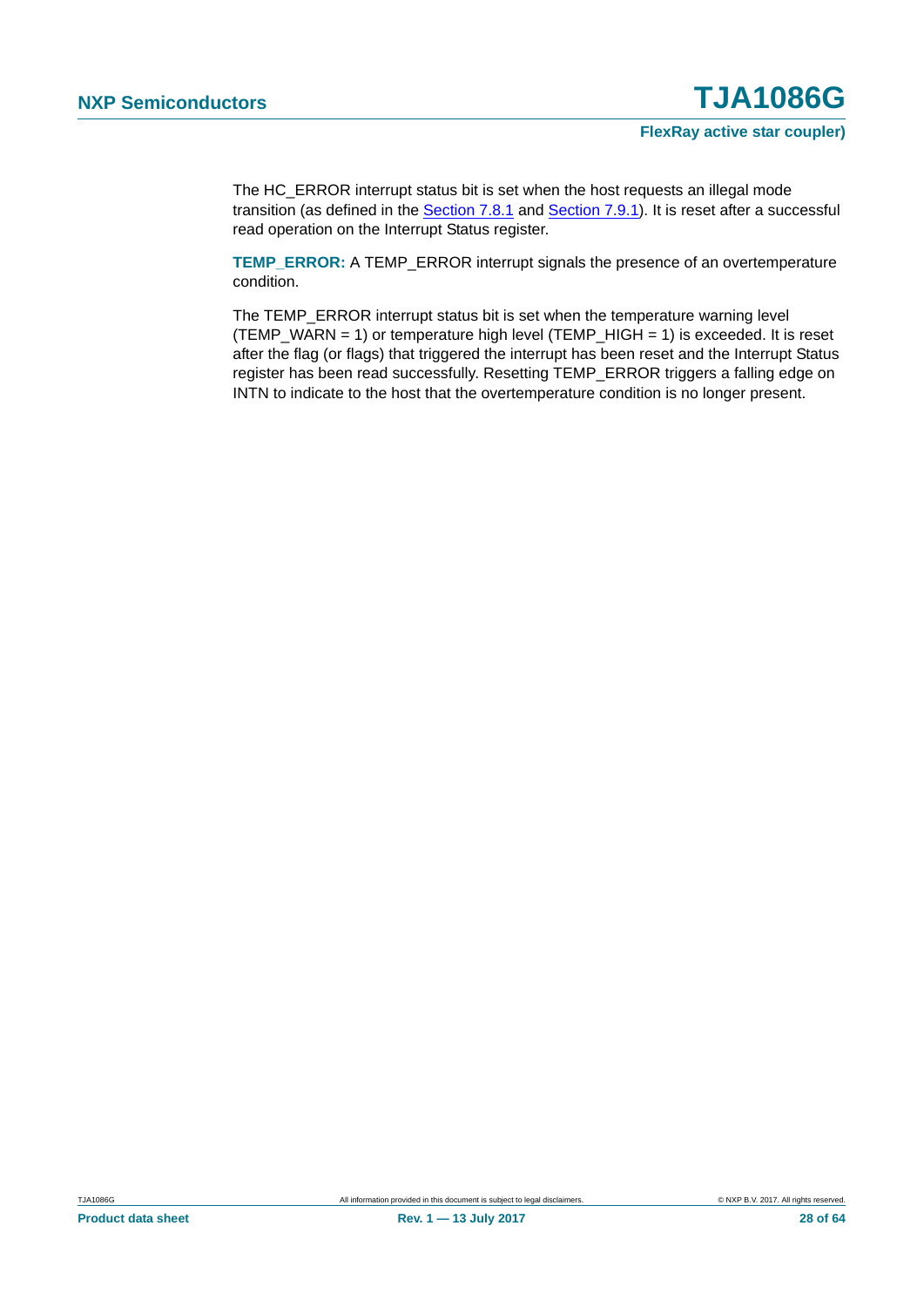#### <span id="page-28-1"></span>**7.10.2.4 General Status register**

The read-only General Status register contains status information not included in the Interrupt status register.

<span id="page-28-0"></span>

| <b>Bit</b> | <b>Symbol</b> | <b>Description</b>                             |
|------------|---------------|------------------------------------------------|
| 11         | WU_LOCAL      | local wake-up on pin LWU:                      |
|            |               | 0: no wake-up detected                         |
|            |               | 1: wake-up detected                            |
| 10         | WU_TRXD       | wake-up via TRXD0/TRXD1                        |
|            |               | 0: no wake-up detected                         |
|            |               | 1: wake-up detected                            |
| 9          | BGE_FB        | <b>BGE</b> status feedback:                    |
|            |               | 0: if BGE is LOW                               |
|            |               | 1: if BGE is HIGH                              |
| 8          | UV_VBAT       | V <sub>BAT</sub> undervoltage                  |
|            |               | 0: no undervoltage detected                    |
|            |               | 1: undervoltage detected                       |
| 7          | UV_VCC        | V <sub>CC</sub> undervoltage                   |
|            |               | 0: no undervoltage detected                    |
|            |               | 1: undervoltage detected                       |
| 6          | UV_VIO        | V <sub>IO</sub> undervoltage                   |
|            |               | 0: no undervoltage detected                    |
|            |               | 1: undervoltage detected                       |
| 5          | TEMP_WARN     | temperature warning level                      |
|            |               | 0: not exceeded                                |
|            |               | 1: exceeded                                    |
| 4          | TEMP_HIGH     | temperature high level                         |
|            |               | 0: not exceeded                                |
|            |               | 1: exceeded                                    |
| 3          | CLAMP_TRXD    | clamping detection on TRXD:                    |
|            |               | 0: not detected                                |
|            |               | 1: detected                                    |
| 2          | CLAMP_TXEN    | clamping detection on TXEN:                    |
|            |               | 0: not detected                                |
|            |               | 1: detected                                    |
| 1          | COLL_TRXD     | collision detection on TRXDO and TRXD1:        |
|            |               | 0: not detected                                |
|            |               | 1:detected                                     |
| 0          | <b>PARITY</b> | parity bit - odd parity (including parity bit) |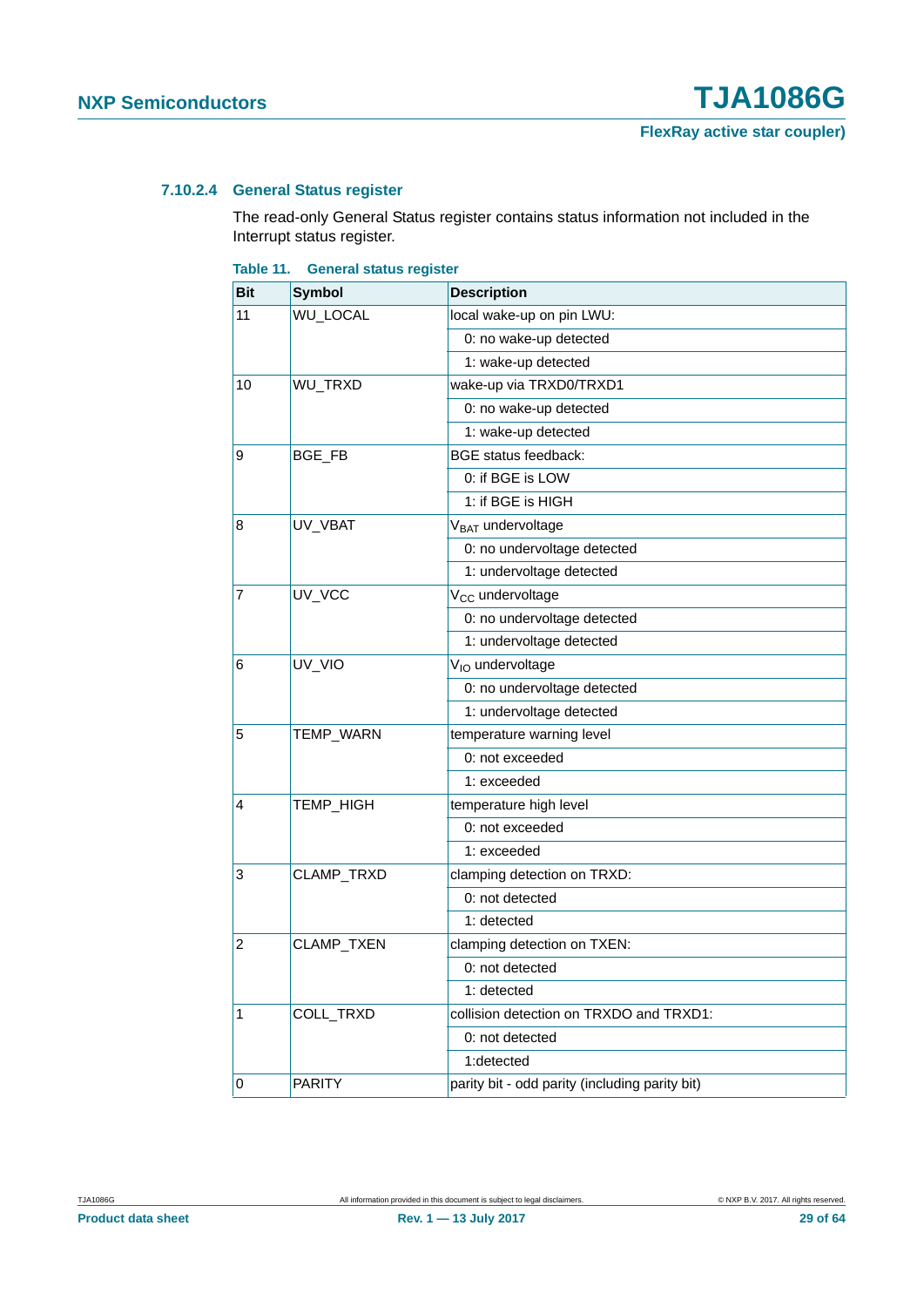#### **WU\_LOCAL:**

WU\_LOCAL is set when a local wake-up event is detected. A WU interrupt is generated.

WU\_LOCAL is reset after the General Status register has been read successfully or when the TJA1086G switches from AS\_Normal to AS\_Standby or AS\_Sleep. This ensures that a new wake-up event will be detected.

#### **WU\_TRXD:**

WU TRXD is set when a wake-up event is detected on the TRXD0/1 interface. A WU interrupt is generated.

WU TRXD is reset after the General Status register has been read successfully or when the TJA1086G switches from AS\_Normal to AS\_Standby or AS\_Sleep. This ensures that a new wake-up event will be detected.

#### **BGE\_FB:**

Bit BGE\_FB provides information about the voltage level on pin BGE.

BGE\_FB is set when the voltage on BGE is HIGH and reset when the voltage on BGE is LOW.

#### **UV\_VBAT:**

UV\_VBAT is set when a  $V<sub>BAT</sub>$  undervoltage is detected, generating a UV\_ERROR interrupt.

If bit latching is enabled (BIT\_LATCHING = 1), UV\_BAT will remain set until the General Status register has been read, after which it will reflect the current 'live' situation (set if  $V_{BAT} < V_{uvd(VBAT)}$  for longer than  $t_{det(uv)(VBAT)}$  and reset if  $V_{BAT} > V_{uvr(VBAT)}$  for longer than trec(uv)(VBAT)). If bit latching is not enabled, UV\_BAT will reflect the 'live' situation at all times.

#### **UV\_VCC:**

UV VCC is set when a  $V_{CC}$  undervoltage is detected, generating a UV ERROR interrupt.

If bit latching is enabled (BIT\_LATCHING = 1), UV\_VCC will remain set until the General Status register has been read, after which it will reflect the current 'live' situation (set if  $V_{CC}$  <  $V_{uvd(VCC)}$  for longer than t<sub>to(uvd)</sub>( $V_{CC}$ ) and reset if  $V_{CC}$  >  $V_{uvd(VCC)}$  for longer than  $t_{tot(uv)(VCC)}$ ). If bit latching is not enabled, UV\_VCC will reflect the 'live' situation at all times.

#### **UV\_VIO:**

UV\_VIO is set when a  $V_{10}$  undervoltage is detected, generating a UV\_ERROR interrupt.

If bit latching is enabled (BIT\_LATCHING = 1), UV\_VIO will remain set until the General Status register has been read, after which it will reflect the current 'live' situation (set if  $V_{IO}$  <  $V_{uvd(VIO)}$  for longer than t<sub>to(uvd)</sub>( $V_{IO}$ ) and reset if  $V_{IO}$  >  $V_{uvt(VIO)}$  for longer than t<sub>to(uvr)</sub>(v<sub>IO</sub>). If bit latching is not enabled, UV\_VIO will reflect the 'live' situation at all times.

When a  $V_{10}$  undervoltage is active, the digital inputs are disabled and the TJA1086G is unable to accept Host commands. If the  $V_{1O}$  undervoltage persists for longer than  $t_{tot(uvd)(VIO)}$ , the APM flag is set and the TJA1086G switches from Host control to Autonomous control.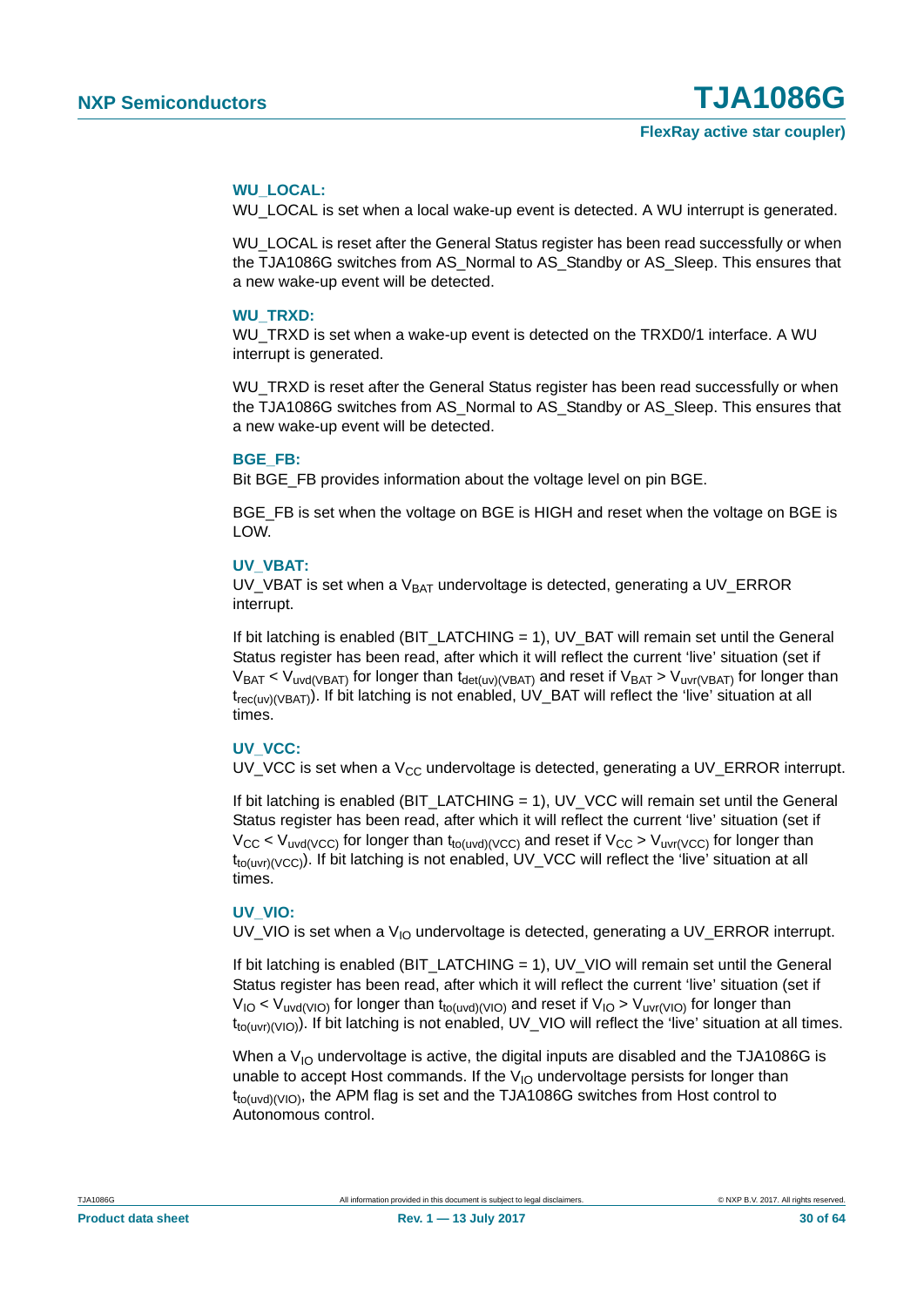#### **TEMP\_WARN:**

TEMP\_WARN is set when the junction temperature rises above the temperature warning level, generating a TEMP\_ERROR interrupt.

If bit latching is enabled (BIT\_LATCHING = 1), TEMP\_WARN will remain set until the General Status register has been read, after which it will reflect the current 'live' situation (set when  $T_i > T_{i(warn)}$  and reset when  $T_i < T_{i(warn)}$  with no activity on the bus or on the CC and TRXD0/1 interfaces). If bit latching is not enabled, TEMP\_WARN will reflect the 'live' situation at all times.

#### **TEMP\_HIGH:**

TEMP\_HIGH is set when the junction temperature rises above the temperature high level. The output driver on the TRXD0/1 interface is disabled along with the branch transmitters (both branches switch to Branch\_Disabled). A TEMP\_ERROR interrupt is generated.

If bit latching is enabled (BIT\_LATCHING = 1), TEMP\_HIGH will remain set until the General Status register has been read, after which it will reflect the current 'live' situation (set when  $T_i > T_{i(hich)}$  and reset when  $T_i < T_{i(hich)}$  with no activity on the bus or on the CC and TRXD0/1 interfaces). If bit latching is not enabled, TEMP\_HIGH will reflect the 'live' situation at all times.

#### **CLAMP\_TRXD:**

CLAMP\_TRXD is set when the TRXD0/1 interface is configured as an input and TRXD0 or TRXD1 is clamped LOW for longer than  $t_{\text{detCL(TRXD)}}$ . The output driver on the TRXD0/1 interface is disabled and data on the inputs is ignored. A CLAMP\_ERROR interrupt is generated.

If bit latching is enabled, CLAMP\_TRXD will remain set until the General Status register has been read, after which it will reflect the current 'live' situation (set when TRXD0 or TRXD1 clamped LOW and reset when TRXD0 and TRXD1 are HIGH). If bit latching is not enabled, CLAMP\_TRXD will reflect the 'live' situation at all times.

#### **CLAMP\_TXEN:**

CLAMP TXEN is set when the TXEN is clamped LOW for longer than  $t_{\text{detCL(TXEN)}}$ . Data on TXD/TXEN is ignored and a CLAMP\_ERROR interrupt is generated.

If bit latching is enabled, CLAMP\_TXEN will remain set until the General Status register has been read, after which it will reflect the current 'live' situation (set when TXEN clamped LOW and reset when TXEN is HIGH). If bit latching is not enabled, CLAMP\_TXEN will reflect the 'live' situation at all times.

#### **COLL\_TRXD:**

COLL\_TRXD is set when a collision is detected on the TRXD0/1 interface (TRXD0 and TRXD1 LOW for longer than  $t_{\text{det(col(TRXD))}}$ . A CLAMP\_ERROR interrupt is generated.

COLL\_TRXD is reset once the General Status register has been read.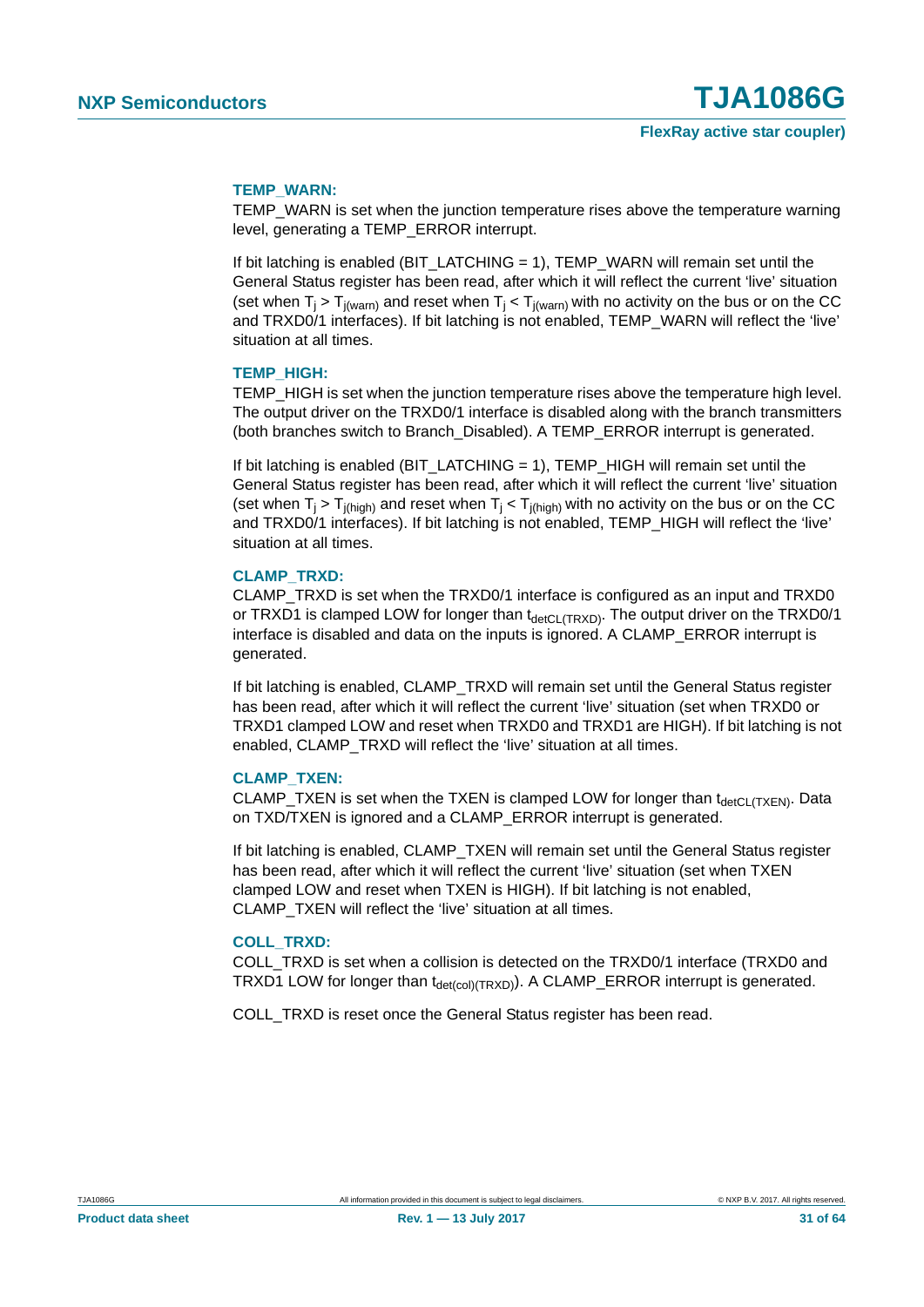#### <span id="page-31-1"></span>**7.10.2.5 Branch X status registers**

There is a dedicated read-only status register for each branch, i.e. there are two Branch X status registers in total. Each register contains relevant status information of a branch.

<span id="page-31-0"></span>

|  | Table 12. Branch X status register |  |  |
|--|------------------------------------|--|--|
|--|------------------------------------|--|--|

| <b>Bit</b>                         | <b>Symbol</b> | <b>Description</b>                             |
|------------------------------------|---------------|------------------------------------------------|
| $11 - 9$                           | STATE_BRx     | state of active branch:                        |
| 8<br>$\overline{7}$<br>6<br>5<br>4 |               | 000: Branch_Normal mode                        |
|                                    |               | 001: Branch_Disabled mode                      |
|                                    |               | 010: Branch_LowPower mode                      |
|                                    |               | 011: Branch_TxOnly_2 mode                      |
|                                    |               | 100: Branch_FailSilent mode                    |
|                                    |               | 101: Branch_TxOnly_1 mode                      |
|                                    | WU_BRx        | wake-up status                                 |
|                                    |               | 0: no wake-up detected                         |
|                                    |               | 1: wake-up detected                            |
|                                    | reserved      | always 0                                       |
|                                    | TxE BRx       | transmit error on branch                       |
|                                    |               | 0: not detected                                |
|                                    |               | 1: detected                                    |
|                                    | reserved      | always 0                                       |
|                                    | CLAMP_BRx     | clamp detection on branch                      |
|                                    |               | 0: not detected                                |
|                                    |               | 1: detected                                    |
| 3                                  | reserved      | always 0                                       |
| $\overline{2}$                     | reserved      | always 1                                       |
| 1                                  | reserved      | always 0                                       |
| 0                                  | <b>PARITY</b> | parity bit - odd parity (including parity bit) |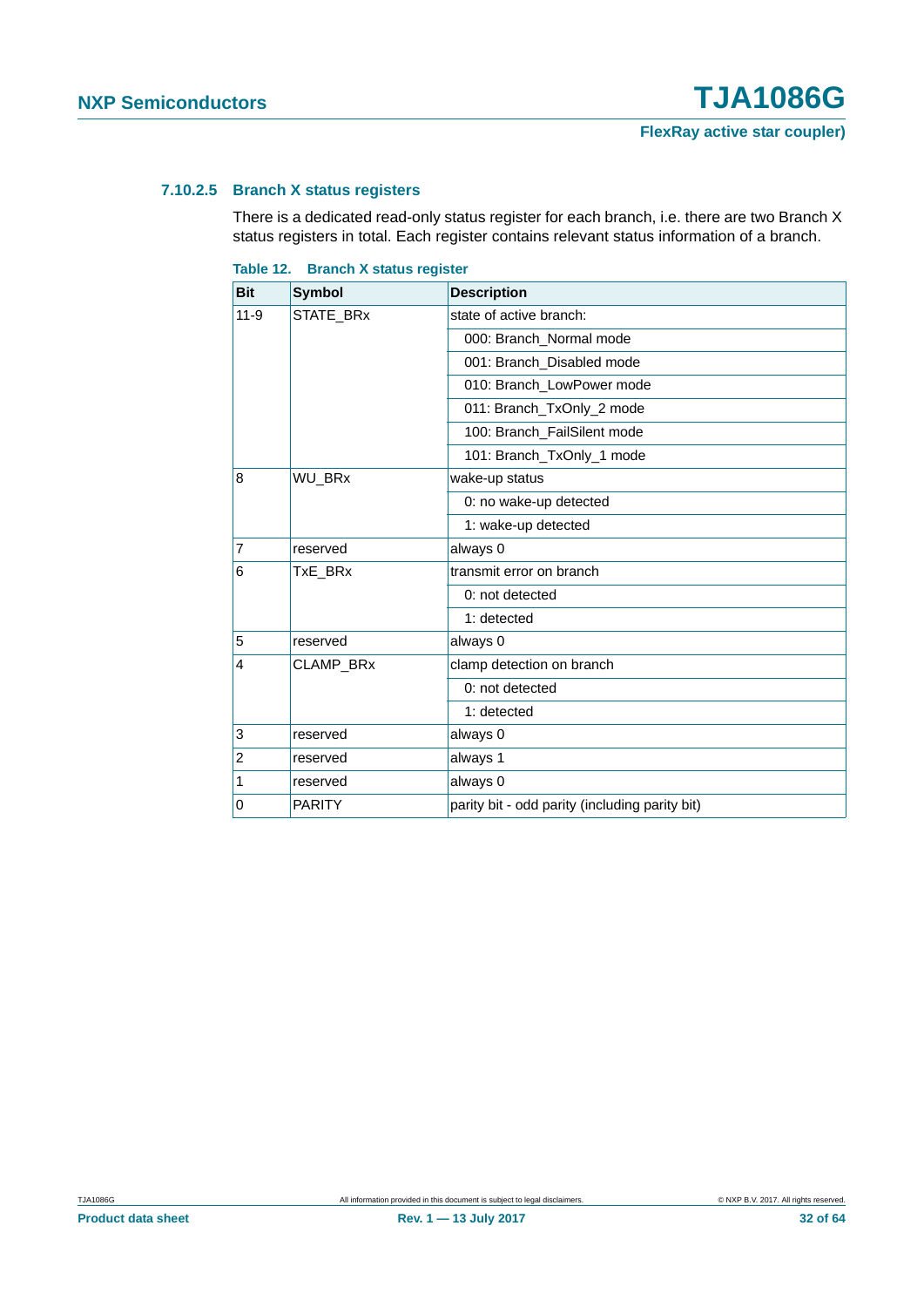#### **STATE\_BRx:**

Bits STATE\_BRx indicate the current branch operating mode.

#### **WU\_BRx:**

WU\_BRx is set when a remote wake-up event is detected on a branch. A WU interrupt is generated along with an EVENT\_BRx interrupt to indicate the branch where the wake-up pattern or dedicated data frame was detected.

WU\_BRx is reset after the Branch Status register has been read successfully or when the TJA1086G switches from AS\_Normal to AS\_Standby or AS\_Sleep. This ensures that a new wake-up event will be detected.

#### **TxE\_BRx:**

TxE BRx is set when a transmit error is detected on a branch, generating an EVENT\_BRx interrupt. A transmit error is detected when there is a mismatch between the transmitted and received signals.

If bit latching is enabled ( $BIT$ <sub>LATCHING</sub> = 1),  $TxE$ <sub>\_BRx</sub> will remain set until the register has been read, after which it is reset if no mismatch is found between transmitted and received signals or the branch leaves Branch\_Normal. If bit latching is not enabled, TxE BRx is reset if no mismatch is found in a data frame or the branch leaves Branch\_Normal.

#### **CLAMP\_BRx:**

CLAMP\_BRx is set when a branch is clamped for longer than  $t_{\text{detCL(bus)}}$ , generating a CLAMP\_ERROR interrupt along with an EVENT\_BRx interrupt to indicate the branch.

If bit latching is enabled (BIT\_LATCHING  $= 1$ ), CLAMP\_BRx will remain set until the register has been read, after which it is reset when idle is detected on the branch. If bit latching is not enabled, CLAMP\_BRx is reset when idle is detected on the branch.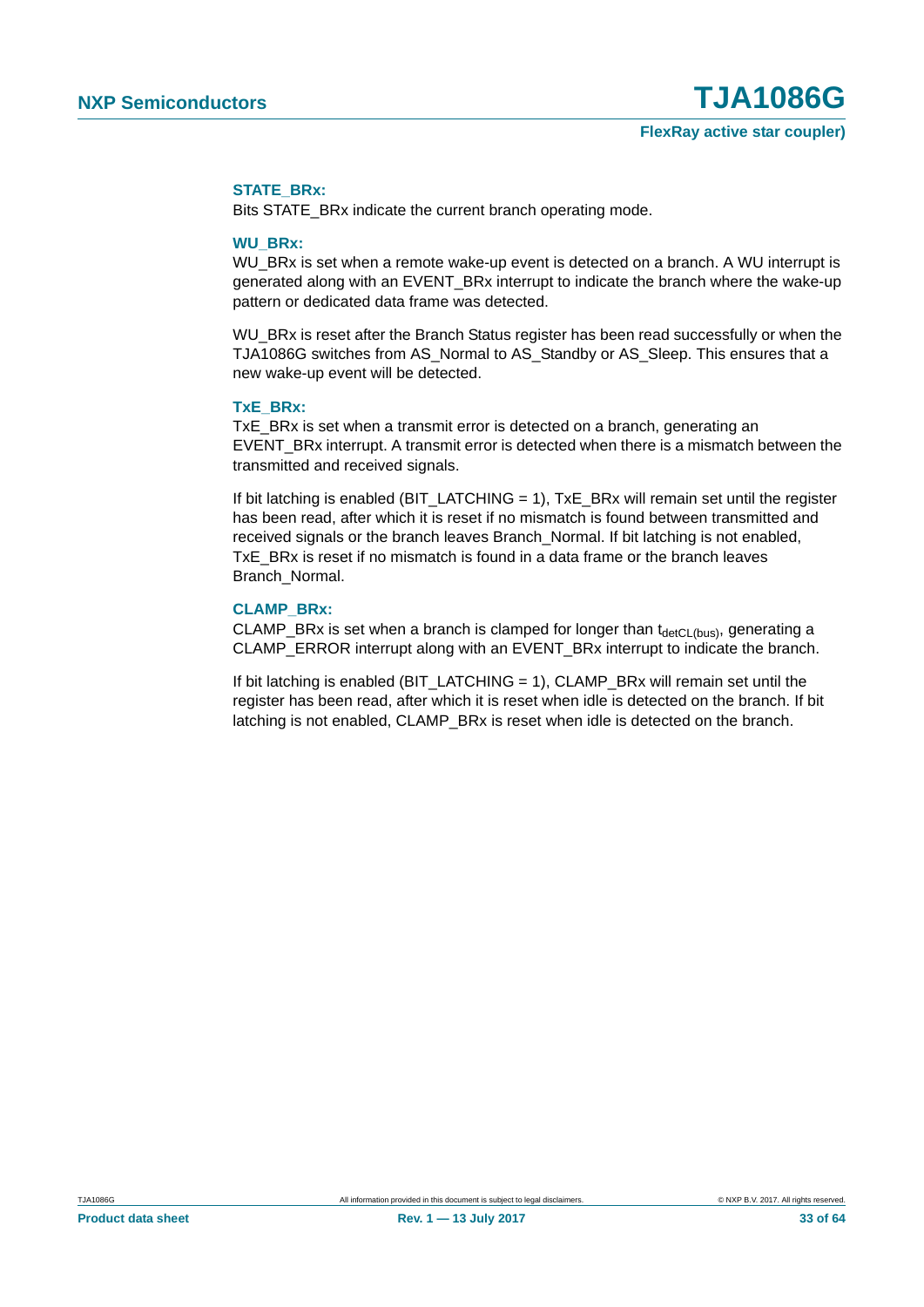### <span id="page-33-3"></span>**8. Limiting values**

#### **Table 13. Limiting values**

*In accordance with the Absolute Maximum Rating System (IEC 60134). All voltages are referenced to GND.*

| <b>Symbol</b>           | <b>Parameter</b>                | <b>Conditions</b>                                                                                                                   |             | Min        | <b>Max</b>               | Unit      |
|-------------------------|---------------------------------|-------------------------------------------------------------------------------------------------------------------------------------|-------------|------------|--------------------------|-----------|
| V <sub>BAT</sub>        | battery supply voltage          |                                                                                                                                     |             | $11 - 0.3$ | $+48$                    | V         |
|                         |                                 | during load dump (400 ms max.)                                                                                                      |             | $-0.3$     | +60                      | V         |
| <b>I</b> <sub>INH</sub> | current on pin INH              | AS_Normal, AS_Standby or AS_Reset                                                                                                   |             | $-1$       | 0                        | mA        |
| $V_{x}$                 | voltage on pin x <sup>[1]</sup> | on pins V <sub>CC</sub> , V <sub>BUF</sub> , V <sub>IO</sub> , TRXD0, TRXD1,<br>BGE, TXD, TXEN, RSTN, INTN, SCSN,<br>SCLK, SDI, SDO |             | $-0.3$     | $+5.5$                   | V         |
|                         |                                 | on pins INH, LWU                                                                                                                    |             | $-0.3$     | $V_{BAT} + 0.3$          | V         |
|                         |                                 | on pin RXD                                                                                                                          |             | $-0.3$     | $min(V10 +$<br>0.3, 5.5) | V         |
|                         |                                 | on any BM/BP pin with respect to other<br>BP/BM pins and GND                                                                        |             | $-60$      | $+60$                    | V         |
| $I_{O(LWU)}$            | output current on pin LWU       |                                                                                                                                     |             | $-15$      |                          | mA        |
| $V_{\text{trt}}$        | transient voltage               | on pins LWU, V <sub>BAT</sub> , BP and BM                                                                                           | $[2]$       |            |                          |           |
|                         |                                 | pulse 1                                                                                                                             |             | $-100$     |                          | V         |
|                         |                                 | pulse 2a                                                                                                                            |             |            | 75                       | V         |
|                         |                                 | pulse 3a                                                                                                                            |             | -150       |                          | $\vee$    |
|                         |                                 | pulse 3b                                                                                                                            |             |            | 100                      | V         |
| $T_{\mathsf{amb}}$      | ambient temperature             |                                                                                                                                     |             | $-40$      | $+125$                   | °C        |
| $T_{\mathsf{vj}}$       | virtual junction temperature    |                                                                                                                                     | $\boxed{3}$ | -40        | $+150$                   | $\circ$ C |
| $T_{\text{stg}}$        | storage temperature             |                                                                                                                                     |             | -55        | $+150$                   | $\circ$ C |
| V <sub>ESD</sub>        | electrostatic discharge voltage | IEC 61000-4-2 (150 pF, 330 $\Omega$ )                                                                                               | $[4]$       |            |                          |           |
|                         |                                 | on pins BP and BM to GND                                                                                                            |             | $-6.0$     | $+6.0$                   | kV        |
|                         |                                 | on pin LWU to GND                                                                                                                   | [5]         | $-6.0$     | $+6.0$                   | kV        |
|                         |                                 | on pin V <sub>BAT</sub> to GND                                                                                                      | [6]         | $-6.0$     | $+6.0$                   | kV        |
|                         |                                 | Human Body Model (HBM); 100 pF,<br>1.5 k $\Omega$                                                                                   | $\boxed{7}$ |            |                          |           |
|                         |                                 | on pins BP and BM to GND                                                                                                            |             | $-8.0$     | $+8.0$                   | kV        |
|                         |                                 | on pins LWU and V <sub>BAT</sub> to GND                                                                                             | [8]         | $-6.0$     | $+6.0$                   | kV        |
|                         |                                 | on any other pin                                                                                                                    |             | $-4.0$     | $+4.0$                   | kV        |
|                         |                                 | Machine Model (MM); 200 pF, 0.75 μH,<br>10 $\Omega$                                                                                 | [9]         |            |                          |           |
|                         |                                 | on any pin                                                                                                                          |             | -200       | $+200$                   | $\vee$    |
|                         |                                 | Charged Device Model (CDM); field<br>Induced charge; 4 pF                                                                           | $[10]$      |            |                          |           |
|                         |                                 | on any pin                                                                                                                          |             | $-1000$    | $+1000$                  | V         |

<span id="page-33-2"></span>[1] The device can sustain voltages up to the specified values over the product lifetime, provided applied voltages (including transients) never exceed these values.

<span id="page-33-0"></span>[2] According to IEC TS 62228 (2007), Section 4.2.4; parameters for standard pulses defined in ISO7637 part 2: 2004-06.

<span id="page-33-1"></span>[3] In accordance with IEC 60747-1. An alternative definition of T<sub>vj</sub> is: T<sub>vj</sub> = T<sub>amb</sub> + P × R<sub>th(j-a)</sub>, where R<sub>th(j-a)</sub> is a fixed value used in the calculation of T<sub>vj</sub>. The rating for T<sub>vj</sub> limits the allowable combinations of power dissipation (P) and ambient temperature (T<sub>amb</sub>).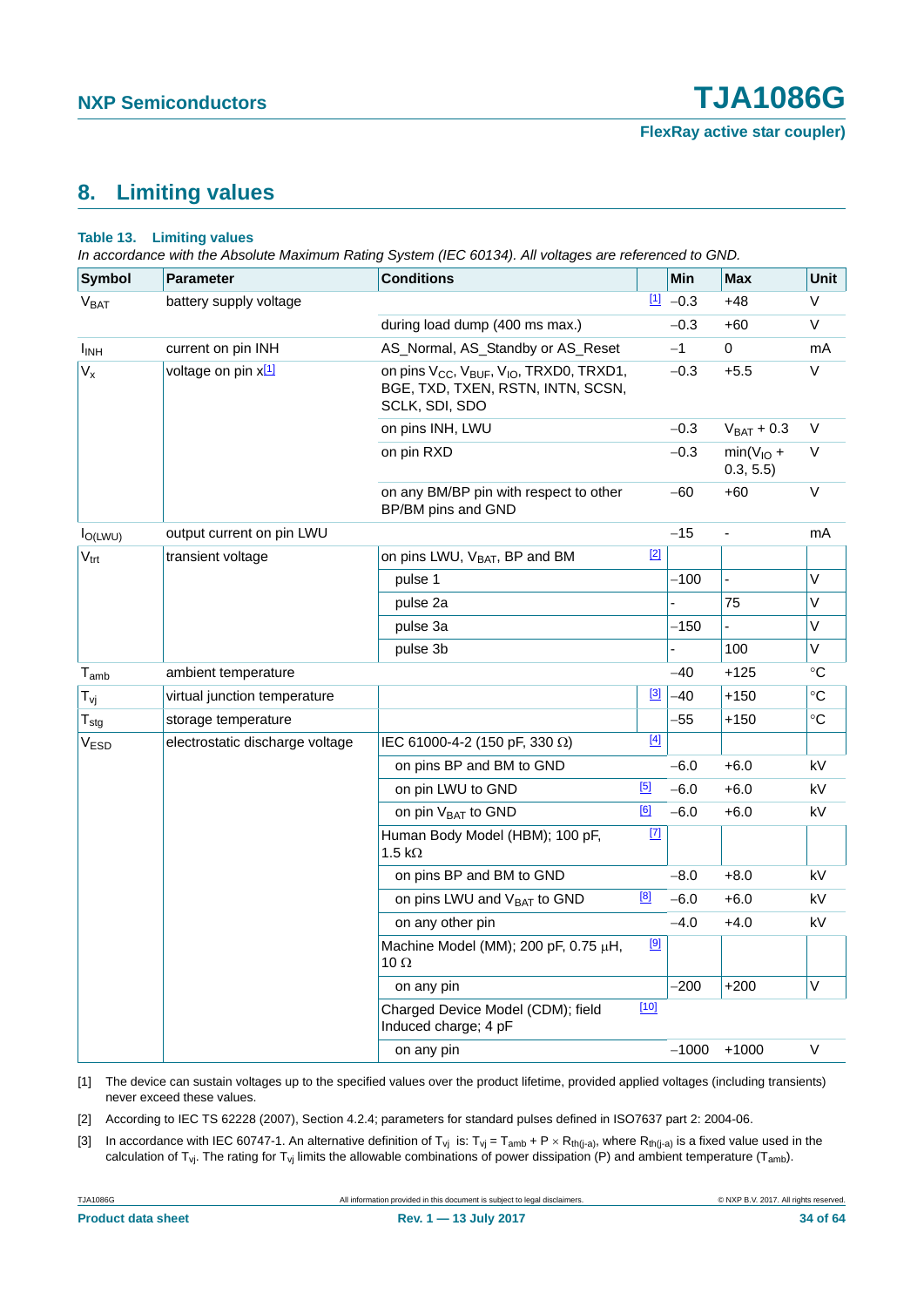- <span id="page-34-0"></span>[4] According to IEC TS 62228 (2007), Section 4.3; DIN EN 61000-4-2; verified by an external test house. The test result is equal to or better than  $\pm 6$  kV (unaided).
- <span id="page-34-1"></span>[5] With 3.3 k $\Omega$  in series and 10 nF capacitor from LWU to GND.
- <span id="page-34-2"></span>[6] With 100 nF from  $V_{\text{BAT}}$  to GND.
- <span id="page-34-3"></span>[7] According to AEC-Q100-002.
- <span id="page-34-4"></span>[8] Guaranteed only when all n.c. pins are connected to GND.
- <span id="page-34-5"></span>[9] According to AEC-Q100-003.
- <span id="page-34-6"></span>[10] According to AEC-Q100-011 Rev-C1. The classification level is C6.

## <span id="page-34-9"></span>**9. Thermal characteristics**

#### **Table 14. Thermal characteristics**

| Symbol        | Parameter                                   | <b>Conditions</b>  | Typ             | Unit |
|---------------|---------------------------------------------|--------------------|-----------------|------|
| $R_{th(i-a)}$ | thermal resistance from junction to ambient | I dual-layer board | $\frac{11}{44}$ | K/W  |
|               |                                             | four-layer board   | $\boxed{2}$ 22  | K/W  |
| $R_{th(i-c)}$ | thermal resistance from junction to case    | l in free air      |                 | K/W  |

<span id="page-34-7"></span>[1] According to JEDEC JESD51-2, JESD51-3 and JESD51-5 at natural convection on 1s board with thermal via array under the exposed pad connected to the second copper layer.

<span id="page-34-8"></span>[2] According to JEDEC JESD51-2, JESD51-5 and JESD51-7 at natural convection on 2s2p board. Board with two inner copper layers (thickness:  $35 \mu m$ ) and thermal via array under the exposed pad connected to the first inner copper layer.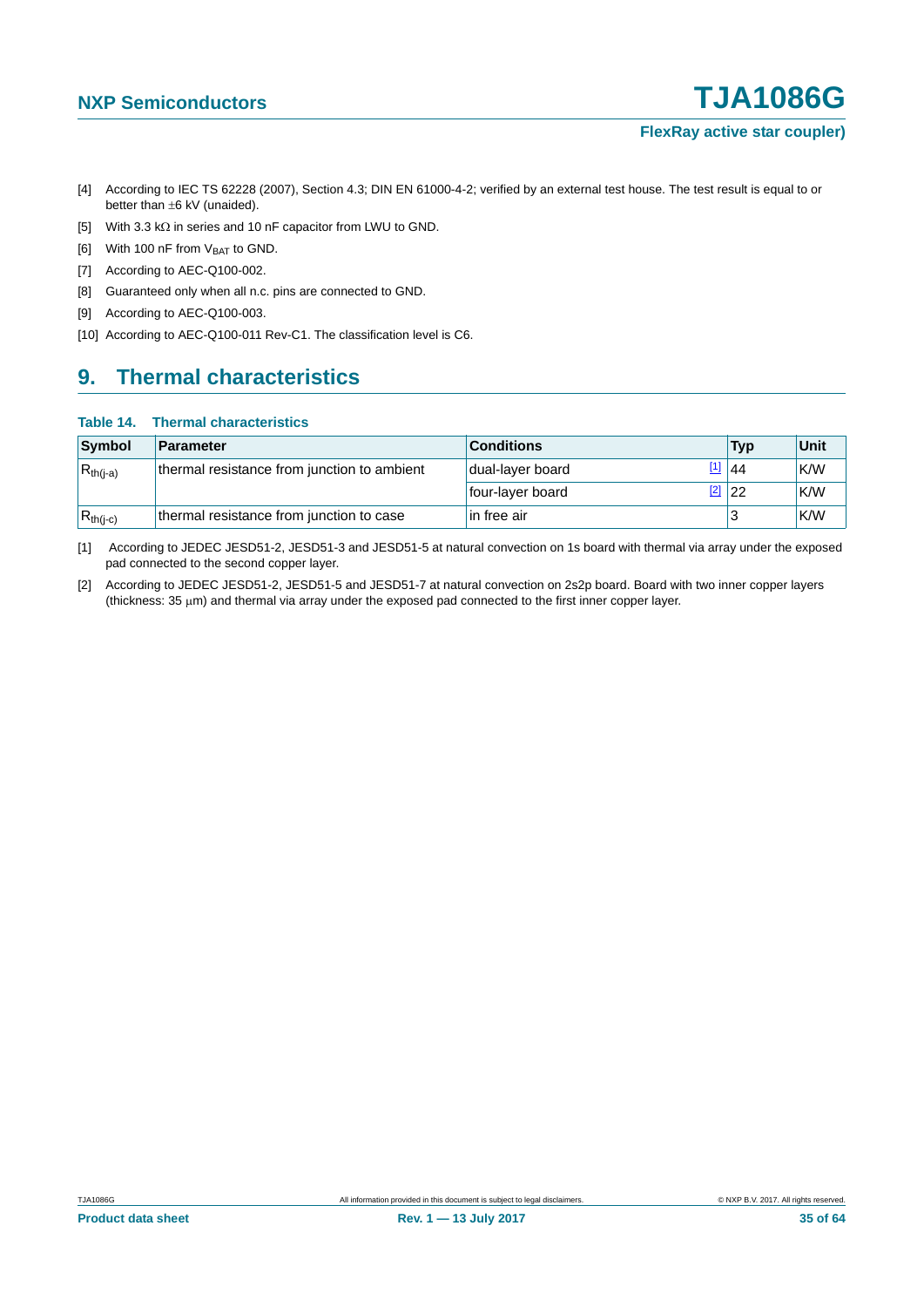## <span id="page-35-1"></span>**10. Static characteristics**

#### <span id="page-35-0"></span>**Table 15. Static characteristics**

*All parameters are guaranteed for V<sub>BAT</sub> = 4.45 V to 60 V; V<sub>CC</sub> = 4.45 V to 5.25 V; V<sub>BUF</sub> = 4.45 V to 5.25 V;V<sub>IO</sub> = 2.55 V to 5.25 V;*  $T_{vj}$  = -40 °C to +150 °C;  $C_{bus}$  = 100 pF;  $R_{bus}$  = 40  $\Omega$  to 55  $\Omega$ ;  $C_{RXD}$  = 15 pF and  $C_{TRXD0}$  =  $C_{TRXD1}$  = 50 pF unless *otherwise specified. All voltages are defined with respect to ground; positive currents flow into the IC.*

| <b>Symbol</b>                       | Parameter                                     | <b>Conditions</b>                                                                                                                  | Min   | <b>Typ</b> | Max   | Unit    |
|-------------------------------------|-----------------------------------------------|------------------------------------------------------------------------------------------------------------------------------------|-------|------------|-------|---------|
| <b>Supply: pin VBAT</b>             |                                               |                                                                                                                                    |       |            |       |         |
| V <sub>BAT</sub>                    | battery supply voltage                        | operating range                                                                                                                    | 4.75  |            | 60    | V       |
| $I_{BAT}$                           | battery supply current                        | AS_Normal; no load on INH                                                                                                          |       | 0.1        | 1     | mA      |
|                                     |                                               | AS_Standby; no load on INH;<br>wake-up enabled on both<br>branches; bits [7:6] in<br>Configuration register (Table 9) set<br>to 11 |       | 50         | 100   | μA      |
|                                     |                                               | AS_Standby; no load on INH;<br>wake-up enabled on both<br>branches; bits [7:6] in<br>Configuration register set to 00              |       | 38         | 80    | μA      |
|                                     |                                               | AS_Sleep; wake-up enabled on<br>both branches; bits [7:6] in<br>Configuration register set to 11                                   |       | 50         | 100   | μA      |
|                                     |                                               | AS_Sleep; wake-up enabled on<br>both branches; bits [7:6] in<br>Configuration register set to 00                                   |       | 38         | 80    | μA      |
|                                     |                                               | AS_Sleep; wake-up enabled on<br>both branches; bits [7:6] in<br>Configuration register set to 11;<br>$T_{vi} \leq 85 °C$           |       | 50         | 90    | μA      |
|                                     |                                               | AS_Sleep; wake-up enabled on<br>both branches; bits [7:6] in<br>Configuration register set to 00;<br>$T_{vi}$ $\leq 85$ °C         |       | 38         | 70    | $\mu$ A |
|                                     |                                               | AS_Sleep; wake-up disabled on<br>both branches                                                                                     |       | 25         | 55    | μA      |
|                                     |                                               | AS_Sleep; wake-up disabled on<br>both branches; $T_{vi} \leq 85$ °C                                                                |       | 25         | 45    | μA      |
| $V_{uvd}$                           | undervoltage detection<br>voltage             |                                                                                                                                    | 4.45  |            | 4.715 | V       |
| $V_{uvr}$                           | undervoltage recovery<br>voltage              |                                                                                                                                    | 4.475 |            | 4.74  | V       |
| $V_{uvhys}$                         | undervoltage hysteresis<br>voltage            |                                                                                                                                    | 25    |            | 290   | mV      |
| Power-on reset for V <sub>DIG</sub> |                                               |                                                                                                                                    |       |            |       |         |
| $V_{th(det) POR}$                   | power-on reset detection<br>threshold voltage | of internal digital circuitry                                                                                                      | 3     |            | 3.4   | $\vee$  |
| $V_{th(rec)POR}$                    | power-on reset recovery<br>threshold voltage  | of internal digital circuitry                                                                                                      | 3.1   |            | 3.5   | V       |
| V <sub>hys</sub> (POR)              | power-on reset hysteresis<br>voltage          | of internal digital circuitry                                                                                                      | 100   |            | 500   | mV      |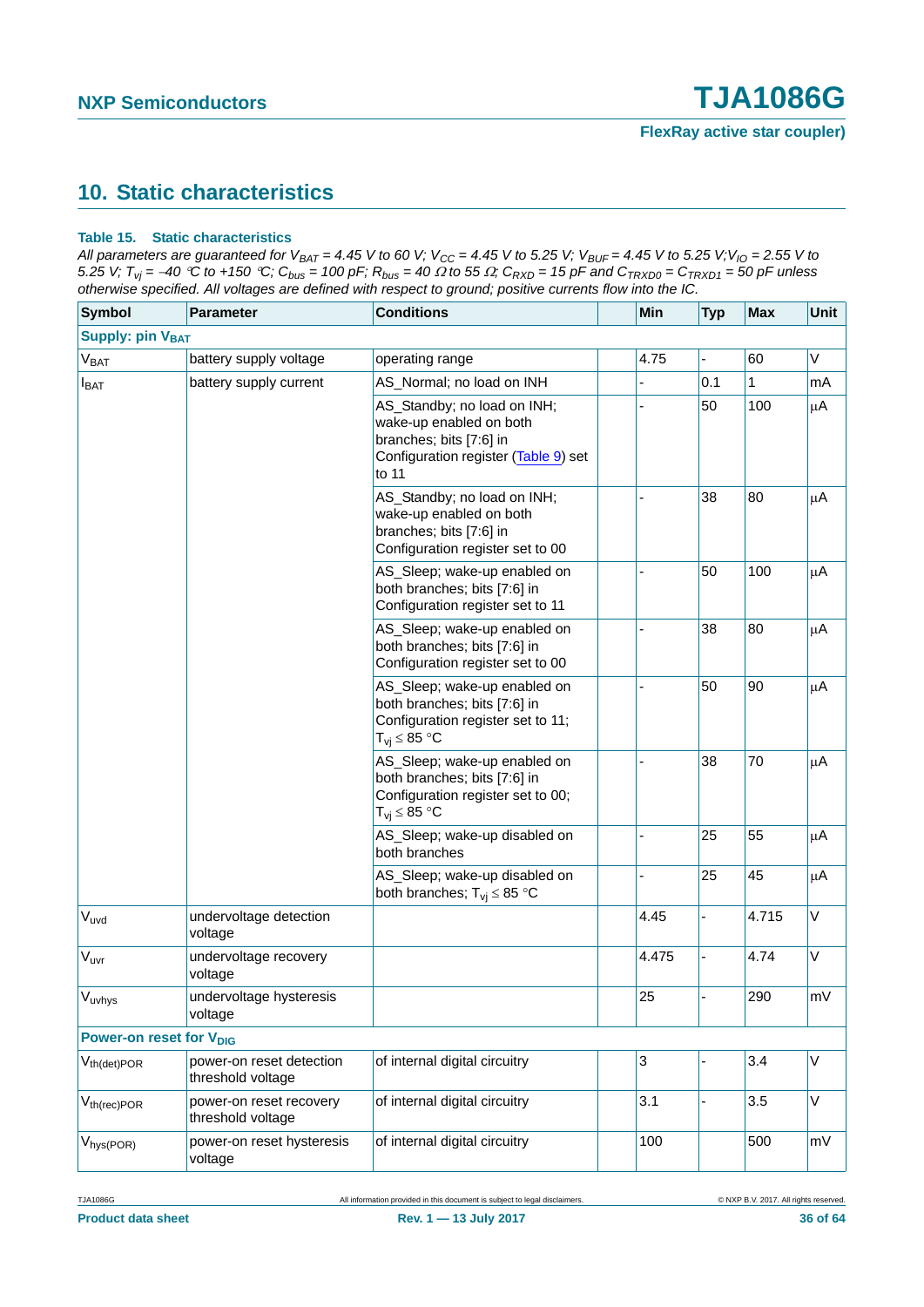| All parameters are guaranteed for $V_{BAT} = 4.45$ V to 60 V; V <sub>CC</sub> = 4.45 V to 5.25 V; V <sub>BUF</sub> = 4.45 V to 5.25 V; V <sub>IO</sub> = 2.55 V to |
|--------------------------------------------------------------------------------------------------------------------------------------------------------------------|
| 5.25 V; $T_{vi}$ = -40 °C to +150 °C; $C_{bus}$ = 100 pF; $R_{bus}$ = 40 $\Omega$ to 55 $\Omega$ ; $C_{RXD}$ = 15 pF and $C_{TRXD0}$ = $C_{TRXD1}$ = 50 pF unless  |
| otherwise specified. All voltages are defined with respect to ground; positive currents flow into the IC.                                                          |

| <b>Symbol</b>                     | <b>Parameter</b>                                                            | <b>Conditions</b>                                                                                                                                                                    |          | Min    | <b>Typ</b> | <b>Max</b> | Unit |
|-----------------------------------|-----------------------------------------------------------------------------|--------------------------------------------------------------------------------------------------------------------------------------------------------------------------------------|----------|--------|------------|------------|------|
| $\Delta V$ (VCC-VDIG)             | voltage difference between<br>V <sub>CC</sub> and V <sub>DIG</sub>          | $V_{CC}$ = 4.45 V; $V_{BAT}$ = $V_{BUF}$ = 0 V                                                                                                                                       |          |        |            | 1.0        | V    |
| $\Delta V$ (VBAT-VDIG)            | voltage difference between<br>V <sub>BAT</sub> and V <sub>DIG</sub>         | $V_{BAT} = 4.45 V$ ; $V_{CC} = V_{BUF} = 0 V$                                                                                                                                        |          |        |            | 1.0        | V    |
| $\Delta V$ <sub>(VBUF-VDIG)</sub> | voltage difference between<br>V <sub>BUF</sub> and V <sub>DIG</sub>         | $V_{\text{RUF}} = 4.45 \text{ V}; V_{\text{CC}} = V_{\text{BAT}} = 0 \text{ V}$                                                                                                      |          |        |            | 1.0        | V    |
|                                   | Supply: pins V <sub>CC1</sub> and V <sub>CC2</sub> (connected on the PCB)   |                                                                                                                                                                                      |          |        |            |            |      |
| $V_{\rm CC}$                      | supply voltage                                                              | operating range                                                                                                                                                                      |          | 4.75   |            | 5.25       | V    |
| $I_{\rm CC}$                      | supply current                                                              | AS_Normal; $V_{TXEN} = 0 V$ ;<br>$V_{BGE} = V_{IO}$ ; R <sub>bus</sub> = 45 $\Omega$ ;<br>both branches in Branch_Normal;<br>bits [5:2] in Control register<br>(Table 8) set to 0000 | $[1]$    |        | 95         | 120        | mA   |
|                                   |                                                                             | AS_Normal; $V_{TXEN} = 0 V$ ;<br>$V_{BGE} = V_{IO}$ ; R <sub>bus</sub> = 45 $\Omega$ ;<br>both branches in Branch_Normal;<br>bits [5:2] in Control register set<br>to 1111           | $[1]$    |        | 95         | 120        | mA   |
|                                   |                                                                             | AS_Normal; $V_{TXEN} = V_{IO}$ ;<br>$V_{BGE} = 0 V$ ; R <sub>bus</sub> = 45 $\Omega$ ;<br>both branches in Branch_Normal<br>and/or Branch_Disabled                                   | $[1]$    |        |            | 80         | mA   |
|                                   |                                                                             | AS_Standby                                                                                                                                                                           | $[1][2]$ |        | 4          | 35         | μA   |
|                                   |                                                                             | AS_Standby; $T_{vi} \leq 85$ °C                                                                                                                                                      | $[1][2]$ |        | 4          | 15         | μA   |
|                                   |                                                                             | AS_Sleep, AS_Reset                                                                                                                                                                   | $[1][2]$ |        | 0          | 30         | μA   |
|                                   |                                                                             | AS_Sleep, AS_Reset; $T_{vi} \leq 85$ °C                                                                                                                                              | $[1][2]$ |        | 0          | 10         | μA   |
| $V_{uvd}$                         | undervoltage detection<br>voltage                                           |                                                                                                                                                                                      |          | 4.45   |            | 4.715      | V    |
| V <sub>uvr</sub>                  | undervoltage recovery<br>voltage                                            |                                                                                                                                                                                      |          | 4.475  |            | 4.74       | V    |
| Vuvhys                            | undervoltage hysteresis<br>voltage                                          |                                                                                                                                                                                      |          | 25     |            | 290        | mV   |
|                                   | Supply: pins V <sub>BUF1</sub> and V <sub>BUF2</sub> (connected on the PCB) |                                                                                                                                                                                      |          |        |            |            |      |
| V <sub>BUF</sub>                  | supply voltage on pin V <sub>BUF</sub>                                      | $5.5 V \leq V_{BAT} \leq 60 V;$<br>$V_{CC} \leq V_{uvd(VCC)}$                                                                                                                        |          | 4.5    |            | 5.25       | V    |
|                                   |                                                                             | 4.5 $V \le V_{BAT} \le 5.5 V$ ;<br>$V_{CC} \leq V_{uvd(VCC)}$                                                                                                                        |          | 3.5    |            | 5.25       | V    |
| $\Delta V$ <sub>(VCC-VBUF)</sub>  | voltage difference between<br>V <sub>CC</sub> and V <sub>BUF</sub>          | $V_{CC} \geq V_{uvr(VCC)}$                                                                                                                                                           |          | 0      |            | 0.25       | V    |
| $I_{ch(VBAT-VBUF)}$               | charge current from V <sub>BAT</sub> to<br>$V_{\text{BUF}}$                 | 5.5 $V \leq V_{BAT} \leq 60 V$ ;<br>$V_{CC} \leq V_{uvd(VCC)}$ ; 0 $V \leq V_{BUF} \leq 4$ V                                                                                         |          | $-200$ | $-100$     | -30        | μA   |
| V <sub>uvd</sub>                  | undervoltage detection<br>voltage                                           |                                                                                                                                                                                      |          | 4.2    |            | 4.474      | V    |
| Vuvr                              | undervoltage recovery<br>voltage                                            |                                                                                                                                                                                      |          | 4.225  |            | 4.499      | V    |

TJA1086G **All information provided in this document is subject to legal disclaimers.** © NXP B.V. 2017. All rights reserved.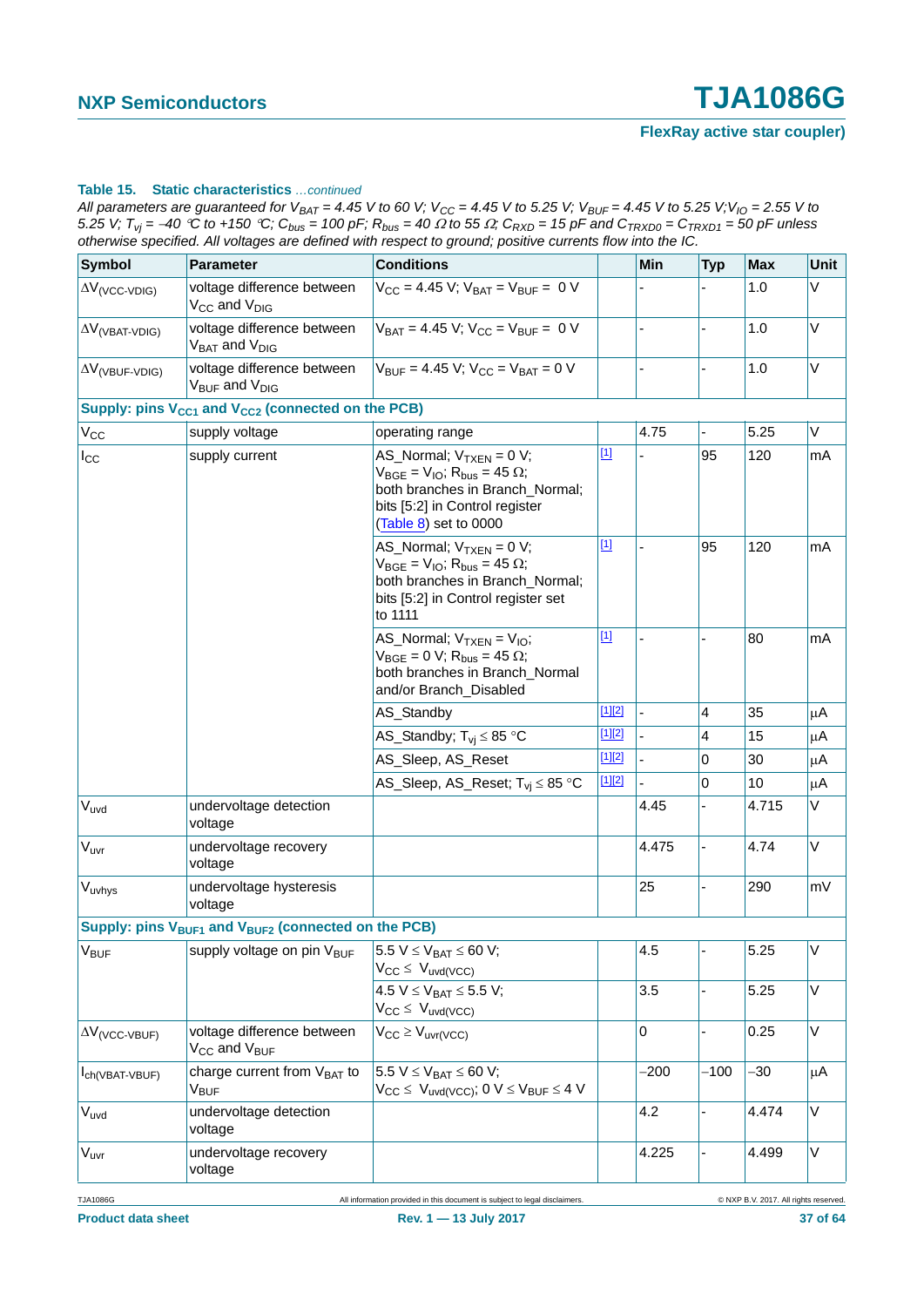*All parameters are guaranteed for V<sub>BAT</sub> = 4.45 V to 60 V; V<sub>CC</sub> = 4.45 V to 5.25 V; V<sub>BUF</sub> = 4.45 V to 5.25 V; V<sub>IO</sub> = 2.55 V to* 5.25 V;  $T_{vi} = -40$  °C to +150 °C;  $C_{bus} = 100$  pF;  $R_{bus} = 40 \Omega$  to 55  $\Omega$ ;  $C_{RXD} = 15$  pF and  $C_{TRXD0} = C_{TRXD1} = 50$  pF unless *otherwise specified. All voltages are defined with respect to ground; positive currents flow into the IC.*

| <b>Symbol</b>               | <b>Parameter</b>                      | <b>Conditions</b>                                                                                                                                                           |       | Min                       | <b>Typ</b> | <b>Max</b>         | Unit    |
|-----------------------------|---------------------------------------|-----------------------------------------------------------------------------------------------------------------------------------------------------------------------------|-------|---------------------------|------------|--------------------|---------|
| $V_{uvhys}$                 | undervoltage hysteresis<br>voltage    |                                                                                                                                                                             |       | 25                        |            | 299                | mV      |
| Supply: pin V <sub>IO</sub> |                                       |                                                                                                                                                                             |       |                           |            |                    |         |
| $V_{10}$                    | supply voltage on pin V <sub>IO</sub> | operating range                                                                                                                                                             |       | 2.8                       |            | 5.25               | V       |
| $I_{IO}$                    | supply current on pin V <sub>IO</sub> | AS_Normal; $VTXD = VIO$                                                                                                                                                     |       |                           |            | 1                  | mA      |
|                             |                                       | AS_Standby; AS_Sleep;<br>AS_PowerOff;<br>$V_{SCSN} = V_{TXEN} = V_{RSTN} = V_{VIO}$                                                                                         |       |                           | 2          | 7                  | μA      |
| $ I_r $                     | reverse current                       | from digital input pin to $V_{IO}$ ;<br>AS_PowerOff;<br>$V_{TXEN} = V_{TXD} = V_{BGE} = V_{SCSN} =$<br>$V_{SCLK} = V_{SDI} = V_{RSTN} = 5.25 V;$<br>$V_{CC} = V_{IO} = 0 V$ |       | $-5$                      |            | $+5$               | μA      |
| $V_{uvd}$                   | undervoltage detection<br>voltage     |                                                                                                                                                                             |       | 2.55                      |            | 2.765              | V       |
| V <sub>uvr</sub>            | undervoltage recovery<br>voltage      |                                                                                                                                                                             |       | 2.575                     |            | 2.79               | V       |
| Vuvhys                      | undervoltage hysteresis<br>voltage    |                                                                                                                                                                             |       | 25                        |            | 240                | mV      |
| <b>Pin TXEN</b>             |                                       |                                                                                                                                                                             |       |                           |            |                    |         |
| $V_{\text{IH}}$             | HIGH-level input voltage              | AS_Normal                                                                                                                                                                   |       | 0.7V <sub>10</sub>        |            | 5.5                | V       |
| $V_{IL}$                    | LOW-level input voltage               | AS_Normal                                                                                                                                                                   |       | $-0.3$                    |            | 0.3V <sub>10</sub> | V       |
| $I_{\text{IH}}$             | HIGH-level input current              | $VTXEN = VIO$                                                                                                                                                               |       | $-2$                      |            | $+2$               | μA      |
| $I_{IL}$                    | LOW-level input current               | $VTXEN = 0.3VIO$                                                                                                                                                            |       | $-300$                    |            | -50                | μA      |
| <b>Pin TXD</b>              |                                       |                                                                                                                                                                             |       |                           |            |                    |         |
| $V_{\text{IH}}$             | HIGH-level input voltage              | AS_Normal                                                                                                                                                                   |       | 0.6V <sub>10</sub>        |            | 5.5                | V       |
| $V_{IL}$                    | LOW-level input voltage               | AS_Normal                                                                                                                                                                   |       | $-0.3$                    |            | 0.4V <sub>10</sub> | V       |
| $R_{pd}$                    | pull-down resistance                  | to GND                                                                                                                                                                      |       | 50                        | 150        | 400                | kΩ      |
| $C_i$                       | input capacitance                     | with respect to all other pins at<br>ground; $V_{TXD} = 100$ mV; $f = 5$ MHz                                                                                                | $[3]$ |                           |            | 10                 | pF      |
| <b>Pin BGE</b>              |                                       |                                                                                                                                                                             |       |                           |            |                    |         |
| $V_{\mathsf{IH}}$           | HIGH-level input voltage              | AS Normal                                                                                                                                                                   |       | $0.7V_{10}$               |            | 5.5                | $\sf V$ |
| $V_{IL}$                    | LOW-level input voltage               | AS_Normal                                                                                                                                                                   |       | $-0.3$                    |            | 0.3V <sub>10</sub> | V       |
| $R_{\text{pd}}$             | pull-down resistance                  | to GND                                                                                                                                                                      |       | 50                        | 150        | 400                | kΩ      |
| <b>Pin RXD</b>              |                                       |                                                                                                                                                                             |       |                           |            |                    |         |
| $I_{OH}$                    | HIGH-level output current             | $V_{RXD} = V_{IO} - 0.4 V$                                                                                                                                                  |       | $-15$                     |            | $-1$               | mA      |
| $I_{OL}$                    | LOW-level output current              | $VRXD = 0.4 V$                                                                                                                                                              |       | 1                         |            | 15                 | mA      |
| $V_{OH}$                    | HIGH-level output voltage             | $I_{OH(RXD)} = -1$ mA                                                                                                                                                       |       | V <sub>IO</sub><br>$-0.4$ |            | $V_{IO}$           | V       |
| $V_{OL}$                    | LOW-level output voltage              | $I_{OL(RXD)} = 1$ mA                                                                                                                                                        |       |                           |            | 0.4                | V       |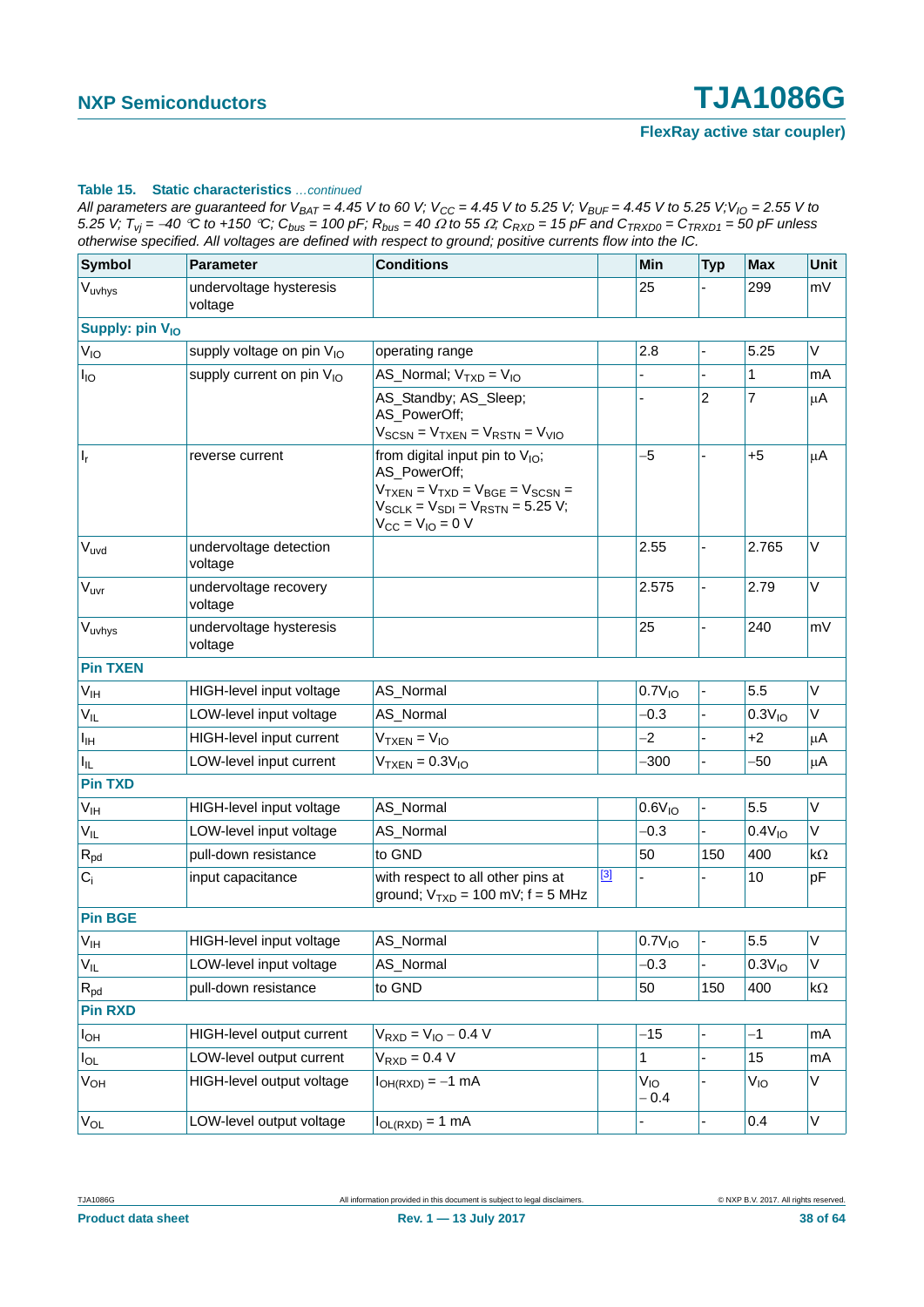| All parameters are guaranteed for V <sub>BAT</sub> = 4.45 V to 60 V; V <sub>CC</sub> = 4.45 V to 5.25 V; V <sub>BUF</sub> = 4.45 V to 5.25 V;V <sub>IO</sub> = 2.55 V to |
|--------------------------------------------------------------------------------------------------------------------------------------------------------------------------|
| 5.25 V; $T_{vi}$ = -40 °C to +150 °C; $C_{bus}$ = 100 pF; $R_{bus}$ = 40 $\Omega$ to 55 $\Omega$ ; $C_{RXD}$ = 15 pF and $C_{TRXDO}$ = $C_{TRXD1}$ = 50 pF unless        |
| otherwise specified. All voltages are defined with respect to ground; positive currents flow into the IC.                                                                |

| <b>Symbol</b>                   | <b>Parameter</b>                                                             | <b>Conditions</b>                                                                                     |       | Min                 | <b>Typ</b> | <b>Max</b>                           | <b>Unit</b> |
|---------------------------------|------------------------------------------------------------------------------|-------------------------------------------------------------------------------------------------------|-------|---------------------|------------|--------------------------------------|-------------|
| $V_{\rm O}$                     | output voltage                                                               | when undervoltage on V <sub>IO</sub> ;<br>$V_{CC} \ge 4.75$ V; R <sub>L</sub> = 100 k $\Omega$ to GND |       |                     |            | 500                                  | mV          |
|                                 |                                                                              | $V_{CC} = V_{BAT} = V_{BUF} = 0 V;$<br>$R_L$ = 100 kΩ to V <sub>IO</sub>                              |       | $V_{10}$<br>$-500$  |            | $V_{10}$                             | mV          |
| <b>Pin RSTN</b>                 |                                                                              |                                                                                                       |       |                     |            |                                      |             |
| V <sub>IH</sub>                 | HIGH-level input voltage                                                     |                                                                                                       |       | 0.7V <sub>10</sub>  |            | 5.5                                  | $\vee$      |
| $V_{IL}$                        | LOW-level input voltage                                                      |                                                                                                       |       | $-0.3$              |            | 0.3V <sub>10</sub>                   | $\vee$      |
| $I_{\text{IH}}$                 | HIGH-level input current                                                     | $V_{RSTN} = V_{IO}$                                                                                   |       | -1                  |            | +1                                   | μA          |
| $I_{IL}$                        | LOW-level input current                                                      | $V_{RSTN} = 0.3 V_{10}$                                                                               |       | $-300$              |            | $-30$                                | $\mu$ A     |
| <b>Pins TRXD0 and TRXD1</b>     |                                                                              |                                                                                                       |       |                     |            |                                      |             |
| V <sub>IH</sub>                 | HIGH-level input voltage                                                     |                                                                                                       |       | $0.7V_{\text{BUF}}$ |            | 5.5                                  | $\vee$      |
| $V_{IL}$                        | LOW-level input voltage                                                      |                                                                                                       |       | $-0.3$              |            | $0.3V_{BUF}$                         | V           |
| $V_{OL}$                        | LOW-level output voltage                                                     | $R_{\text{pu}} = 200 \Omega$                                                                          |       | $-0.3$              |            | $+0.8$                               | $\vee$      |
| $C_i$                           | input capacitance                                                            | with respect to all other pins at<br>GND; $V_{TXD} = 100$ mV; $f = 5$ MHz                             | $[3]$ |                     |            | 15                                   | pF          |
| $R_{\text{pu}}$                 | pull-up resistance                                                           | to V <sub>BUF</sub>                                                                                   |       | 2.5                 | 5          | 10                                   | $k\Omega$   |
| <b>Pins BP and BM</b>           |                                                                              |                                                                                                       |       |                     |            |                                      |             |
| V <sub>IH</sub> (diff)          | differential HIGH-level input<br>voltage                                     | AS_Normal; $-10 V \leq V_{cm} \leq +15 V$                                                             | $[4]$ | 150                 |            | 300                                  | mV          |
| $V_{IL(dif)}$                   | differential LOW-level input                                                 | AS_Normal; $-10 V \leq V_{cm} \leq +15 V$                                                             | $[4]$ | $-300$              |            | $-150$                               | mV          |
|                                 | voltage                                                                      | AS_Standby; AS_Sleep;<br>$-10 V \le V_{cm} \le +15 V$                                                 | $[4]$ | -400                |            | $-125$                               | mV          |
| $\Delta V_{i\text{(dif)(H-L)}}$ | differential input voltage<br>difference between<br>HIGH-level and LOW-level | $V_{cm} = 2.5 V$ ; AS_Normal                                                                          | $[4]$ | $-30$               |            | $+30$                                | mV          |
| $V_{OH(dif)}$                   | differential HIGH-level                                                      | 4.75 $V \leq V_{BUF} \leq 5.25$ V                                                                     |       | 600                 |            | 2000                                 | mV          |
|                                 | output voltage                                                               | 4.45 $V \leq V_{BUF} \leq 5.25$ V                                                                     |       | 530                 |            | 2000                                 | mV          |
| $V_{OL(dif)}$                   | differential LOW-level output                                                | 4.75 $V \leq V_{BUF} \leq 5.25$ V                                                                     |       | $-2000$             |            | $-600$                               | mV          |
|                                 | voltage                                                                      | 4.45 $V \leq V_{\text{RUF}} \leq 5.25$ V                                                              |       | $-2000$             |            | -530                                 | mV          |
| $V_{o(idle)(BP)}$               | idle output voltage on pin BP                                                | Branch_Normal                                                                                         |       | $0.4V_{\text{BUF}}$ |            | $0.6V_{\text{BUF}}$                  | V           |
|                                 |                                                                              | Branch LowPower                                                                                       |       | $-0.1$              |            | $+0.1$                               | V           |
| $V_{o(idle)(BM)}$               | idle output voltage on pin                                                   | Branch_Normal                                                                                         |       | $0.4V_{\text{BUF}}$ |            | $0.6V_{BUF}$                         | $\vee$      |
|                                 | ВM                                                                           | <b>Branch LowPower</b>                                                                                |       | $-0.1$              |            | $+0.1$                               | V           |
| l <sub>o(idle)BP</sub>          | idle output current on pin BP                                                | $-60$ V $\leq$ V <sub>BP</sub> $\leq$ +60 V; no bus load                                              |       | $-7.5$              |            | $+7.5$                               | mA          |
| $I_{o(idle)BM}$                 | idle output current on pin BM                                                | $-60$ V $\leq$ V <sub>BM</sub> $\leq$ +60 V; no bus load                                              |       | -7.5                |            | $+7.5$                               | mA          |
| $V_{o(idle)(dif)}$              | differential idle output<br>voltage                                          |                                                                                                       |       | $-25$               | 0          | $+25$                                | mV          |
| $ V_{i(dt)det(act)} $           | activity detection differential<br>input voltage (absolute<br>value)         | AS_Normal; $-10 V \leq V_{cm} \leq +15 V$                                                             | $[4]$ | 150                 |            | 300                                  | mV          |
| $V_{cm(bus)(DATA_0)}$           | DATA_0 bus common-mode<br>voltage                                            | Branch_Transmit                                                                                       |       | $0.4V_{\text{BUF}}$ |            | $0.65 \times$<br>V <sub>BUF</sub>    | V           |
| <b>TJA1086G</b>                 |                                                                              | All information provided in this document is subject to legal disclaimers.                            |       |                     |            | @ NXP B.V. 2017. All rights reserved |             |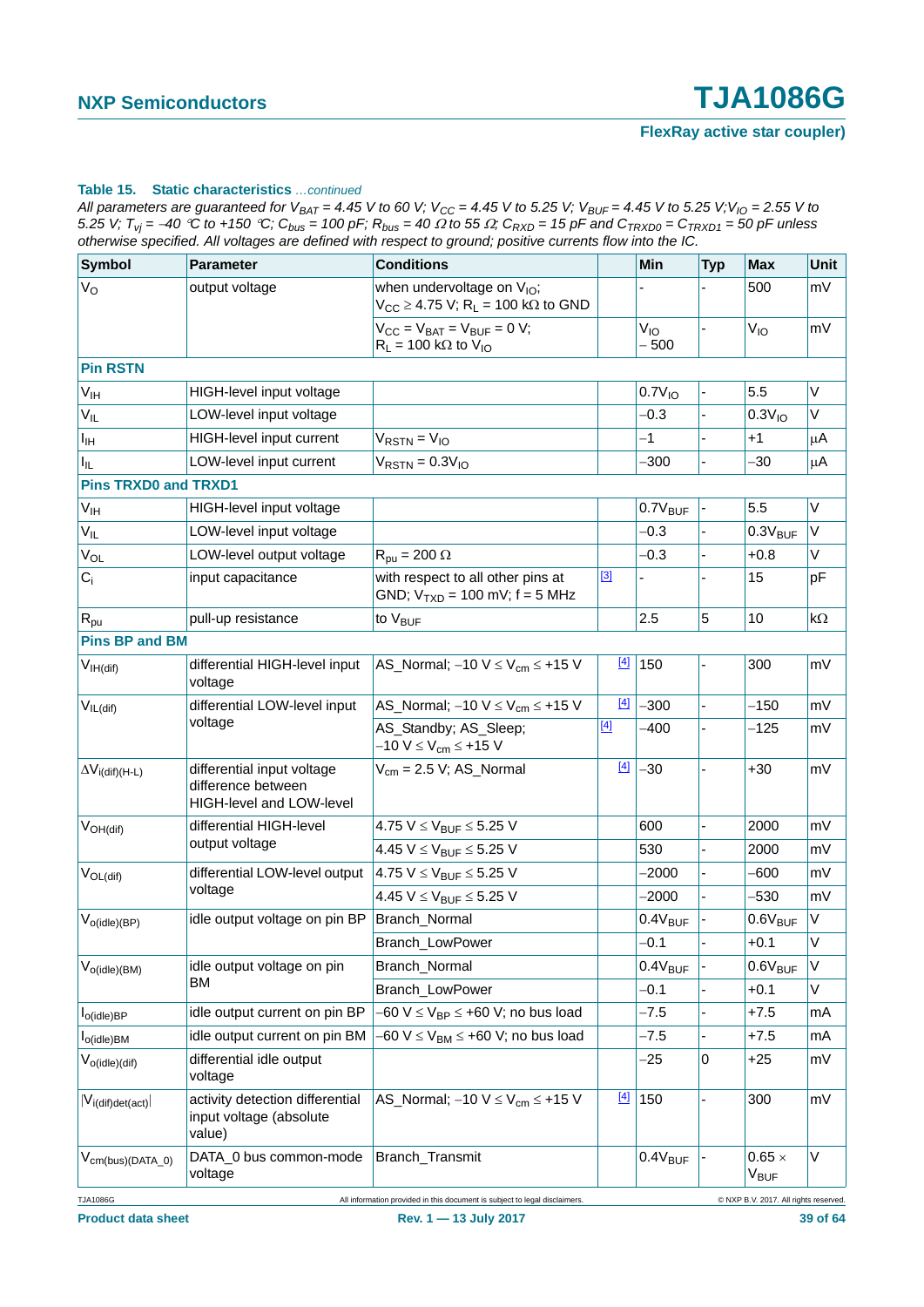| All parameters are guaranteed for $V_{BAT} = 4.45$ V to 60 V; $V_{CC} = 4.45$ V to 5.25 V; $V_{BUF} = 4.45$ V to 5.25 V; $V_{IO} = 2.55$ V to                     |
|-------------------------------------------------------------------------------------------------------------------------------------------------------------------|
| 5.25 V; $T_{vi}$ = -40 °C to +150 °C; $C_{bus}$ = 100 pF; $R_{bus}$ = 40 $\Omega$ to 55 $\Omega$ ; $C_{RXD}$ = 15 pF and $C_{TRXD0}$ = $C_{TRXD1}$ = 50 pF unless |
| otherwise specified. All voltages are defined with respect to ground; positive currents flow into the IC.                                                         |

| <b>Symbol</b>             | <b>Parameter</b>                                            | <b>Conditions</b>                                                                                                  |          | Min                 | <b>Typ</b>               | <b>Max</b>                          | Unit     |
|---------------------------|-------------------------------------------------------------|--------------------------------------------------------------------------------------------------------------------|----------|---------------------|--------------------------|-------------------------------------|----------|
| $V_{cm(bus)(DATA_1)}$     | DATA_1 bus common-mode<br>voltage                           | Branch_Transmit                                                                                                    |          | $0.4V_{\text{BUF}}$ |                          | $0.65 \times$<br>$V_{\mathsf{BUF}}$ | V        |
| $R_i$                     | input resistance                                            | $R_{bus} = \infty \Omega$                                                                                          |          | 10                  | 20                       | 40                                  | kΩ       |
| $R_{i(dif)(BP-BM)}$       | differential input resistance<br>between pin BP and pin BM  | $R_{bus} = \infty \Omega$                                                                                          |          | 20                  | 40                       | 80                                  | kΩ       |
| $Z_{o(eq)TX}$             | transmitter equivalent output<br>impedance                  | $C_{bus}$ = 100 pF; R <sub>bus</sub> = 40 $\Omega$ or<br>$100 \Omega$                                              | [5]      | 35                  |                          | 100                                 | $\Omega$ |
| $C_{i(BP)}$               | input capacitance on pin BP                                 | with respect to all other pins at<br>GND; $V_{BP} = 100$ mV; $f = 5$ MHz                                           | $[3]$    |                     | L,                       | 15                                  | pF       |
| $C_{i(BM)}$               | input capacitance on pin BM                                 | with respect to all other pins at<br>GND; $V_{BM} = 100$ mV; $f = 5$ MHz                                           | $[3]$    |                     |                          | 15                                  | pF       |
| $C_{i(di)(BP-BM)}$        | differential input capacitance<br>between pin BP and pin BM | $V_{BP} = 100$ mV; $V_{BM} = 100$ mV;<br>$f = 5 MHz$                                                               | $[3]$    |                     |                          | 5                                   | pF       |
| $I_{LI(BP)}$              | input leakage current on pin<br><b>BP</b>                   | AS_PowerOff; $V_{BP} = V_{BM}$ ;<br>$0 V \leq V_{BP} \leq 5 V$                                                     |          | -5                  | 0                        | $+5$                                | μA       |
|                           |                                                             | loss of ground; $V_{BP} = V_{BM} = 0 V$ ;<br>all other pins connected to 16 V via<br>$0\,\Omega$                   | $[3]$    | $-1600$             |                          | $+1600$                             | μA       |
| I <sub>LI(BM)</sub>       | input leakage current on pin<br>BM                          | AS_PowerOff; $V_{BP} = V_{BM}$ ;<br>$0 V \leq V_{BM} \leq 5 V$                                                     |          | $-5$                | $\mathbf 0$              | $+5$                                | μA       |
|                           |                                                             | loss of ground; $V_{BP} = V_{BM} = 0 V$ ;<br>all other pins connected to 16 V via<br>$0\Omega$                     | $[3]$    | $-1600$             |                          | $+1600$                             | μA       |
| $ I_{O(sc)} $             | short-circuit output current<br>(absolute value)            | on pin BP; $-5 V \le V_{BP} \le +60 V$ ;<br>$R_{sc} \le 1 \Omega$ ; t <sub>sc</sub> $\ge 1500 \mu s$               | [6][8]   |                     | $\overline{\phantom{0}}$ | 60                                  | mA       |
|                           |                                                             | on pin BM; $-5$ V $\leq$ V <sub>BM</sub> $\leq$ +60 V;<br>$R_{sc} \le 1 \Omega$ ; t <sub>sc</sub> $\ge 1500 \mu s$ | [6][8]   |                     | ÷.                       | 60                                  | mA       |
|                           |                                                             | on pins BP and BM; $V_{BP} = V_{BM}$ ;<br>$R_{sc} \le 1 \Omega$ ; t <sub>sc</sub> $\ge 1500 \mu s$                 | $[7][8]$ |                     |                          | 60                                  | mA       |
| <b>Pin INH</b>            |                                                             |                                                                                                                    |          |                     |                          |                                     |          |
| <b>V<sub>OH</sub></b>     | HIGH-level output voltage                                   | $I_{INH} = -0.2$ mA: AS_Normal;<br>AS_Standby; AS_Reset                                                            |          | $V_{BAT}$ –<br>0.8  |                          | V <sub>BAT</sub>                    | V        |
| $I_{L}$                   | leakage current                                             | AS_Sleep; AS_PowerOff                                                                                              |          | -3                  |                          | $+3$                                | μA       |
| $I_{O(\mathrm{sc})}$      | short-circuit output current                                | $V_{INH} = 0 V$ ; AS_Normal;<br>AS_Standby; AS_Reset                                                               |          | $-7$                |                          | $-1$                                | mA       |
| <b>Pin LWU</b>            |                                                             |                                                                                                                    |          |                     |                          |                                     |          |
| V <sub>th(wake)LWU</sub>  | wake-up threshold voltage<br>on pin LWU                     | AS_Sleep; AS_Standby                                                                                               |          | $\overline{c}$      |                          | 3.75                                | V        |
| V <sub>hys(wake)LWU</sub> | wake-up hysteresis voltage<br>on pin LWU                    |                                                                                                                    |          | 0.3                 |                          | 1.2                                 | V        |
| Iщ.                       | LOW-level input current                                     | $V_{LWU} = 2 V$ for $t > t_{det(wake)(LWU)}$                                                                       |          | 3                   |                          | 11                                  | μA       |
|                           |                                                             | $V_{LWU} = 0 V$                                                                                                    |          | $-2$                |                          | $-0.3$                              | μA       |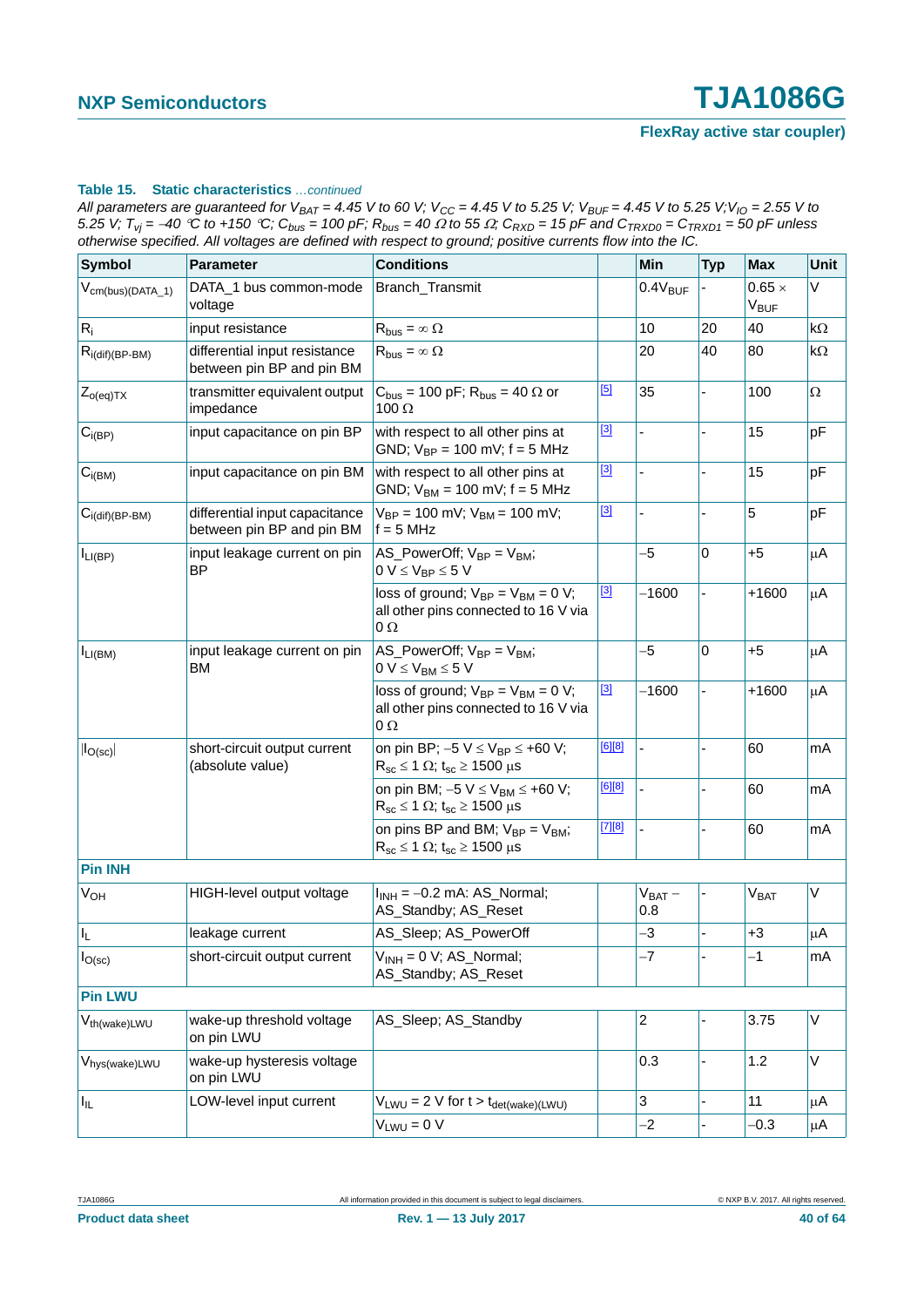| All parameters are guaranteed for $V_{BAT} = 4.45$ V to 60 V; V <sub>CC</sub> = 4.45 V to 5.25 V; V <sub>BUF</sub> = 4.45 V to 5.25 V; V <sub>IO</sub> = 2.55 V to |
|--------------------------------------------------------------------------------------------------------------------------------------------------------------------|
| 5.25 V; $T_{vi}$ = -40 °C to +150 °C; $C_{bus}$ = 100 pF; $R_{bus}$ = 40 $\Omega$ to 55 $\Omega$ ; $C_{RXD}$ = 15 pF and $C_{TRXD0}$ = $C_{TRXD1}$ = 50 pF unless  |
| otherwise specified. All voltages are defined with respect to ground; positive currents flow into the IC.                                                          |

| <b>Symbol</b>                    | <b>Parameter</b>                                               | <b>Conditions</b>                                                                                      | Min                | <b>Typ</b> | <b>Max</b>         | Unit              |
|----------------------------------|----------------------------------------------------------------|--------------------------------------------------------------------------------------------------------|--------------------|------------|--------------------|-------------------|
| $I_{\mathbb{H}}$                 | <b>HIGH-level input current</b>                                | $V_{LWU} = 3.75$ V for $t > t_{\text{det}(\text{wake})(LWU)}$ ;<br>4.75 $V \le V_{BAT} \le +60 V$      | $-11$              |            | -3                 | μA                |
|                                  |                                                                | $V_{LWU} = V_{BAT}$                                                                                    | 0.2                |            | 1.2                | μA                |
| <b>Pin SDO</b>                   |                                                                |                                                                                                        |                    |            |                    |                   |
| $V_{OH}$                         | HIGH-level output voltage                                      | $I_{OH(SDO)} = -0.5$ mA                                                                                | $V_{10}$ –<br>0.4  |            | $V_{IO}$           | V                 |
| <b>V<sub>OL</sub></b>            | LOW-level output voltage                                       | $I_{OL(SDO)} = 0.5$ mA                                                                                 |                    |            | 0.4                | $\vee$            |
| I <sub>OH</sub>                  | HIGH-level output current                                      | $V_{SDO} = V_{IO} - 0.4 V$                                                                             | -8                 | $-2$       | $-0.5$             | mA                |
| $I_{OL}$                         | LOW-level output current                                       | $VSDO = 0.4 V$                                                                                         | 0.5                | 2          | 8                  | mA                |
| IL.                              | leakage current                                                | <b>SCSN HIGH</b>                                                                                       | -5                 |            | $+5$               | μA                |
| V <sub>o</sub>                   | output voltage                                                 | when undervoltage on V <sub>IO</sub> ;<br>$V_{CC} \geq 4.75$ V; R <sub>L</sub> = 100 k $\Omega$ to GND |                    |            | 500                | mV                |
|                                  |                                                                | $V_{CC} = V_{BAT} = V_{BUF} = 0 V;$<br>$R_L$ = 100 k $\Omega$ to GND                                   |                    |            | 500                | mV                |
| <b>Pin SDI</b>                   |                                                                |                                                                                                        |                    |            |                    |                   |
| $V_{\text{IH}}$                  | HIGH-level input voltage                                       |                                                                                                        | $0.7V_{10}$        |            | 5.5                | V                 |
| $V_{IL}$                         | LOW-level input voltage                                        |                                                                                                        | $-0.3$             |            | 0.3V <sub>10</sub> | V                 |
| $R_{pd}$                         | pull-down resistance                                           | to GND                                                                                                 | 50                 | 150        | 400                | kΩ                |
| <b>Pin SCSN</b>                  |                                                                |                                                                                                        |                    |            |                    |                   |
| $V_{\text{IH}}$                  | HIGH-level input voltage                                       |                                                                                                        | $0.7V_{10}$        |            | 5.5                | V                 |
| $V_{IL}$                         | LOW-level input voltage                                        |                                                                                                        | $-0.3$             |            | 0.3V <sub>10</sub> | V                 |
| $I_{\text{IH}}$                  | <b>HIGH-level input current</b>                                | $V_{SCSN} = V_{IO}$                                                                                    | $-1$               |            | $+1$               | μA                |
| I <sub>IL</sub>                  | LOW-level input current                                        | $V_{SCSN} = 0.3 V_{10}$                                                                                | -15                |            | -3                 | μA                |
| <b>Pin SCLK</b>                  |                                                                |                                                                                                        |                    |            |                    |                   |
| $V_{\text{IH}}$                  | HIGH-level input voltage                                       |                                                                                                        | 0.7V <sub>10</sub> |            | 5.5                | V                 |
| $V_{IL}$                         | LOW-level input voltage                                        |                                                                                                        | $-0.3$             |            | 0.3V <sub>10</sub> | V                 |
| $R_{pd}$                         | pull-down resistance                                           | to GND                                                                                                 | 50                 | 150        | 400                | kΩ                |
| <b>Pin INTN</b>                  |                                                                |                                                                                                        |                    |            |                    |                   |
| $V_{OL}$                         | LOW-level output voltage                                       | $I_{OL(INTN)} = 0.5 \text{ mA}$                                                                        |                    |            | 0.4                | V                 |
| $V_{\rm O}$                      | output voltage                                                 | when undervoltage on V <sub>IO</sub> ;<br>$V_{CC} \geq 4.75$ V; R <sub>L</sub> = 100 kΩ to GND         |                    |            | 500                | mV                |
|                                  |                                                                | $V_{CC} = V_{BAT} = V_{BUF} = 0 V;$<br>$R_1 = 100 \text{ k}\Omega$ to GND                              |                    |            | 500                | mV                |
| <b>Temperature protection</b>    |                                                                |                                                                                                        |                    |            |                    |                   |
| $T_{j(warn)}$                    | warning junction<br>temperature                                |                                                                                                        | 155                |            | 190                | $\mathrm{C}$      |
| $T_{j(high)}$                    | high junction temperature                                      |                                                                                                        | 165                |            | 200                | $^{\circ}C$       |
| $\Delta T_{\text{j(high-warn)}}$ | difference between high and<br>warning junction<br>temperature |                                                                                                        | 10                 |            | 45                 | $^\circ \text{C}$ |

<span id="page-40-0"></span>[1] Specified current is the sum of currents  $I_{CC1}$  and  $I_{CC2}$ .

TJA1086G All information provided in this document is subject to legal disclaimers. © NXP B.V. 2017. All rights reserved.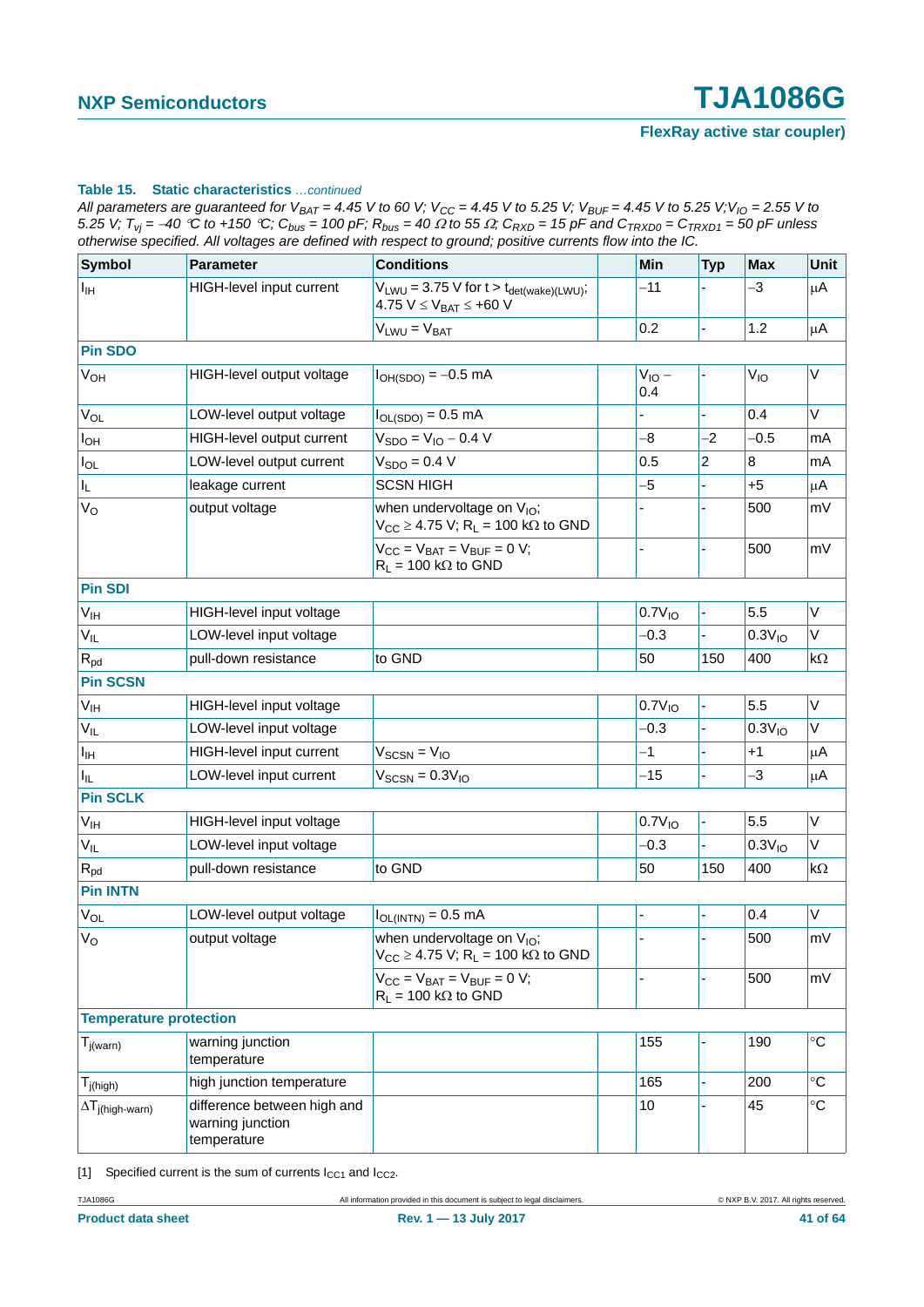- <span id="page-41-0"></span>[2] These values are guaranteed under the condition that the internal digital block is supplied from  $V_{BAT}$ .
- <span id="page-41-1"></span>[3] Not tested in production; guaranteed by design.
- <span id="page-41-2"></span>[4]  $V_{cm}$  is the BP/BM common mode voltage ( $V_{cm} = (V_{BP} + V_{BM})/2$ .
- <span id="page-41-3"></span>[5]  $Z_{o(eq)(TX)} = 50 \Omega \times (V_{bus(100)} - V_{bus(40)})/(2.5 \times V_{bus(40)} - V_{bus(100)})$  where: - V<sub>bus(100)</sub> is the differential output voltage on a load of 100  $\Omega$  and 100 pF in parallel - V<sub>bus(40)</sub> is the differential output voltage on a load of 40  $\Omega$  and 100 pF in parallel when driving a DATA\_1.
- <span id="page-41-4"></span>[6]  $R_{sc}$  is the short-circuit resistance; voltage difference between bus pins BP and BM is 60 V max.
- <span id="page-41-6"></span>[7]  $R_{sc}$  is the short-circuit resistance between BP and BM.
- <span id="page-41-5"></span>[8]  $t_{sc}$  is the minimum duration of the short-circuit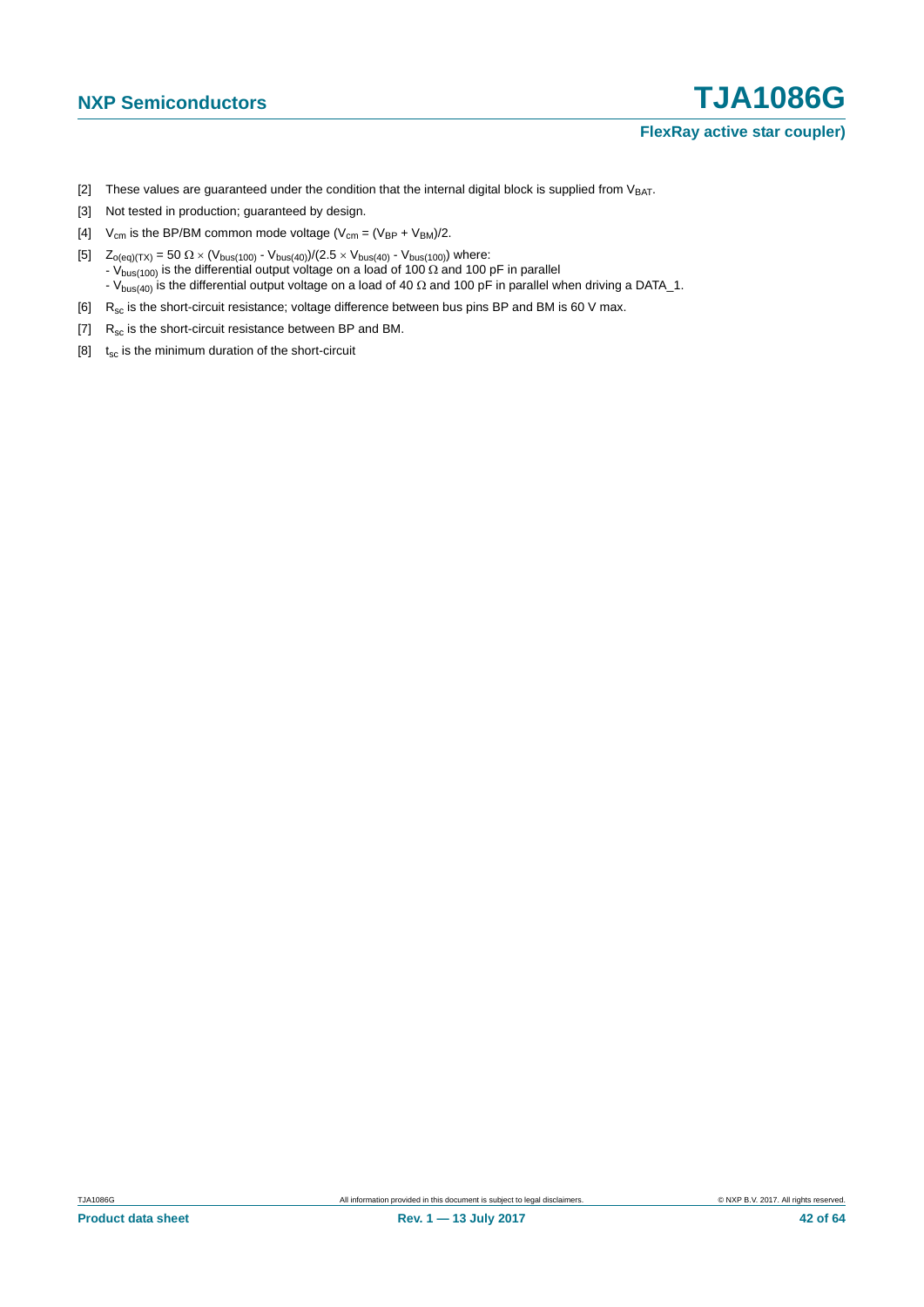## <span id="page-42-0"></span>**11. Dynamic characteristics**

#### **Table 16. Dynamic characteristics**

*All parameters are guaranteed for V<sub>BAT</sub> = 4.45 V to 60 V; V<sub>CC</sub> = 4.45 V to 5.25 V; V<sub>BUF</sub> = 4.45 V to 5.25 V; V<sub>IO</sub> = 2.55 V to 5.25 V;*  $T_{vj}$  =  $-40$  °C to + 150 °C;  $R_{bus}$  = 40  $\Omega$ ,  $C_{bus}$  = 100 pF;  $C_{RXD}$  = 15 pF;  $C_{TRXD0}$  =  $C_{TRXD1}$  = 50 pF and  $C_{SDO}$  = 50 pF *unless otherwise specified. All voltages are defined with respect to ground; positive currents flow into the IC.*

| <b>Symbol</b>                           | <b>Parameter</b>                                               | <b>Conditions</b>        | Min          | <b>Typ</b>     | <b>Max</b>     | <b>Unit</b>   |
|-----------------------------------------|----------------------------------------------------------------|--------------------------|--------------|----------------|----------------|---------------|
| <b>Undervoltage detection</b>           |                                                                |                          |              |                |                |               |
| $t_{\text{det(uv)(VBAT)}}$              | undervoltage detection time on<br>pin V <sub>BAT</sub>         | $V_{BAT} = 4.35 V$       | 5            |                | 150            | μS            |
| $t_{rec(uv)(VBAT)}$                     | undervoltage recovery time on<br>pin V <sub>BAT</sub>          | $V_{BAT} = 4.85 V$       | 5            | ÷.             | 150            | μS            |
| $t_{\text{det(uv)}(VCC)}$               | undervoltage detection time on<br>pin V <sub>CC</sub>          | $V_{CC} = 4.35 V$        | 5            |                | 100            | μS            |
| $t_{rec(uv)(VCC)}$                      | undervoltage recovery time on<br>pin V <sub>CC</sub>           | $V_{CC} = 4.85 V$        | 5            |                | 100            | μS            |
| $t_{\text{det}(uv)(VBUF)}$              | undervoltage detection time on<br>pin V <sub>BUF</sub>         | $V_{BUF} = 4.10 V$       | 5            |                | 100            | $\mu$ S       |
| $t_{rec(uv)(VBUF)}$                     | undervoltage recovery time on<br>pin V <sub>BUF</sub>          | $V_{\text{BUF}} = 4.6 V$ | 5            | $\overline{a}$ | 100            | $\mu$ s       |
| $t_{\text{det}(uv)(VIO)}$               | undervoltage detection time on<br>pin V <sub>IO</sub>          | $V_{10} = 2.45 V$        | 5            | $\overline{a}$ | 100            | μs            |
| $t_{rec(uv)(VIO)}$                      | undervoltage recovery time on<br>pin $V_{10}$                  | $V_{IO} = 2.9 V$         | 5            | ÷,             | 100            | $\mu\text{s}$ |
| $t_{\text{to}(\text{uvd})(\text{VCC})}$ | undervoltage detection time-out<br>time on pin V <sub>CC</sub> |                          | 100          | $\overline{a}$ | 670            | ms            |
| $t_{\text{to}(\text{uvd})(\text{VIO})}$ | undervoltage detection time-out<br>time on pin $V_{10}$        |                          | 100          | $\overline{a}$ | 670            | ms            |
| $t_{to(uvr)(VCC)}$                      | undervoltage recovery time-out<br>time on pin $V_{CC}$         |                          | $\mathbf 1$  | $\overline{a}$ | 5              | ms            |
| $t_{to(uvr)(VIO)}$                      | undervoltage recovery time-out<br>time on pin V <sub>IO</sub>  |                          | $\mathbf{1}$ |                | 5              | ms            |
| <b>SPI</b>                              |                                                                |                          |              |                |                |               |
| $t_{cy(clk)}$                           | clock cycle time                                               |                          | 0.5          | ä,             | 100            | μS            |
| t <sub>SPILEAD</sub>                    | SPI enable lead time                                           |                          | 250          |                |                | ns            |
| t <sub>SPILAG</sub>                     | SPI enable lag time                                            |                          | 250          |                |                | ns            |
| $t_{\text{su}(D)}$                      | data input set-up time                                         |                          | 150          | $\overline{a}$ | $\overline{a}$ | ns            |
| $t_{h(D)}$                              | data input hold time                                           |                          | 100          |                |                | ns            |
| t <sub>d</sub> (SCLK-SDO)               | delay time from SCLK to SDO                                    |                          |              | $\overline{a}$ | 200            | ns            |
| $t_{WH(S)}$                             | chip select pulse width HIGH                                   |                          | 10           | $\overline{a}$ |                | $\mu$ s       |
| t <sub>d</sub> (SCSNHL-SDOL)            | SCSN falling edge to SDO<br>LOW-level delay time               |                          |              |                | 250            | ns            |
| Id(SCSNLH-SDOZ)                         | SCSN rising edge to SDO<br>three-state delay time              |                          |              |                | 500            | ns            |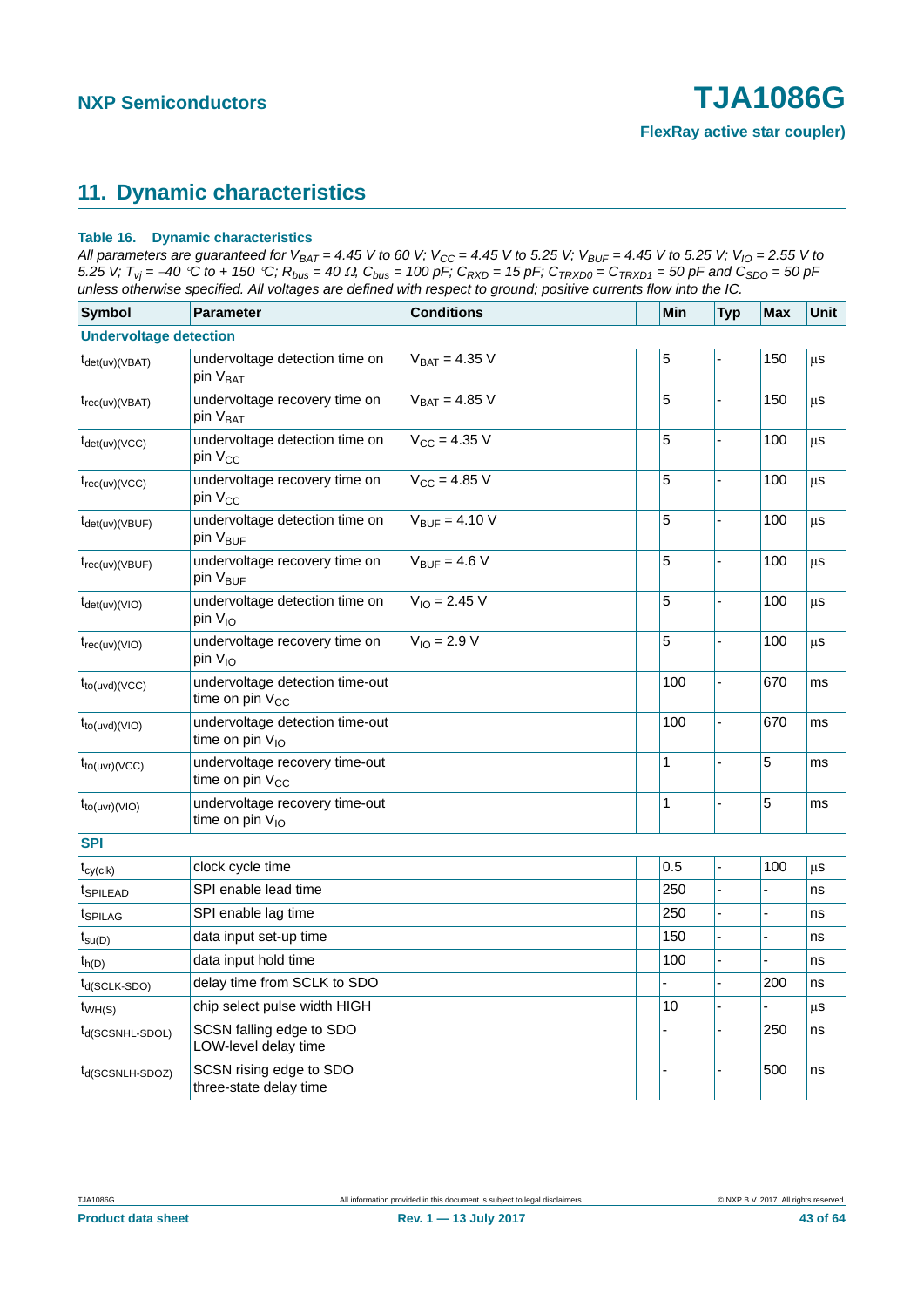All parameters are guaranteed for  $V_{BAT} = 4.45$  V to 60 V;  $V_{CC} = 4.45$  V to 5.25 V;  $V_{BUF} = 4.45$  V to 5.25 V;  $V_{IO} = 2.55$  V to 5.25 V;  $T_{vj} = -40$  °C to + 150 °C;  $R_{bus} = 40 \Omega$ ,  $C_{bus} = 100$  pF;  $C_{RXD} = 15$  pF;  $C_{TRXDO} = C_{TRXD1} = 50$  pF and  $C_{SDO} = 50$  pF *unless otherwise specified. All voltages are defined with respect to ground; positive currents flow into the IC.*

| <b>Symbol</b>                   | Parameter                                         | <b>Conditions</b>                                                                                                                            |                      | Min  | <b>Typ</b> | <b>Max</b> | Unit |
|---------------------------------|---------------------------------------------------|----------------------------------------------------------------------------------------------------------------------------------------------|----------------------|------|------------|------------|------|
| <b>Transmit path</b>            |                                                   |                                                                                                                                              |                      |      |            |            |      |
| $t_{d(TXD-bus)}$                | delay time from TXD to bus                        | AS_Normal; see Figure 10                                                                                                                     | $\boxed{1}$          |      |            |            |      |
|                                 |                                                   | DATA_0                                                                                                                                       |                      |      |            | 75         | ns   |
|                                 |                                                   | DATA 1                                                                                                                                       |                      |      |            | 75         | ns   |
| $\Delta t_{\sf d(TXD-bus)}$     | delay time difference from TXD to<br>bus          | between DATA_0 and DATA_1;<br>AS_Normal                                                                                                      | $\boxed{1}$<br>$[2]$ | $-5$ |            | $+5$       | ns   |
| $t_{d(TXD-TRXD)}$               | delay time from TXD to TRXD                       | AS_Normal; see Figure 10                                                                                                                     | $\boxed{1}$          |      |            |            |      |
|                                 |                                                   | DATA_0                                                                                                                                       |                      |      |            | 60         | ns   |
|                                 |                                                   | DATA_1                                                                                                                                       |                      |      |            | 60         | ns   |
| $\Delta t_{d(TXD-TRXD)}$        | delay time difference from TXD to<br><b>TRXD</b>  | between DATA_0 and DATA_1;<br>AS_Normal                                                                                                      | $\boxed{1}$          | $-5$ |            | $+5$       | ns   |
| $t_{d(TRXD-bus)}$               | delay time from TRXD to bus                       | AS_Normal; see Figure 12                                                                                                                     |                      |      |            |            |      |
|                                 |                                                   | DATA_0                                                                                                                                       |                      |      |            | 75         | ns   |
|                                 |                                                   | DATA_1                                                                                                                                       |                      |      |            | 75         | ns   |
| $\Delta t_{\text{d(TRXD-bus)}}$ | delay time difference from TRXD<br>to bus         | between DATA_0 and DATA_1;<br>AS_Normal                                                                                                      | $[2]$                | $-5$ |            | $+5$       | ns   |
| $t_{d(TXEN-busact)}$            | delay time from TXEN to bus<br>active             | AS_Normal; from idle to active                                                                                                               |                      |      |            | 175        | ns   |
| t <sub>d</sub> (TXEN-busidle)   | delay time from TXEN to bus idle                  | AS_Normal; from active to idle                                                                                                               |                      |      |            | 150        | ns   |
| $t_{d(TXEN-RXD)}$               | delay time from TXEN to RXD                       |                                                                                                                                              |                      |      |            | 150        | ns   |
| $t_{d(TRXD-busact)}$            | delay time from TRXD to bus<br>active             | $t_{\text{det}(\text{act})(\text{TRXD})} + t_{\text{d}(\text{TRXD-bus})}$                                                                    |                      |      |            | 275        | ns   |
| t <sub>d</sub> (TRXD-busidle)   | delay time from TRXD to bus idle                  | $t_{\text{det(idle)}(\text{TRXD})} + t_{\text{d}(\text{TRXD-bus})}$                                                                          |                      |      |            | 275        | ns   |
| t <sub>d</sub> (busact-TRXD)    | delay time from bus active to<br><b>TRXD</b>      | $t_{\text{det}(\text{act})(\text{bus})} + t_{\text{d}(\text{bus-TRXD})}$                                                                     |                      |      |            | 285        | ns   |
| $t_{d(busidle-TRXD)}$           | delay time from bus idle to TRXD                  | $t_{\text{det(idle)}(bus)} + t_{\text{d(bus-TRXD)}}$                                                                                         |                      |      |            | 275        | ns   |
| t <sub>d(TRXDact-RXD)</sub>     | delay time from TRXD activity<br>detection to RXD | $t_{\text{det}(\text{act})(\text{TRXD})} + t_{\text{d}(\text{TRXD-RXD})}$                                                                    |                      |      |            | 260        | ns   |
| $t_{d(busact-bus)}$             | delay time from bus active to bus                 | from one branch to another,<br>including activity detection time;<br>$t_{\text{det}(\text{act})(\text{bus})} + t_{\text{d}(\text{bus-bus})}$ |                      |      |            | 330        | ns   |
| $t_{d(busidle-bus)}$            | delay time from bus idle to bus                   | from one branch to another,<br>including idle detection time;<br>$t_{\text{det(idle)}(bus)} + t_{\text{d(bus-bus)}}$                         |                      |      |            | 320        | ns   |
| <b>Receive path</b>             |                                                   |                                                                                                                                              |                      |      |            |            |      |
| $t_{d(bus-TRXD)}$               | delay time from bus to TRXD                       | AS_Normal; see Figure 11                                                                                                                     |                      |      |            |            |      |
|                                 |                                                   | DATA_0                                                                                                                                       |                      |      |            | 75         | ns   |
|                                 |                                                   | DATA_1                                                                                                                                       |                      |      |            | 75         | ns   |
| $\Delta t_{\text{d(bus-TRXD)}}$ | delay time difference from bus to<br><b>TRXD</b>  | between DATA_0 and DATA_1 AS_<br>Normal; $V_{cm} = 2.5 V$<br>$R_{pu} = 200 \Omega$                                                           | $[2]$<br>$[3]$       | $-5$ |            | $+5$       | ns   |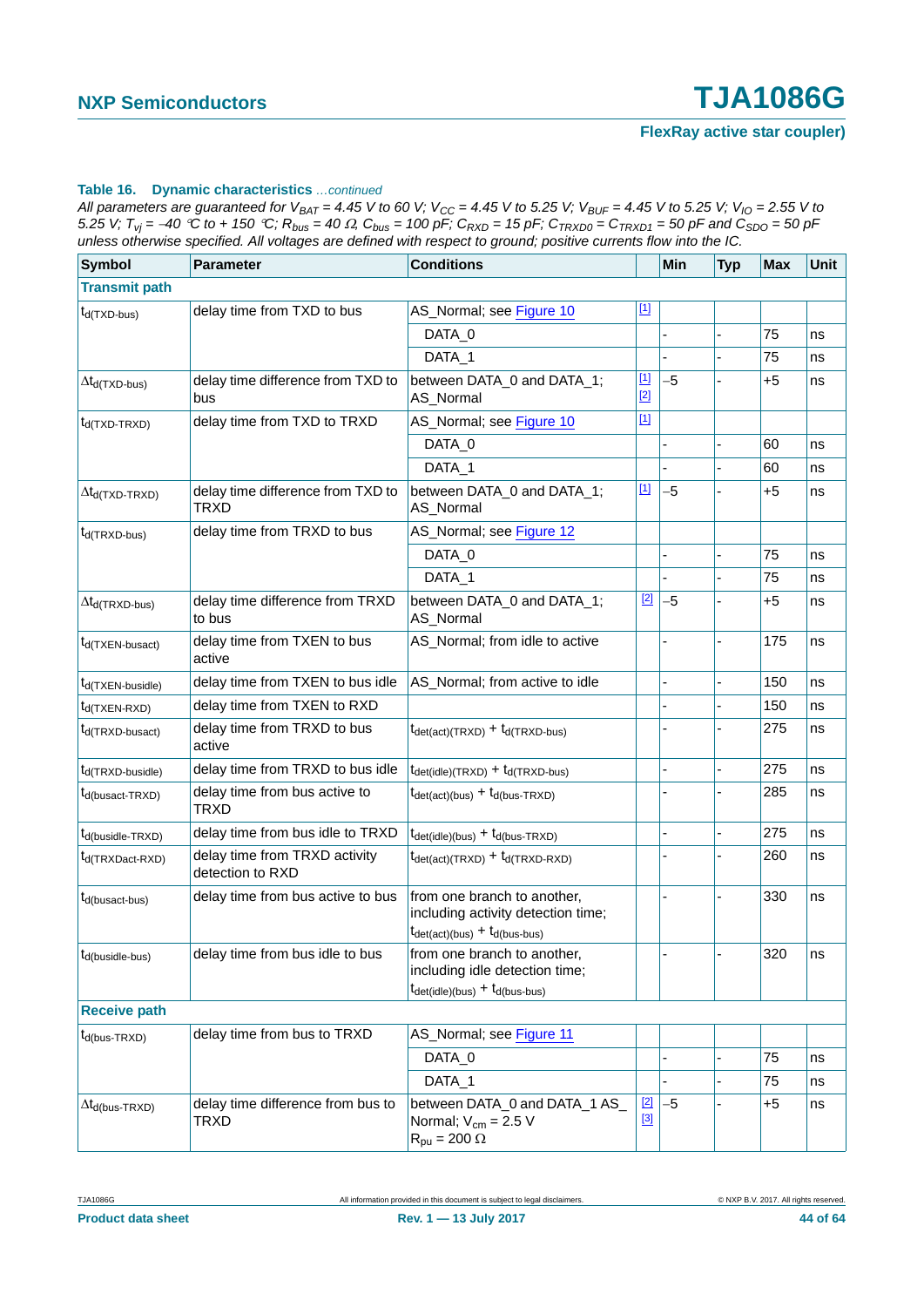All parameters are guaranteed for  $V_{BAT} = 4.45$  V to 60 V;  $V_{CC} = 4.45$  V to 5.25 V;  $V_{BUF} = 4.45$  V to 5.25 V;  $V_{IO} = 2.55$  V to 5.25 V;  $T_{vi} = -40$  °C to + 150 °C;  $R_{bus} = 40 \Omega$ ,  $C_{bus} = 100$  pF;  $C_{RXD} = 15$  pF;  $C_{TRXD0} = C_{TRXD1} = 50$  pF and  $C_{SDO} = 50$  pF *unless otherwise specified. All voltages are defined with respect to ground; positive currents flow into the IC.*

| <b>Symbol</b>            | <b>Parameter</b>                                      | <b>Conditions</b>                                         |                | <b>Min</b> | <b>Typ</b>     | <b>Max</b>     | Unit    |
|--------------------------|-------------------------------------------------------|-----------------------------------------------------------|----------------|------------|----------------|----------------|---------|
| $t_{d(bus-RXD)}$         | delay time from bus to RXD                            | AS_Normal; see Figure 11                                  |                |            |                |                |         |
|                          |                                                       | DATA_0                                                    |                |            |                | 75             | ns      |
|                          |                                                       | DATA_1                                                    |                |            |                | 75             | ns      |
| $\Delta t_{d(bus-RXD)}$  | delay time difference from bus to<br>RXD              | between DATA_0 and DATA_1 AS_<br>Normal; $V_{cm} = 2.5 V$ | $[2]$<br>$[3]$ | $-5$       |                | +5             | ns      |
| $t_{d(TRXD-RXD)}$        | delay time from TRXD to RXD                           | AS_Normal; see Figure 12                                  |                |            |                |                |         |
|                          |                                                       | DATA_0                                                    |                |            |                | 60             | ns      |
|                          |                                                       | DATA_1                                                    |                |            |                | 60             | ns      |
| $\Delta t_{d(TRXD-RXD)}$ | delay time difference from TRXD<br>to RXD             | between DATA_0 and DATA_1 AS_<br>Normal                   |                | -5         |                | $+5$           | ns      |
| $t_{d(TXD-RXD)}$         | delay time from TXD to RXD                            | AS_Normal; see Figure 10                                  | $[1]$          |            |                |                |         |
|                          |                                                       | DATA_0                                                    |                |            | 30             | 60             | ns      |
|                          |                                                       | DATA 1                                                    |                |            | 30             | 60             | ns      |
| $t_{d(bus-bus)}$         | delay time from bus to bus                            | from one branch to another<br>AS_Normal; see Figure 11    |                |            |                |                |         |
|                          |                                                       | DATA_0                                                    |                |            | $\overline{a}$ | 120            | ns      |
|                          |                                                       | DATA_1                                                    |                |            |                | 120            | ns      |
| $\Delta t_{d(bus-bus)}$  | delay time difference from bus to<br>bus              | between DATA_0 and DATA_1 AS_<br>Normal                   |                | -8         | ÷              | +8             | ns      |
| <b>Bus slope</b>         |                                                       |                                                           |                |            |                |                |         |
| $t_{r(\text{dif})(bus)}$ | bus differential rise time                            | DATA_0 to DATA_1; 20 % to 80 %                            |                | 6          |                | 18.75          | ns      |
|                          |                                                       | DATA_0 to idle; -300 mV to<br>-30 mV                      |                |            |                | 30             | ns      |
| $t_{f(di)(bus)}$         | bus differential fall time                            | DATA_1 to DATA_0; 20 % to 80 %                            |                | 6          |                | 18.75          | ns      |
|                          |                                                       | DATA_1 to idle; 300 mV to 30 mV                           |                |            |                | 30             | ns      |
|                          |                                                       | idle to DATA_0; -30 mV to<br>$-300$ mV                    |                |            |                | 30             | ns      |
| $\Delta t_{(r-f)(dif)}$  | difference between differential<br>rise and fall time | between DATA_0 and DATA_1                                 |                | -3         | L,             | $+3$           | ns      |
| <b>Pin RXD</b>           |                                                       |                                                           |                |            |                |                |         |
| $ t_r $                  | rise time                                             | 20 % to 80 %                                              |                |            |                | $\overline{9}$ | ns      |
| $t_f$                    | fall time                                             | 80 % to 20 %                                              |                |            |                | 9              | ns      |
| $t_{(r+f)}$              | sum of rise and fall time                             | 20 % to 80 % and 80 % to 20 %                             |                |            |                | 13             | ns      |
| $\Delta t_{(r-f)}$       | difference between rise and fall<br>time              | 20 % to 80 %                                              |                | $-5$       |                | $+5$           | ns      |
| <b>Pin RSTN</b>          |                                                       |                                                           |                |            |                |                |         |
| $t_{\text{det(rst)}}$    | reset detection time                                  |                                                           |                | 5          |                | 20             | $\mu$ s |
| <b>Pin BGE</b>           |                                                       |                                                           |                |            |                |                |         |
| $t_{d(BGE-busact)}$      | delay time from BGE to bus<br>active                  | activity detected on TXEN                                 |                |            |                | 100            | ns      |
| $t_{d(BGE-busidle)}$     | delay time from BGE to bus idle                       | activity detected on TXEN                                 |                |            |                | 100            | ns      |

TJA1086G All information provided in this document is subject to legal disclaimers. © NXP B.V. 2017. All rights reserved.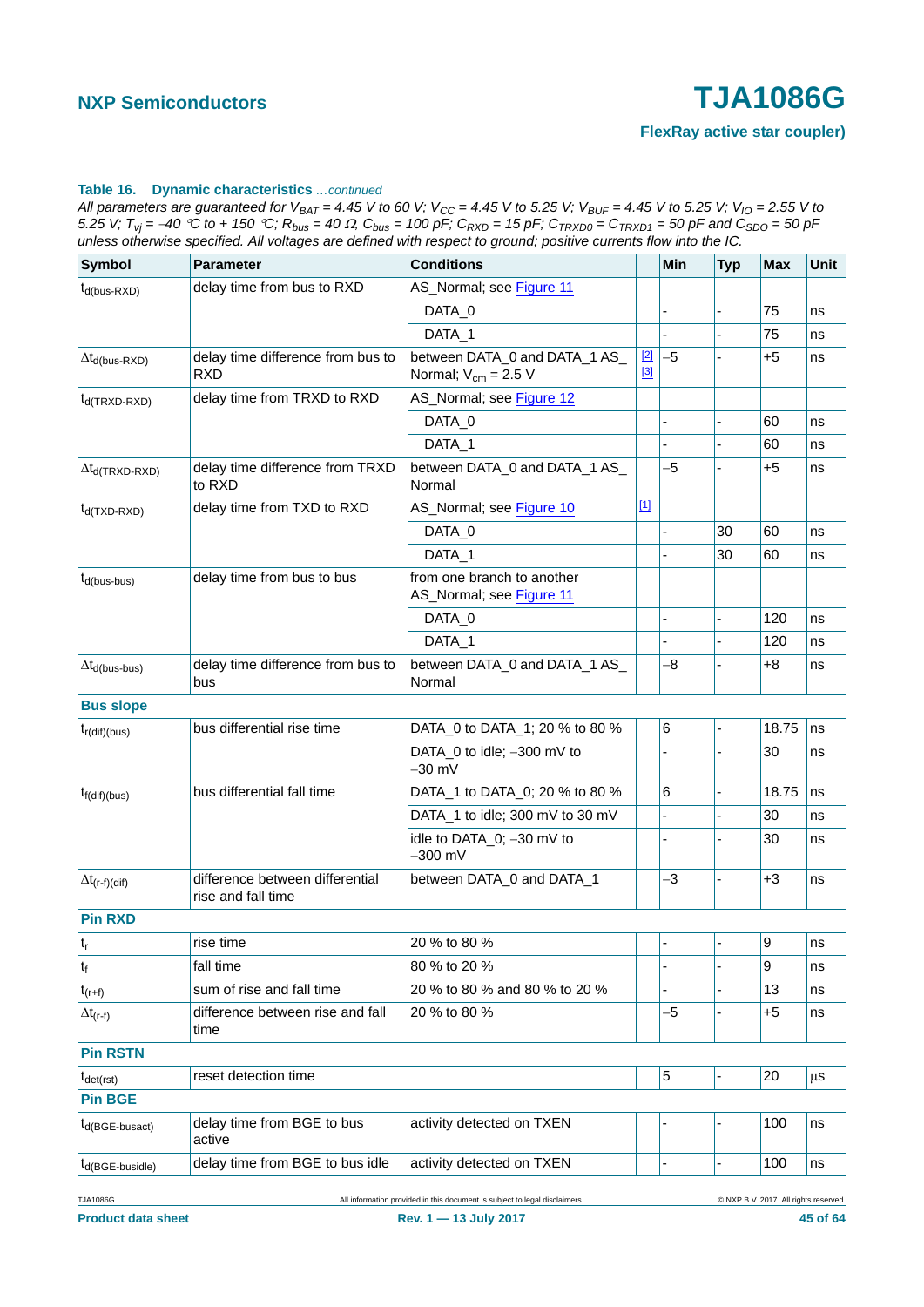All parameters are guaranteed for  $V_{BAT} = 4.45$  V to 60 V;  $V_{CC} = 4.45$  V to 5.25 V;  $V_{BUF} = 4.45$  V to 5.25 V;  $V_{IO} = 2.55$  V to 5.25 V;  $T_{vi} = -40$  °C to + 150 °C;  $R_{bus} = 40 \Omega$ ,  $C_{bus} = 100$  pF;  $C_{RXD} = 15$  pF;  $C_{TRXD0} = C_{TRXD1} = 50$  pF and  $C_{SDO} = 50$  pF *unless otherwise specified. All voltages are defined with respect to ground; positive currents flow into the IC.*

| <b>Symbol</b>                              | <b>Parameter</b>                                     | <b>Conditions</b>                                                                                                            |                      | Min   | <b>Typ</b> | <b>Max</b> | Unit    |
|--------------------------------------------|------------------------------------------------------|------------------------------------------------------------------------------------------------------------------------------|----------------------|-------|------------|------------|---------|
| <b>Activity detection</b>                  |                                                      |                                                                                                                              |                      |       |            |            |         |
| $t_{\text{det}(\text{act})(\text{TXEN})}$  | activity detection time on pin<br><b>TXEN</b>        | AS_Normal; from idle to active                                                                                               |                      | 20    |            | 70         | ns      |
| <sup>t</sup> det(idle)(TXEN)               | idle detection time on pin TXEN                      | AS_Normal; from active to idle                                                                                               |                      | 20    |            | 70         | ns      |
| $\Delta t_{\text{det}(\text{act-idle})}$   | difference between active and<br>idle detection time |                                                                                                                              |                      |       |            |            |         |
|                                            | on pin TXEN                                          | AS_Normal                                                                                                                    |                      | $-25$ |            | $+25$      | ns      |
|                                            | on pin TRXD                                          | pins TRXD0 and TRXD1;<br>AS_Normal                                                                                           |                      | -50   |            | $+50$      | ns      |
|                                            | on bus                                               | AS_Normal                                                                                                                    |                      | $-75$ |            | $+75$      | ns      |
| $t_{\text{det}(\text{act})(\text{TRXD})}$  | activity detection time on pin<br>TRXD               | pins TRXD0 and TRXD1;<br>AS_Normal; from idle to active                                                                      |                      | 100   |            | 200        | ns      |
| $t_{\text{det(idle)}}$ (TRXD)              | idle detection time on pin TRXD                      | pins TRXD0 and TRXD1;<br>AS_Normal; from active to idle                                                                      |                      | 100   |            | 200        | ns      |
| $t_{\text{det}(\text{act})(\text{bus})}$   | activity detection time on bus pins                  | AS_Normal; from idle to active                                                                                               |                      | 100   |            | 210        | ns      |
| $t_{\text{det}(idle)(bus)}$                | idle detection time on bus pins                      | AS_Normal; from active to idle                                                                                               |                      | 50    |            | 200        | ns      |
| $t_{\text{det(int)}}$                      | interrupt detection time                             | from interrupt detection to falling<br>edge on INTN                                                                          |                      |       |            | 100        | μS      |
| $t_{\text{INTNH}(min)}$                    | minimum INTN HIGH time                               |                                                                                                                              |                      | 10    |            | 40         | $\mu$ s |
| <b>Wake-up detection</b>                   |                                                      |                                                                                                                              |                      |       |            |            |         |
| t <sub>det(wake)</sub> DATA_0              | DATA_0 wake-up detection time                        | $-10 V \le V_{cm} \le +15 V$                                                                                                 | $^{[3]}$<br>$[4]$    | 1     |            | 4          | $\mu$ s |
| tdet(wake)idle                             | idle wake-up detection time                          | $-10 V \le V_{cm} \le +15 V$                                                                                                 | $\boxed{3}$<br>$[4]$ | 1     |            | 4          | $\mu$ s |
| $t_{\text{det}(\text{wake})\text{tot}}$    | total wake-up detection time                         | $-10 V \le V_{cm} \le +15 V$                                                                                                 | $^{[3]}$<br>$[4]$    | 50    |            | 115        | $\mu$ s |
| $t_{\text{sup(int)wake}}$                  | wake-up interruption suppression<br>time             | $-10 V \le V_{cm} \le +15 V$                                                                                                 | <u>[3]</u>           | 130   |            | 1000       | ns      |
| $t_{d(bus)(wake-act)}$                     | bus delay time from wake-up to<br>active             |                                                                                                                              |                      |       |            | 18         | $\mu$ s |
| <sup>T</sup> det(wake)(LWU)                | wake-up detection time on pin<br>LWU                 |                                                                                                                              |                      | 2.9   |            | 175        | μS      |
| $t_{\text{det}(\text{wake})(\text{TRXD})}$ | wake-up detection time on pin<br><b>TRXD</b>         | falling edge on TRXD_0 or<br>TRXD_1                                                                                          |                      | 100   |            | 400        | ns      |
| $t_{d(LWU wake-INHH)}$                     | delay time from LWU wake-up to<br><b>INH HIGH</b>    | falling edge on LWU to INH HIGH<br>AS_Sleep; $5.5 V < V_{BAT} < 27 V$<br>$R_{L(INH\text{-}GND)} = 100 \text{ k}\Omega$       | [5]                  | 2.9   |            | 100        | μS      |
|                                            |                                                      | falling edge on LWU to INH HIGH<br>AS_Sleep; 27 V < V <sub>BAT</sub> < 60 V<br>$R_{L(INH\text{-}GND)} = 100 \text{ k}\Omega$ | $\boxed{5}$          | ÷,    |            | 175        | $\mu$ s |
| $t_{d(buswake-IMHH)}$                      | delay time from bus wake-up to<br><b>INH HIGH</b>    | AS_Sleep; $V_{BAT} > 5.5 V$<br>$R_{L(INH\text{-}GND)} = 100 \text{ k}\Omega$                                                 | $\boxed{5}$          |       |            | 55         | $\mu$ s |
| t <sub>d</sub> (buswake-INTNL)             | delay time from bus wake-up to<br><b>INTN LOW</b>    | AS_Sleep; AS_Standby<br>$V_{BAT}$ > 5.5 V                                                                                    |                      |       |            | 10         | μS      |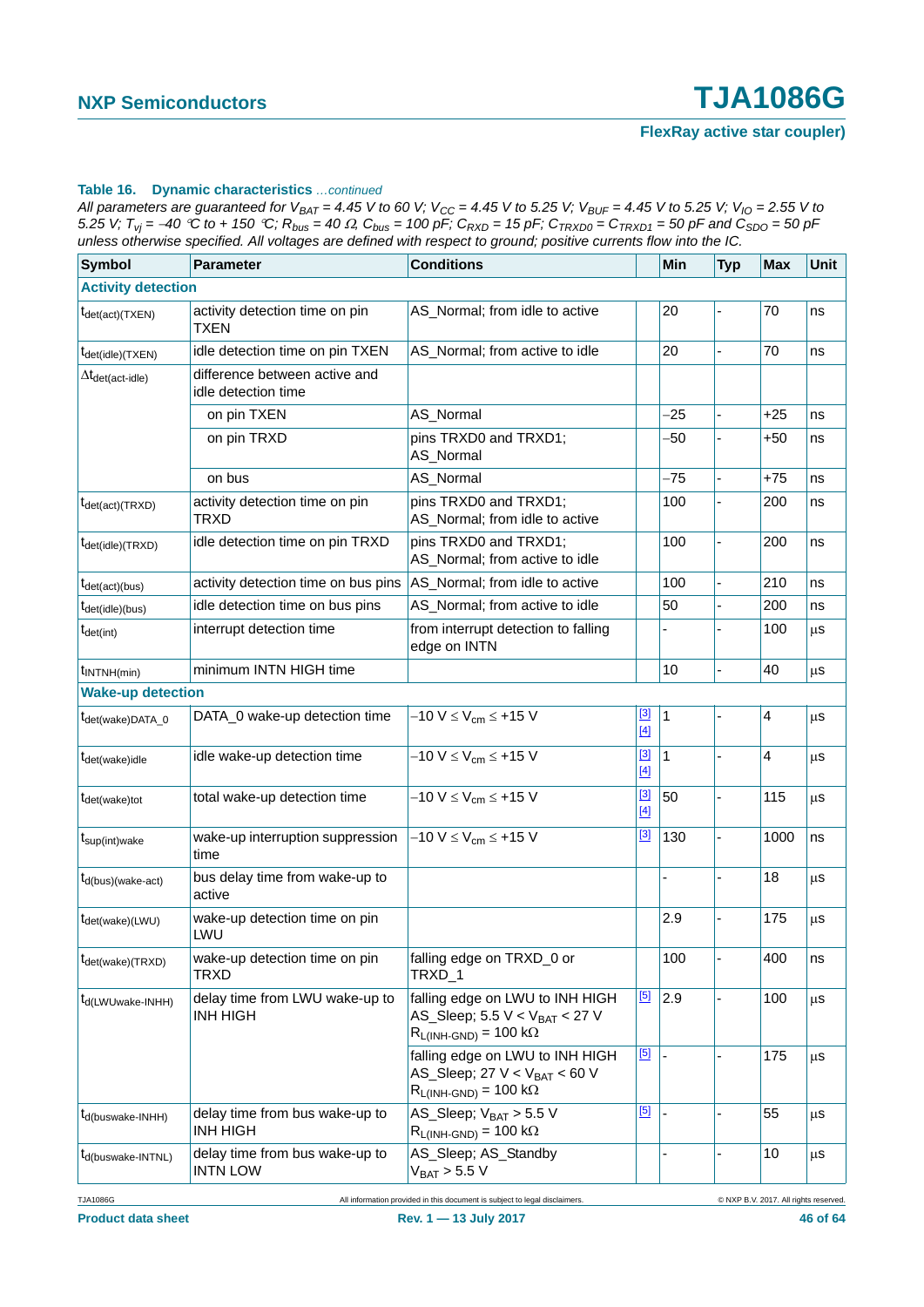All parameters are guaranteed for  $V_{BAT} = 4.45$  V to 60 V;  $V_{CC} = 4.45$  V to 5.25 V;  $V_{BUF} = 4.45$  V to 5.25 V;  $V_{IO} = 2.55$  V to 5.25 V;  $T_{vi}$  = -40 °C to + 150 °C;  $R_{bus}$  = 40  $\Omega$ ,  $C_{bus}$  = 100 pF;  $C_{RXD}$  = 15 pF;  $C_{TRXD0}$  =  $C_{TRXD1}$  = 50 pF and  $C_{SD0}$  = 50 pF *unless otherwise specified. All voltages are defined with respect to ground; positive currents flow into the IC.*

| Symbol                         | <b>Parameter</b>                                    | <b>Conditions</b>                                                                                              |       | <b>Min</b> | <b>Typ</b>     | <b>Max</b> | <b>Unit</b> |
|--------------------------------|-----------------------------------------------------|----------------------------------------------------------------------------------------------------------------|-------|------------|----------------|------------|-------------|
| t <sub>d</sub> (TRXDwake-INHH) | delay time from TRXD wake-up to<br><b>INH HIGH</b>  | falling edge on TRXDx to INH HIGH<br>AS_Sleep; $R_{L(INH\text{-GND})} = 100 k\Omega$                           | $[5]$ |            |                | 55         | μS          |
| <b>Bus error diagnosis</b>     |                                                     |                                                                                                                |       |            |                |            |             |
| $t_{\text{to(BFT)}}$           | <b>BFT</b> time-out time                            |                                                                                                                |       | 80         |                | 180        | ns          |
| <b>Clamp detection</b>         |                                                     |                                                                                                                |       |            |                |            |             |
| t <sub>detCL(bus)</sub>        | bus clamp detection time                            |                                                                                                                |       | 650        | ÷,             | 2600       | μS          |
| t <sub>detCL</sub> (TRXD)      | TRXD clamp detection time                           |                                                                                                                |       | 650        | $\overline{a}$ | 2600       | $\mu$ S     |
| t <sub>detCL(TXEN)</sub>       | TXEN clamp detection time                           |                                                                                                                |       | 650        |                | 2600       | μs          |
| t <sub>det(col)(TRXD)</sub>    | TRXD collision detection time                       |                                                                                                                |       | 40         |                | 120        | ns          |
| <b>Transition timing</b>       |                                                     |                                                                                                                |       |            |                |            |             |
| t <sub>to_stargotosleep</sub>  | dStarGoToSleep time-out time                        |                                                                                                                |       | 640        |                | 6400       | ms          |
| t <sub>t(bnorm-bdis)</sub>     | branch normal to branch disabled<br>transition time | AS_Normal; after a host<br>'Branch_Disabled' command; rising<br>edge on SCSN to transmitter<br>deactivated     |       |            |                | 1          | μS          |
| $t_{t(bdis\text{-}bnorm)}$     | branch disabled to branch normal<br>transition time | AS_Normal; after a host<br>'Branch_Normal' command; rising<br>edge on SCSN to transmitter<br>activated         |       |            |                | 1          | μS          |
| $t_{t(bnorm-btx2)}$            | branch normal to branch TxOnly2<br>transition time  | AS_Normal; after a host<br>'Branch_TxOnly' command; rising<br>edge on SCSN to deactivating<br>receive function |       |            |                | 1          | μS          |
| $t_{t(btx2-bnorm)}$            | branch TxOnly2 to branch normal<br>transition time  | AS_Normal; after a host<br>'Branch_Normal' command; rising<br>edge on SCSN to activating receive<br>function   |       |            |                | 1          | μS          |
| $t_{t(moch)}$                  | mode change transition time                         | after host command<br>AS_Sleep to AS_Standby<br>rising edge on SCSN to rising edge<br>on INH                   |       |            |                | 25         | μS          |

<span id="page-46-0"></span>[1] Sum of rise and fall times on TXD (20 % to 80 % on  $V_{10}$ ) is 9 ns (max).

<span id="page-46-1"></span>[2] Guaranteed for  $V_{bus(dif)} = \pm 300$  mV and  $V_{bus(dif)} = \pm 150$  mV;  $V_{bus(dif)}$  is the differential bus voltage,  $V_{BP}$  -  $V_{BM}$ .

<span id="page-46-2"></span>[3]  $V_{cm}$  is the BP/BM common mode voltage ( $V_{cm} = (V_{BP} + V_{BM})/2$ ).

- <span id="page-46-3"></span>[4] See [Figure 3.](#page-8-0)
- <span id="page-46-4"></span>[5] Defined for  $V_{INH} = 2 V$ .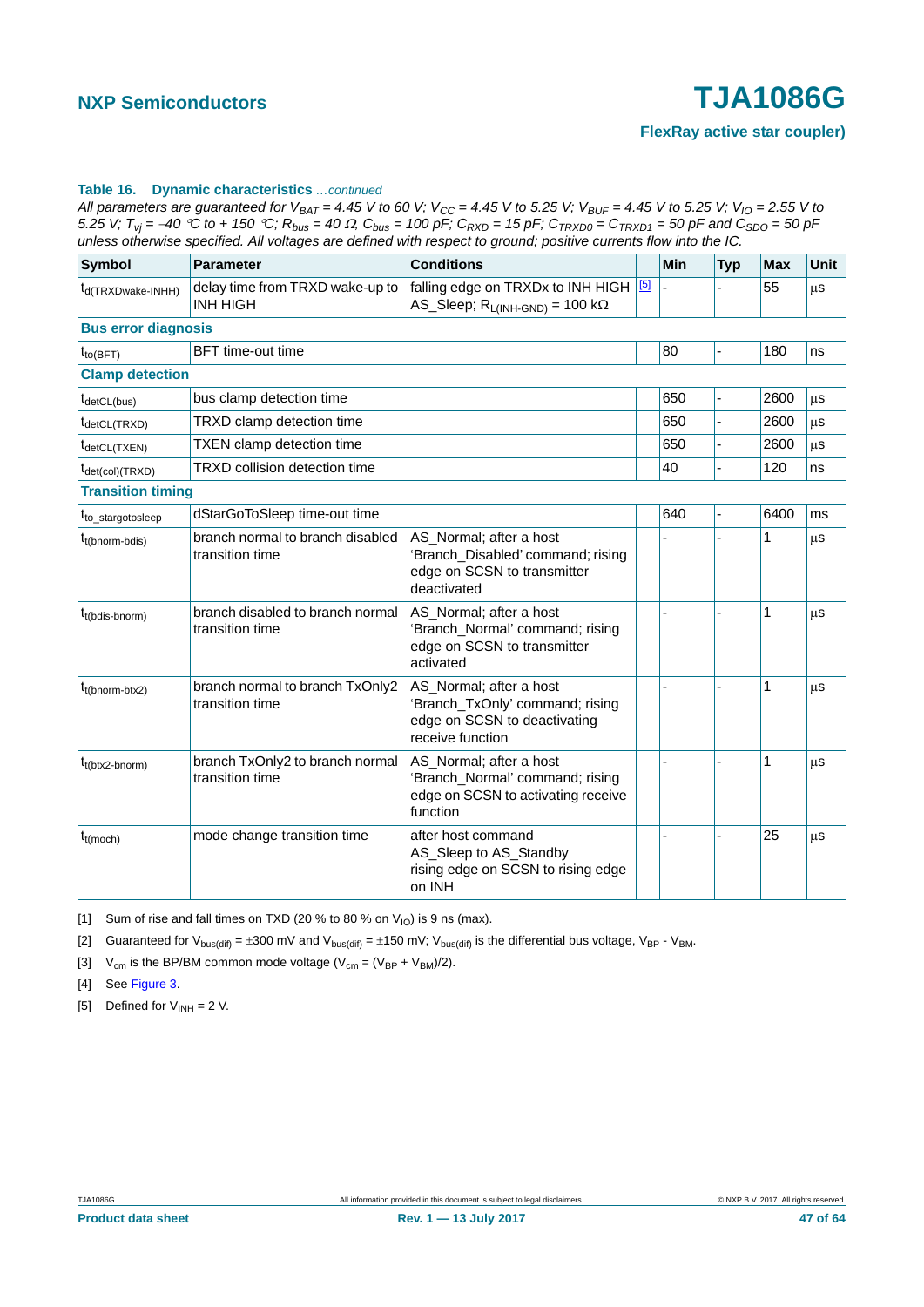

<span id="page-47-0"></span>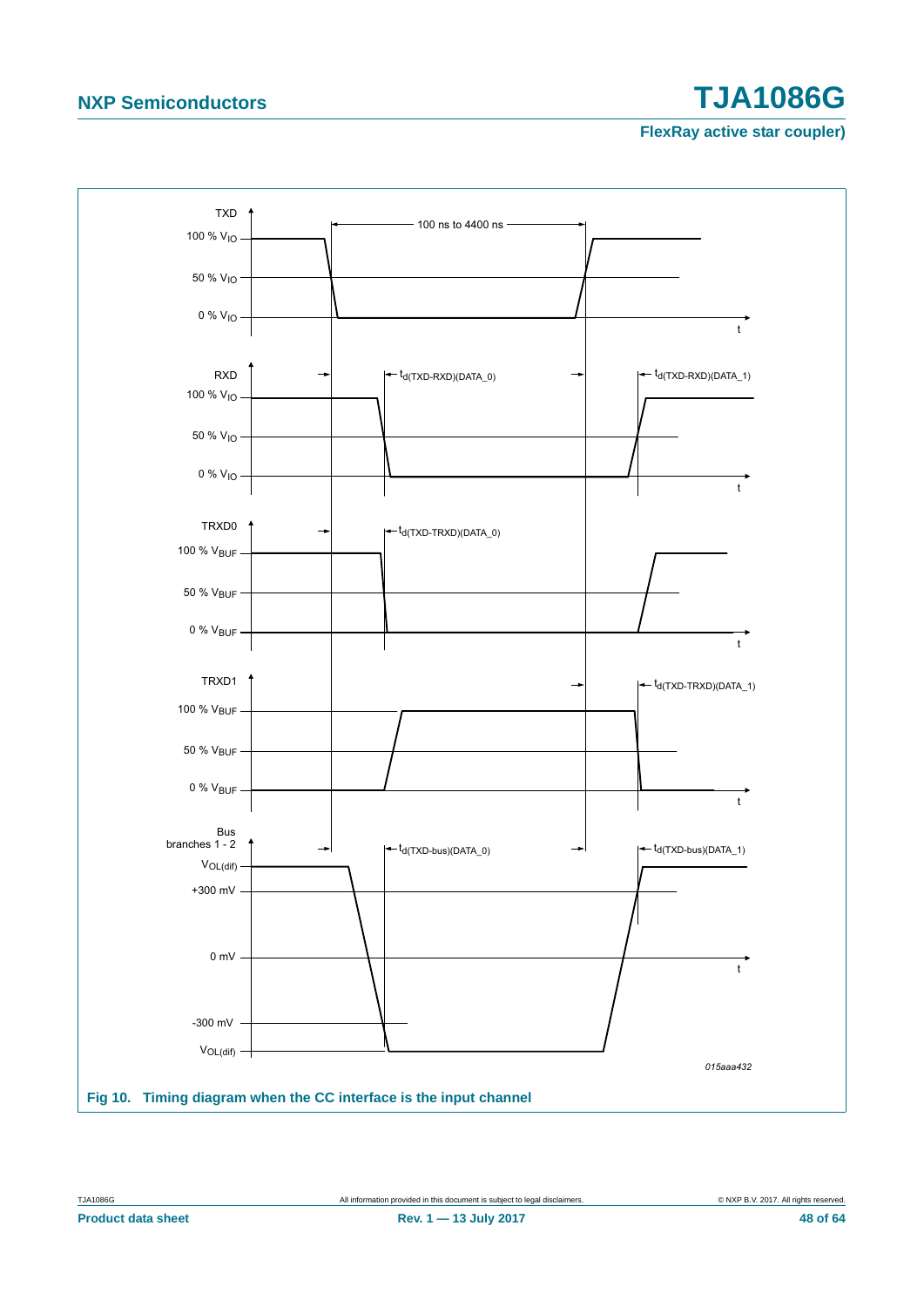<span id="page-48-0"></span>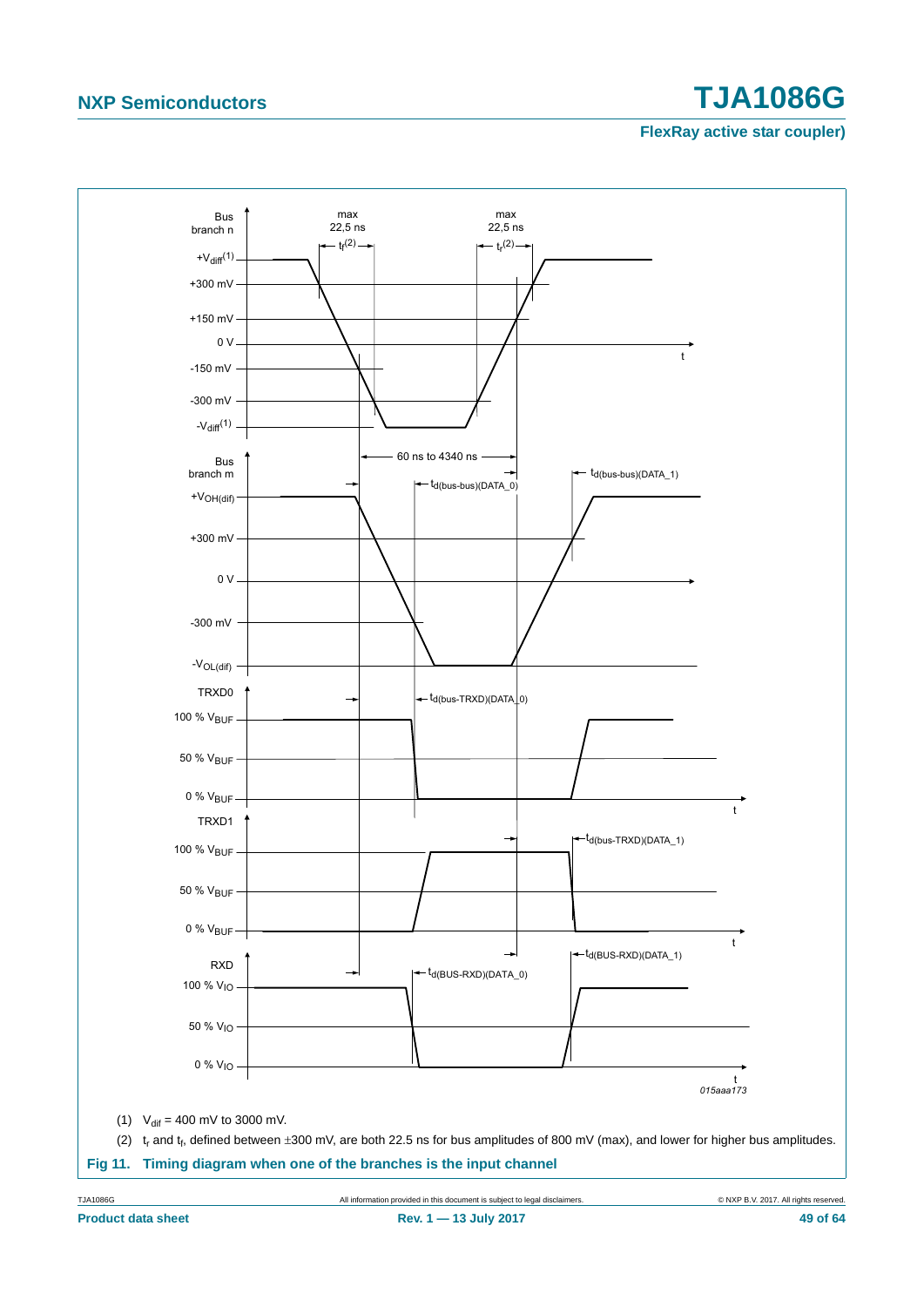<span id="page-49-0"></span>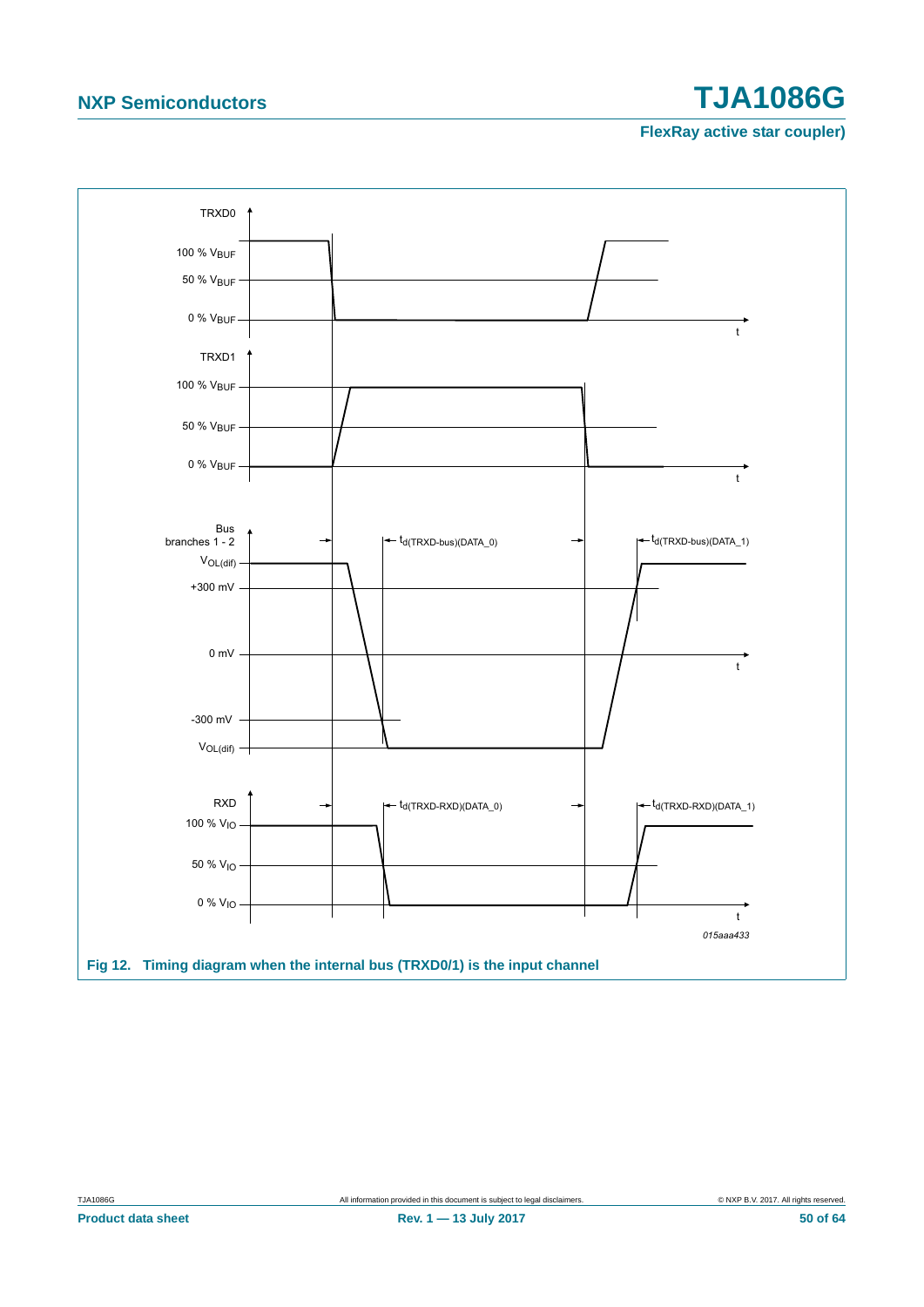**FlexRay active star coupler)**



## <span id="page-50-0"></span>**12. Application information**

Further information on the application of the TJA1086G can be found in NXP application hints *AH1305\_TJA1086(G) FlexRay Active Star Coupler (*[Ref. 3\)](#page-60-2).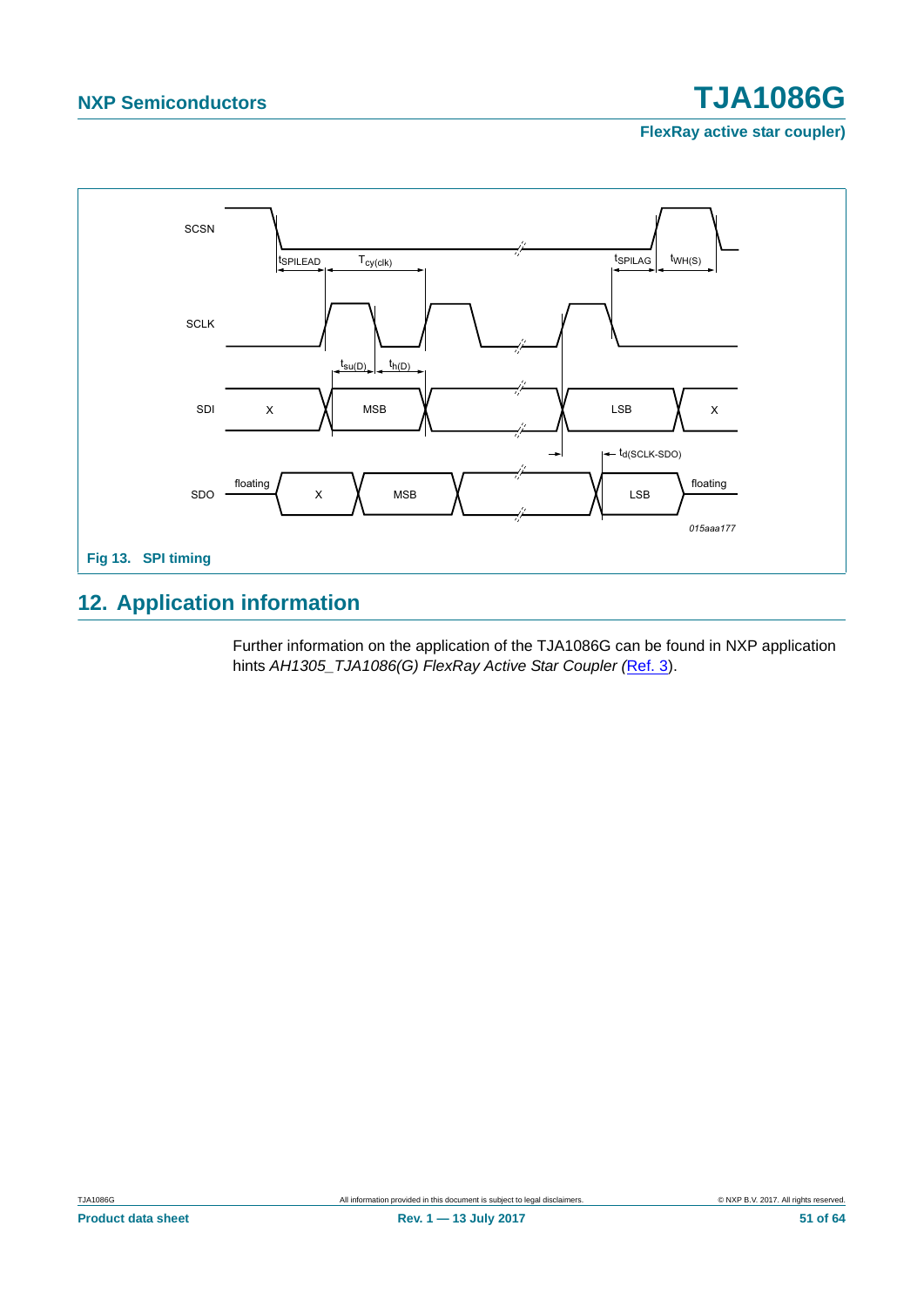**FlexRay active star coupler)**

### <span id="page-51-0"></span>**13. Test information**



#### <span id="page-51-1"></span>**13.1 Quality information**

This product has been qualified in accordance with the Automotive Electronics Council (AEC) standard *Q100 Rev-G - Failure mechanism based stress test qualification for integrated circuits*, and is suitable for use in automotive applications.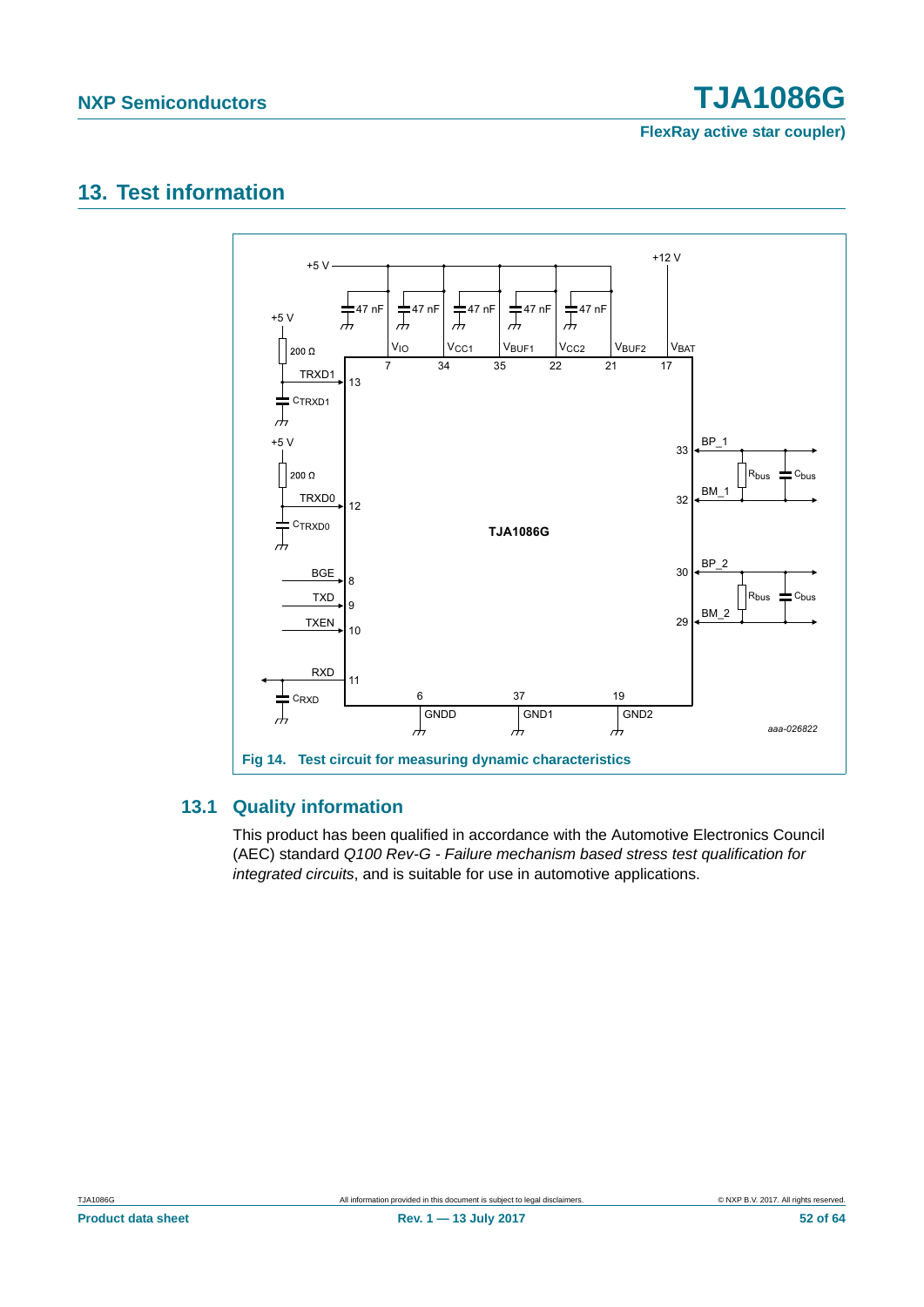**FlexRay active star coupler)**

## <span id="page-52-0"></span>**14. Package outline**



#### **Fig 15. Package outline SOT1113-1 (HVQFN44)**

**Product data sheet Rev. 1 — 13 July 2017 53 of 64**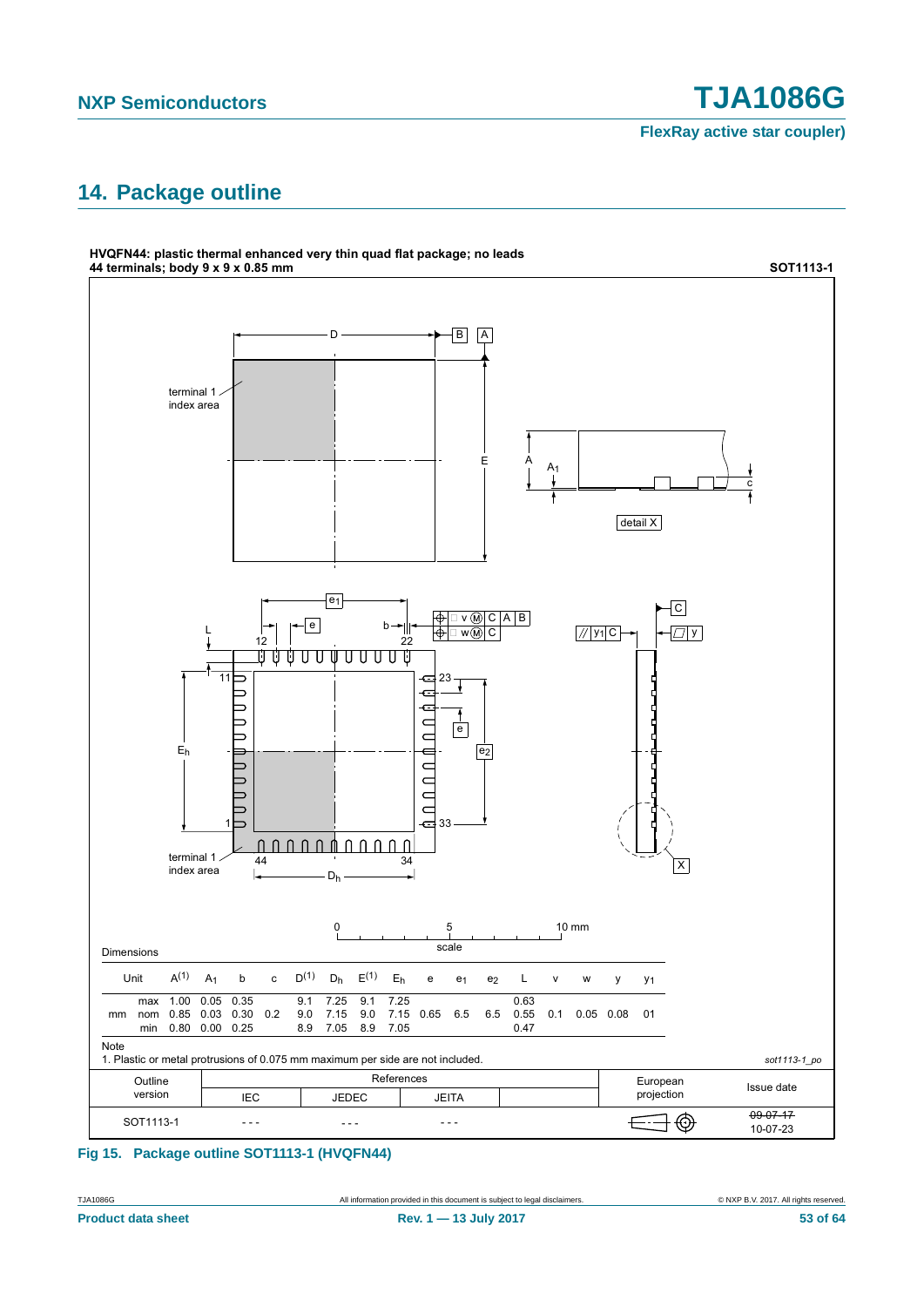### <span id="page-53-0"></span>**15. Soldering of SMD packages**

This text provides a very brief insight into a complex technology. A more in-depth account of soldering ICs can be found in Application Note *AN10365 "Surface mount reflow soldering description"*.

### <span id="page-53-1"></span>**15.1 Introduction to soldering**

Soldering is one of the most common methods through which packages are attached to Printed Circuit Boards (PCBs), to form electrical circuits. The soldered joint provides both the mechanical and the electrical connection. There is no single soldering method that is ideal for all IC packages. Wave soldering is often preferred when through-hole and Surface Mount Devices (SMDs) are mixed on one printed wiring board; however, it is not suitable for fine pitch SMDs. Reflow soldering is ideal for the small pitches and high densities that come with increased miniaturization.

### <span id="page-53-2"></span>**15.2 Wave and reflow soldering**

Wave soldering is a joining technology in which the joints are made by solder coming from a standing wave of liquid solder. The wave soldering process is suitable for the following:

- **•** Through-hole components
- **•** Leaded or leadless SMDs, which are glued to the surface of the printed circuit board

Not all SMDs can be wave soldered. Packages with solder balls, and some leadless packages which have solder lands underneath the body, cannot be wave soldered. Also, leaded SMDs with leads having a pitch smaller than ~0.6 mm cannot be wave soldered, due to an increased probability of bridging.

The reflow soldering process involves applying solder paste to a board, followed by component placement and exposure to a temperature profile. Leaded packages, packages with solder balls, and leadless packages are all reflow solderable.

Key characteristics in both wave and reflow soldering are:

- **•** Board specifications, including the board finish, solder masks and vias
- **•** Package footprints, including solder thieves and orientation
- **•** The moisture sensitivity level of the packages
- **•** Package placement
- **•** Inspection and repair
- **•** Lead-free soldering versus SnPb soldering

#### <span id="page-53-3"></span>**15.3 Wave soldering**

Key characteristics in wave soldering are:

- **•** Process issues, such as application of adhesive and flux, clinching of leads, board transport, the solder wave parameters, and the time during which components are exposed to the wave
- **•** Solder bath specifications, including temperature and impurities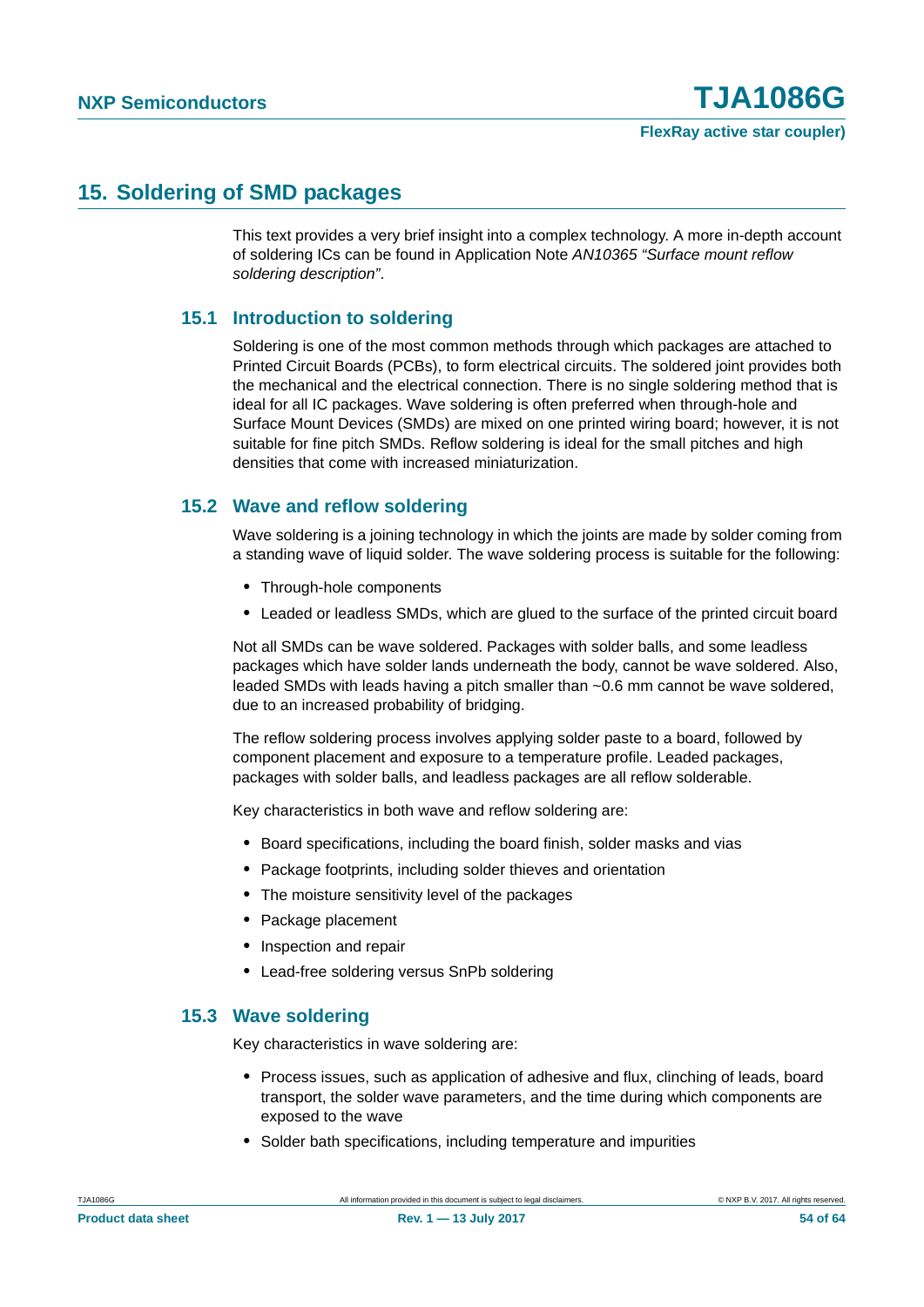#### <span id="page-54-2"></span>**15.4 Reflow soldering**

Key characteristics in reflow soldering are:

- **•** Lead-free versus SnPb soldering; note that a lead-free reflow process usually leads to higher minimum peak temperatures (see [Figure 16\)](#page-55-0) than a SnPb process, thus reducing the process window
- **•** Solder paste printing issues including smearing, release, and adjusting the process window for a mix of large and small components on one board
- **•** Reflow temperature profile; this profile includes preheat, reflow (in which the board is heated to the peak temperature) and cooling down. It is imperative that the peak temperature is high enough for the solder to make reliable solder joints (a solder paste characteristic). In addition, the peak temperature must be low enough that the packages and/or boards are not damaged. The peak temperature of the package depends on package thickness and volume and is classified in accordance with [Table 17](#page-54-0) and [18](#page-54-1)

#### <span id="page-54-0"></span>**Table 17. SnPb eutectic process (from J-STD-020D)**

| Package thickness (mm) | Package reflow temperature $(°C)$<br>Volume (mm <sup>3</sup> ) |            |  |  |  |
|------------------------|----------------------------------------------------------------|------------|--|--|--|
|                        |                                                                |            |  |  |  |
|                        | < 350                                                          | $\geq 350$ |  |  |  |
| < 2.5                  | 235                                                            | 220        |  |  |  |
| $\geq 2.5$             | 220                                                            | 220        |  |  |  |

#### <span id="page-54-1"></span>**Table 18. Lead-free process (from J-STD-020D)**

| Package thickness (mm) | Package reflow temperature $(°C)$<br>Volume (mm <sup>3</sup> ) |             |        |  |  |  |  |
|------------------------|----------------------------------------------------------------|-------------|--------|--|--|--|--|
|                        |                                                                |             |        |  |  |  |  |
|                        | < 350                                                          | 350 to 2000 | > 2000 |  |  |  |  |
| < 1.6                  | 260                                                            | 260         | 260    |  |  |  |  |
| 1.6 to 2.5             | 260                                                            | 250         | 245    |  |  |  |  |
| > 2.5                  | 250                                                            | 245         | 245    |  |  |  |  |

Moisture sensitivity precautions, as indicated on the packing, must be respected at all times.

Studies have shown that small packages reach higher temperatures during reflow soldering, see [Figure 16](#page-55-0).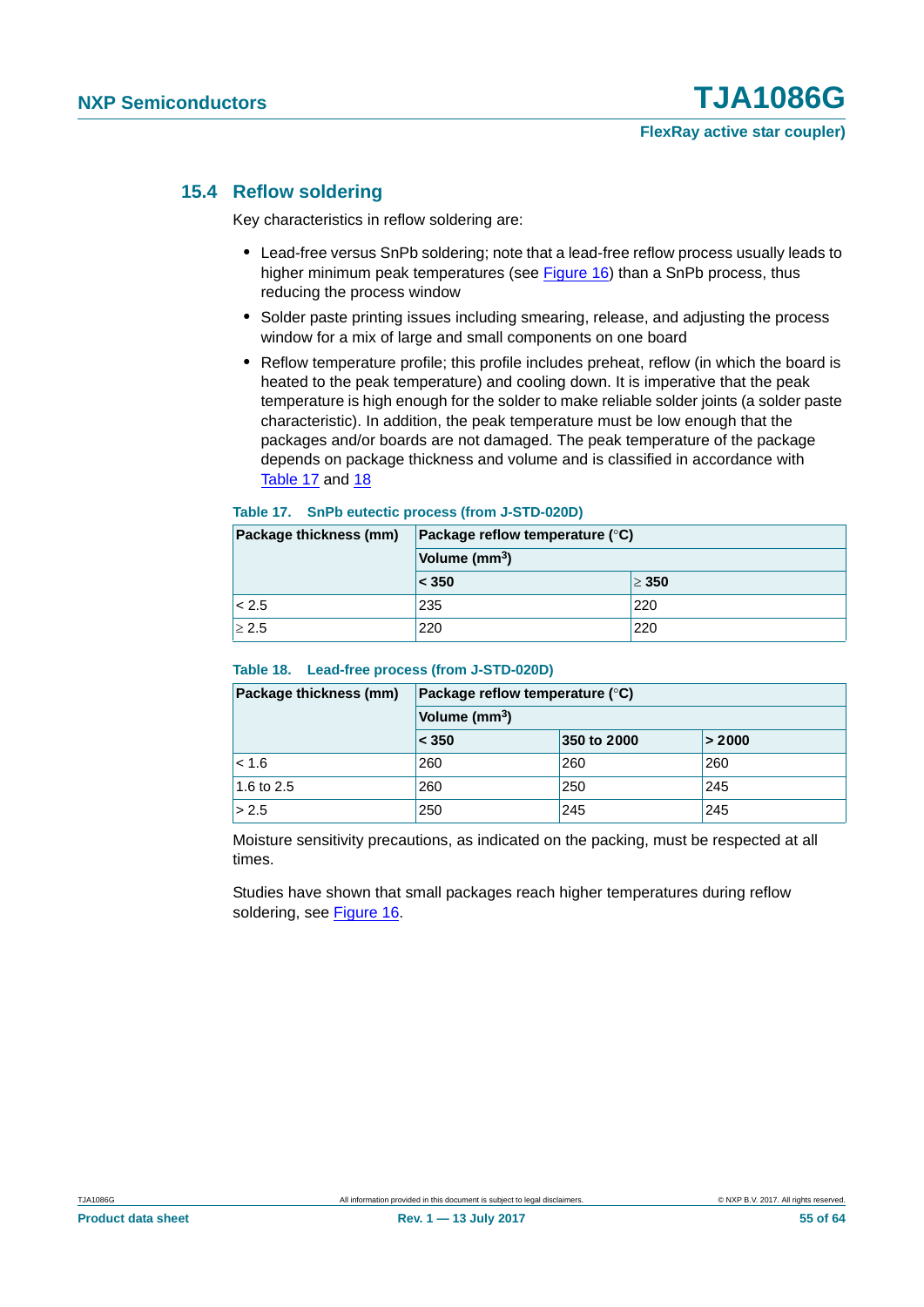**FlexRay active star coupler)**



<span id="page-55-0"></span>For further information on temperature profiles, refer to Application Note *AN10365 "Surface mount reflow soldering description"*.

**Product data sheet Rev. 1 — 13 July 2017 56 of 64**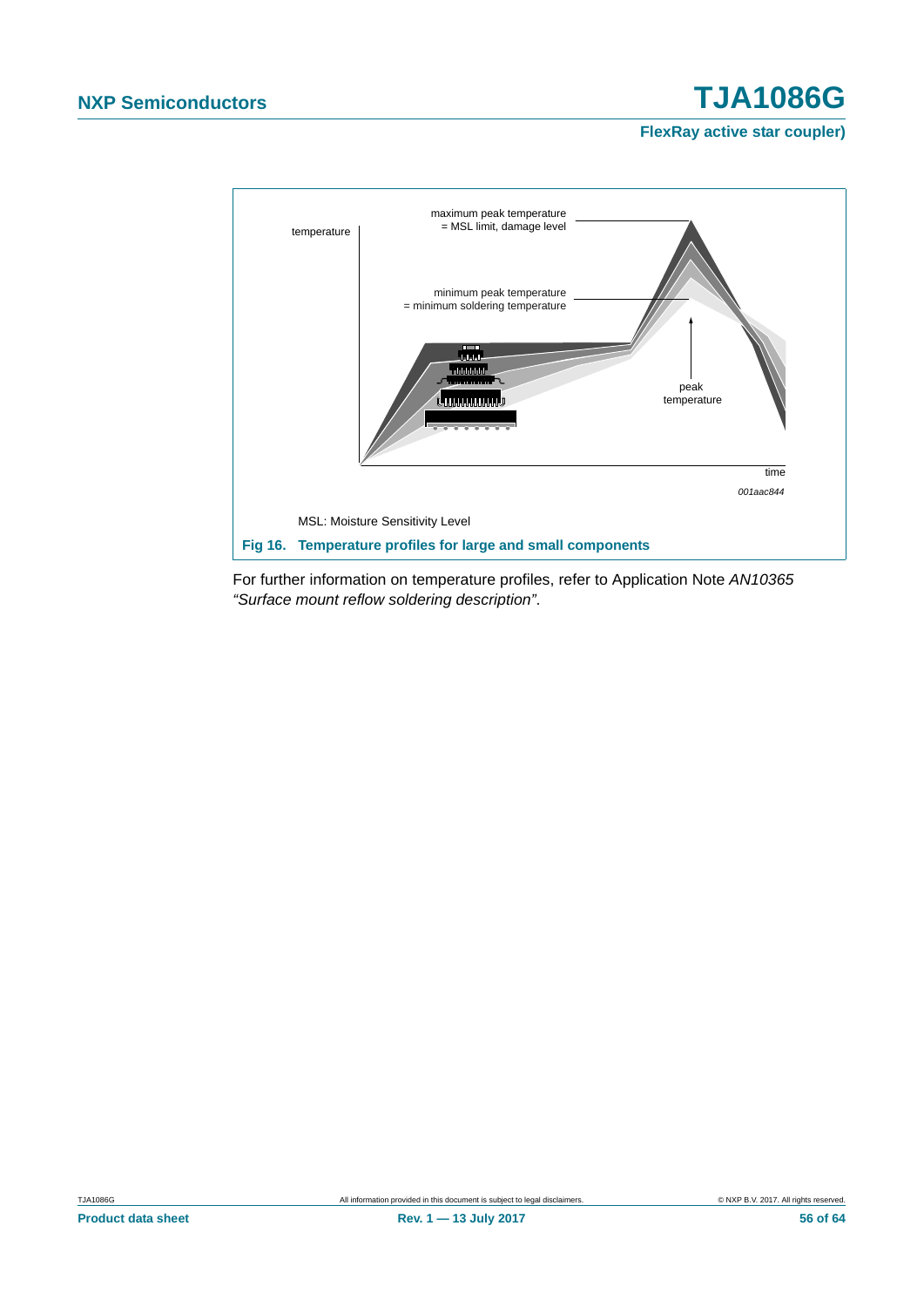## <span id="page-56-0"></span>**16. Appendix: EPL 3.0.1/ISO17458-4 to TJA1086G parameter conversion**

#### **Table 19. EPL 3.0.1/ISO17458-4 to TJA1086G conversion**

*This table maps the EPL 3.0.1 parameters names to those in the TJA1086G. Values are provided for reference only (see the characteristics tables for comprehensive listings of guaranteed parameter values).*

| EPL 3.0.1                                                 |       |            |             | <b>TJA1086G</b>                                                           |             |            |             |
|-----------------------------------------------------------|-------|------------|-------------|---------------------------------------------------------------------------|-------------|------------|-------------|
| <b>Symbol</b>                                             | Min   | <b>Max</b> | <b>Unit</b> | <b>Symbol</b>                                                             | Min         | <b>Max</b> | <b>Unit</b> |
| dBusTx01                                                  | 6     | 18.75      | ns          | $t_{r(\text{dif})(bus)}$                                                  | 6           | 18.75      | ns          |
| dBusTx10                                                  | 6     | 18.75      | ns          | $t_{f(di)(bus)}$                                                          | 6           | 18.75      | ns          |
| uStarTxactive                                             | 600   | 2000       | mV          | $ V_{OH(dif)} ,  V_{OL(dif)} $                                            | 600         | 2000       | mV          |
| uStarTxidle                                               | 0     | 30         | mV          | $ V_{o(idle)(dif)} $                                                      | $\mathbf 0$ | 25         | mV          |
| dBranchRxActiveMax                                        | 650   | 2600       | μs          | $t_{\text{detCL(bus)}}$                                                   | 650         | 2600       | μs          |
| $R_{CM1}$ , $R_{CM2}$                                     | 10    | 40         | $k\Omega$   | $R_i$ (pins BP and BM)                                                    | 10          | 40         | $k\Omega$   |
| <b>uCM</b>                                                | $-10$ | $+15$      | V           | $V_{cm}$ [1]                                                              | $-10$       | $+15$      | V           |
| uStarUVV <sub>BAT</sub>                                   | 4     | 5.5        | V           | V <sub>uvd(VBAT)</sub>                                                    | 4.45        | 4.715      | V           |
| uStarUVV <sub>CC</sub>                                    | 4     |            | V           | $V_{uvd(VCC)}$                                                            | 4.45        | 4.715      | V           |
| dStarUVV <sub>CC</sub>                                    |       | 1000       | ms          | $t_{\text{det(uv)}(VCC)}$                                                 | 5           | 100        | μS          |
| $\mathsf{iBP}_{\mathsf{Leak}}$                            |       | 25         | μA          | $ I_{LI(BP)} $                                                            |             | 5          | μA          |
| iBM <sub>Leak</sub>                                       |       | 25         | μA          | $ I_{LI(BM)} $                                                            |             | 5          | μA          |
| <b>iBM</b> GNDShortMax                                    |       | 60         | mA          | $ I_{O(sc)} $ (pin BM)                                                    | L           | 60         | mA          |
| <b>iBP</b> GNDShortMax                                    |       | 60         | mA          | $ I_{O(SC)} $ (pin BP)                                                    |             | 60         | mA          |
| iBM <sub>BAT48ShortMax</sub>                              |       | 72         | mA          | $ I_{O(SC)} $ (pin BM)                                                    |             | 60         | mA          |
| iBP <sub>BAT48ShortMax</sub>                              |       | 72         | mA          | $ I_{O(sc)} $ (pin BP)                                                    |             | 60         | mA          |
| iBM <sub>BAT27ShortMax</sub>                              |       | 60         | mA          | $ I_{O(sc)} $ (pin BM)                                                    |             | 60         | mA          |
| iBP <sub>BAT27ShortMax</sub>                              |       | 60         | mA          | $ I_{O(sc)} $ (pin BP)                                                    |             | 60         | mA          |
| functional class: Active Star - bus guardian interface    |       |            |             | implemented (see Section 2.4)                                             |             |            |             |
| dStarDelay10                                              |       | 150        | ns          | $t_{d(bus-TRXD)} + t_{d(TRXD-bus)}$                                       | L.          | 150        | ns          |
| dStarDelay01                                              |       | 150        | ns          | $t_{d(bus-TRXD)} + t_{d(TRXD-bus)}$                                       | L           | 150        | ns          |
| dStarAsym                                                 | 0     | 8          | ns          | $ \Delta t_{\sf d(bus-bus)} $                                             |             | 8          | ns          |
| dStarAsym2                                                | 0     | 10         | ns          | $ \Delta t_{d(bus-TRXD)}  +  \Delta t_{d(TRXD-bus)} $                     | ÷,          | 10         | ns          |
| dStarSetUpDelay                                           |       | 500        | ns          | $t_{\text{det}(\text{act})(\text{TXEN})} + t_{\text{d}(\text{TXD-TRXD})}$ | 20          | 130        | ns          |
|                                                           |       |            |             | $t_{\text{det}(\text{act})(\text{bus})} + t_{\text{d}(\text{bus-TRXD})}$  | 100         | 285        | ns          |
| dStarGoToSleep                                            | 640   | 6400       | ms          | t <sub>to_stargotosleep</sub>                                             | 640         | 6400       | ms          |
| dStarWakeupReactionTime                                   |       | 70         | μS          | $t_{d(bus)(wake-act)}$                                                    |             | 18         | μs          |
| device qualification according to AEC-Q100 (Rev. F)       |       |            |             | see Section 2.1                                                           |             |            |             |
| $T_{\sf AMB}$ Class1                                      | -40   | $+125$     | $^{\circ}C$ | $T_{amb}$                                                                 | $-40$       | $+125$     | °C          |
| iBM <sub>-5VshortMax</sub>                                |       | 60         | mA          | $ I_{O(sc)} $ (pin BM)                                                    |             | 60         | mA          |
| iBP <sub>-5VshortMax</sub>                                |       | 60         | mA          | $ I_{O(sc)} $ (pin BP)                                                    |             | 60         | mA          |
| functional class: Active Star - voltage regulator control |       |            |             | implemented (see Section 2.4)                                             |             |            |             |
| <b>iBM</b> BPShortMax                                     |       | 60         | mA          | $ I_{O(SC)} $ (BP to BM)                                                  |             | 60         | mA          |
| <b>iBP</b> BMShortMax                                     |       | 60         | mA          | $ I_{O(sc)} $ (BM to BP)                                                  |             | 60         | mA          |
| iBM <sub>BAT60ShortMax</sub>                              |       | 90         | mA          | $ I_{O(sc)} $ (pin BP)                                                    |             | 60         | mA          |
| iBP <sub>BAT60ShortMax</sub>                              |       | 90         | mA          | $ I_{O(SC)} $ (pin BM)                                                    |             | 60         | mA          |

TJA1086G **All information provided in this document** is subject to legal disclaimers. © NXP B.V. 2017. All rights reserved.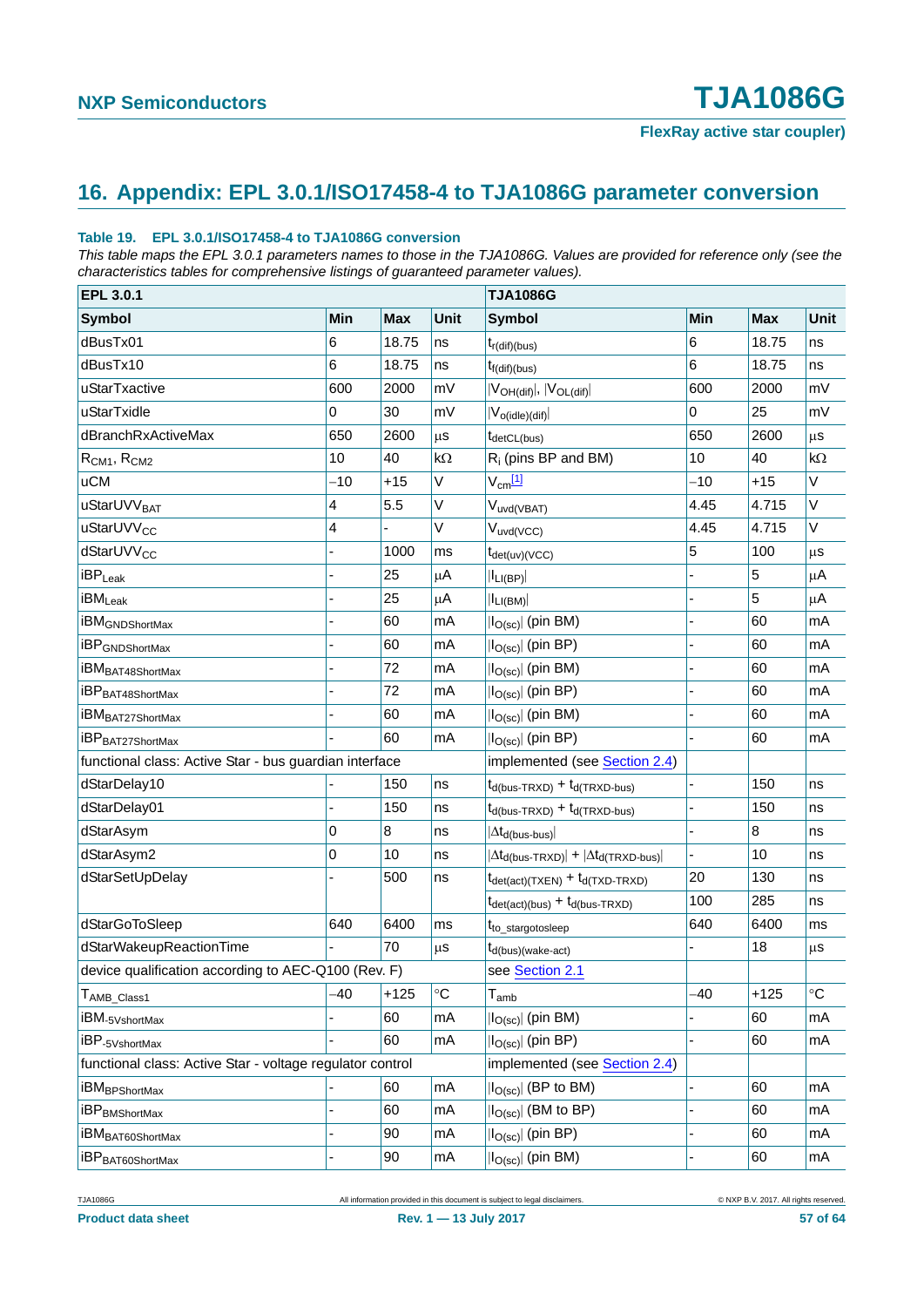#### **Table 19. EPL 3.0.1/ISO17458-4 to TJA1086G conversion** *…continued*

*This table maps the EPL 3.0.1 parameters names to those in the TJA1086G. Values are provided for reference only (see the characteristics tables for comprehensive listings of guaranteed parameter values).*

| EPL 3.0.1                                                                  |                         |                         |             | <b>TJA1086G</b>                                                                                                 |                     |                  |             |
|----------------------------------------------------------------------------|-------------------------|-------------------------|-------------|-----------------------------------------------------------------------------------------------------------------|---------------------|------------------|-------------|
| <b>Symbol</b>                                                              | Min                     | <b>Max</b>              | <b>Unit</b> | <b>Symbol</b>                                                                                                   | Min                 | <b>Max</b>       | <b>Unit</b> |
| uBias - Non-Low Power                                                      | 1800                    | 3200                    | mV          | $V_{o(idle)(BP)}, V_{o(idle)(BM)}$ <sup>[2]</sup>                                                               | 1800                | 3150             | mV          |
| uBias - Low Power                                                          | $-200$                  | $+200$                  | mV          | $V_{o(idle)(BP)}, V_{o(idle)(BM)}$ <sup>[3]</sup>                                                               | $-100$              | $+100$           | mV          |
| dStarUVV <sub>BAT</sub>                                                    |                         | 1000                    | ms          | t <sub>det(uv)</sub> (VBAT)                                                                                     | 5                   | 150              | $\mu$ s     |
| uStarUVV <sub>IO</sub>                                                     | $\overline{a}$          |                         | $\vee$      | $V_{uvd(VIO)}$                                                                                                  | 2.55                | 2.765            | $\vee$      |
| dStarUVV <sub>IO</sub>                                                     |                         | 1000                    | ms          | $t_{\text{det(uv)}(VIO)}$                                                                                       | 5                   | 100              | μs          |
| uINH1 <sub>Not_Sleep</sub>                                                 | <b>uVBAT</b><br>$-1V$   |                         | V           | V <sub>OH</sub> (pin INH)                                                                                       | $V_{BAT}$ –<br>0.8V | $V_{\text{BAT}}$ | V           |
| ilNH1 <sub>Leak</sub>                                                      |                         | 10                      | μA          | I <sub>L</sub> (pin INH)                                                                                        | $-3$                | $+3$             | μA          |
| dStarTSSLengthChange                                                       | $-450$                  | $\mathbf 0$             | ns          | $-(t_{\text{det}(\text{act})(\text{bus})} + t_{\text{det}(\text{act})(\text{TRXD})})$                           | $-410$              |                  | ns          |
|                                                                            |                         |                         |             | <sup>-t</sup> det(act)(bus)                                                                                     |                     | $-100$           | ns          |
| dStarFES1LengthChange                                                      | 0                       | 450                     | ns          | t <sub>det(idle)</sub> (bus)                                                                                    | 50                  |                  | ns          |
|                                                                            |                         |                         |             | $t_{\text{det(idle)}(bus)} + t_{\text{det(idle)}(TRXD)}$                                                        |                     | 400              | ns          |
| dStarUVV <sub>Supply</sub>                                                 |                         | $\mathbf{1}$            | ms          | t <sub>det(uv)</sub> (VBUF)                                                                                     | 5                   | 100              | μS          |
| dStarRV <sub>Supply</sub>                                                  |                         | 10                      | ms          | $t_{rec(uv)(VBUF)}$                                                                                             | 5                   | 100              | μs          |
| uStarUVV <sub>Supply</sub>                                                 | $\overline{\mathbf{4}}$ |                         | V           | Vuvd(VBUF)                                                                                                      | 4.2                 | 4.474            | $\vee$      |
| dStarRV <sub>BAT</sub>                                                     |                         | 10                      | ms          | $t_{rec(uv)(VBAT)}$                                                                                             | 5                   | 150              | μs          |
| dStarRV <sub>CC</sub>                                                      |                         | 10                      | ms          | $t_{rec(uv)(VCC)}$                                                                                              | 5                   | 100              | μs          |
| dStarRV <sub>IO</sub>                                                      |                         | 10                      | ms          | $t_{rec(uv)(VIO)}$                                                                                              | 5                   | 100              | μs          |
| dWU <sub>Interrupt</sub>                                                   | 0.13                    | $\mathbf{1}$            | $\mu$ s     | t <sub>sup(int)wake</sub>                                                                                       | 130                 | 1000             | ns          |
| dWU <sub>0Detect</sub>                                                     | 1                       | $\overline{\mathbf{4}}$ | $\mu$ s     | t <sub>det(wake)DATA_0</sub>                                                                                    | 1                   | 4                | $\mu$ s     |
| dWU <sub>IdleDetect</sub>                                                  | $\mathbf{1}$            | $\overline{4}$          | μS          | t <sub>det(wake)idle</sub>                                                                                      | 1                   | 4                | μs          |
| dWU <sub>Timeout</sub>                                                     | 48                      | 140                     | $\mu$ s     | t <sub>det(wake)tot</sub>                                                                                       | 50                  | 115              | μs          |
| dStarWakePulseFilter                                                       | 1                       | 500                     | $\mu$ S     | t <sub>det(wake)</sub> (LWU)                                                                                    | 2.9                 | 175              | μs          |
| <b>iBPLeakGND</b>                                                          |                         | 1600                    | μA          | $ I_{LI(BP)} $                                                                                                  |                     | 1600             | μA          |
| <b>iBM</b> LeakGND                                                         |                         | 1600                    | μA          | $ I_{LI(BM)} $                                                                                                  | $\blacksquare$      | 1600             | μA          |
| dStarWakeupReactionlocal                                                   |                         | 100                     | $\mu$ s     | t <sub>d</sub> (LWUwake-INHH)                                                                                   | $\mathbf 0$         | 100              | $\mu$ s     |
| dStarSymbolLengthChange                                                    | $-300$                  | $+450$                  | ns          | $\Delta t_{\text{det}(\text{act-idle})(\text{bus})}$ +<br>$\Delta t_{\text{det}(\text{act-idle})(\text{TRXD})}$ | $-125$              | $+125$           | ns          |
| functional class: Active Star - logic level adaptation                     |                         |                         |             | implemented (see Section 2.4)                                                                                   |                     |                  |             |
| functional class: Active Star - increased voltage amplitude<br>transmitter |                         |                         |             | implemented (see Section 2.4)                                                                                   |                     |                  |             |
| $u$ ESD <sub>EXT</sub>                                                     | 6                       |                         | kV          | V <sub>ESD</sub> : HBM on pins BP and<br>BM to GND                                                              | 8                   |                  | kV          |
|                                                                            |                         |                         |             | V <sub>ESD</sub> : HBM on pins LWU and<br>V <sub>BAT</sub> to GND                                               | 6                   |                  | kV          |
| <b>uESD<sub>INT</sub></b>                                                  | 2                       |                         | kV          | $ V_{ESD} $ (HBM on any other pin)                                                                              | $\overline{4}$      |                  | kV          |
| uESD <sub>IEC</sub>                                                        | 6                       |                         | kV          | IEC61000-4-2 on pins BP and<br>BM to GND                                                                        | 6                   |                  | kV          |
| UVBAT-WAKE                                                                 | $\overline{a}$          | $\overline{7}$          | V           | <b>VBAT</b>                                                                                                     | 4.75                | 60               | V           |
| dBusTxai                                                                   |                         | $30\,$                  | ns          | t <sub>r(dif)(bus)</sub> (DATA_0 to idle)                                                                       |                     | 30               | ns          |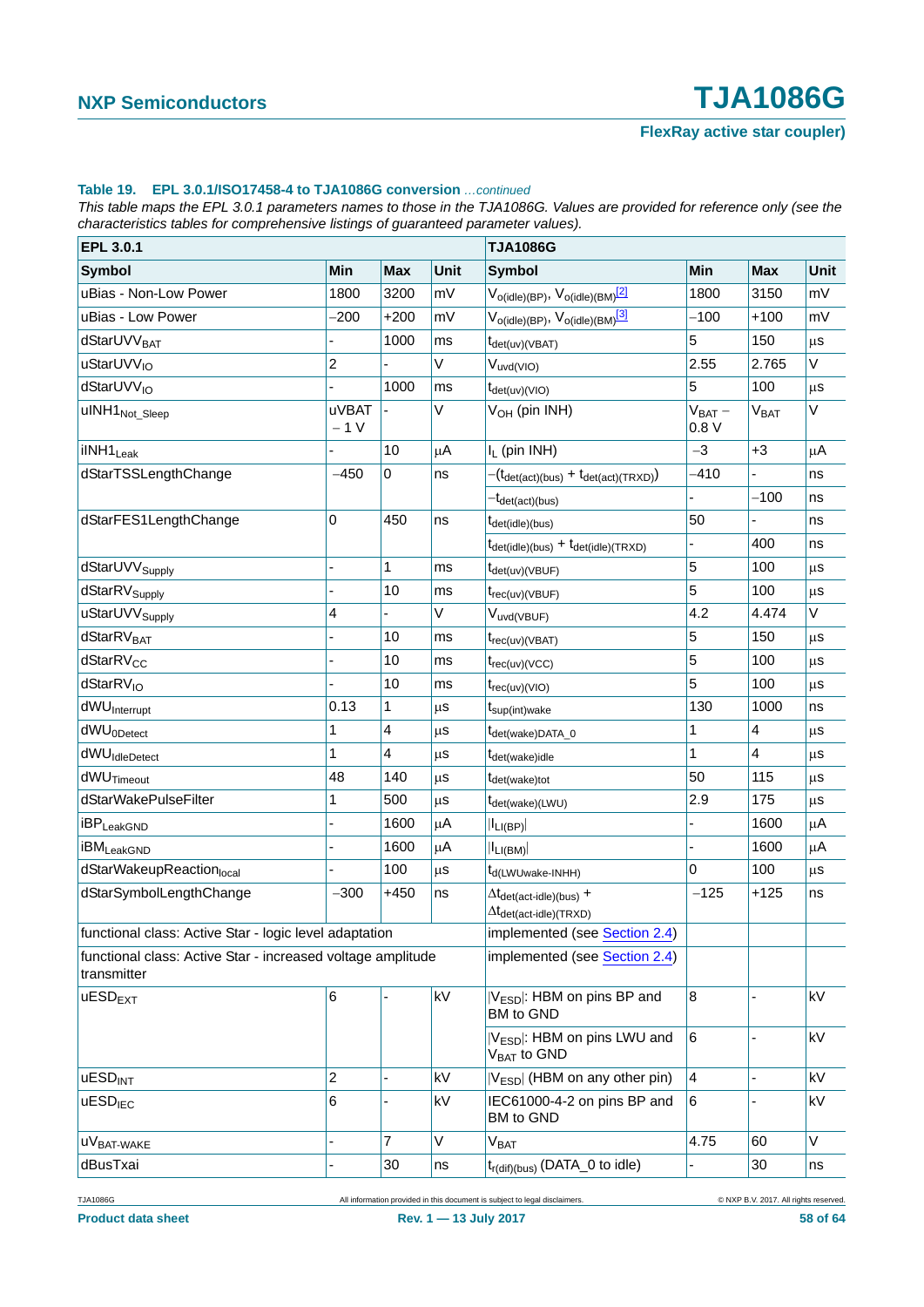#### **Table 19. EPL 3.0.1/ISO17458-4 to TJA1086G conversion** *…continued*

*This table maps the EPL 3.0.1 parameters names to those in the TJA1086G. Values are provided for reference only (see the characteristics tables for comprehensive listings of guaranteed parameter values).*

| EPL 3.0.1                                                                                                         |      |                  |             | <b>TJA1086G</b>                                                                                                                                          |                    |                    |      |
|-------------------------------------------------------------------------------------------------------------------|------|------------------|-------------|----------------------------------------------------------------------------------------------------------------------------------------------------------|--------------------|--------------------|------|
| <b>Symbol</b>                                                                                                     | Min  | <b>Max</b>       | <b>Unit</b> | <b>Symbol</b>                                                                                                                                            | Min                | <b>Max</b>         | Unit |
| dBusTxia                                                                                                          |      | 30               | ns          | $t_{f(di)(bus)}$ (idle to DATA_0)                                                                                                                        |                    | 30                 | ns   |
| valid operating modes when $V_{\text{StarSupply}} =$ nominal; $V_{\text{BAT}} \geq 7 V$ ;<br>$V_{CC}$ = nominal   |      |                  |             | AS_Sleep, AS_Standby, AS_Normal                                                                                                                          |                    |                    |      |
| valid operating modes when $V_{\text{StarSupply}} =$ nominal; $V_{\text{BAT}} \geq 5.5 V$ ;<br>$V_{CC}$ = nominal |      |                  |             | AS_Sleep, AS_Standby, AS_Normal                                                                                                                          |                    |                    |      |
| dBusTxDif                                                                                                         |      | 3                | ns          | $ \Delta t_{(r-f)(dif)} $                                                                                                                                |                    | 3                  | ns   |
| R <sub>StarTransmitter</sub>                                                                                      |      | product-specific |             | $Z_{o(eq)(TX)}$                                                                                                                                          | 35                 | 100                | Ω    |
| dStarSymbolEndLengthChange                                                                                        | 0    | 450              | ns          | t <sub>det(idle)</sub> (bus)                                                                                                                             | 50                 |                    | ns   |
|                                                                                                                   |      |                  |             | $t_{\text{det(idle)}(bus)} + t_{\text{det(idle)}(TRXD)}$                                                                                                 |                    | 400                | ns   |
| Active star with communication controller interface                                                               |      |                  |             |                                                                                                                                                          |                    |                    |      |
| dStarRxAsym                                                                                                       |      | 10               | ns          | $ \Delta t_{d(bus-TRXD)}  +  \Delta t_{d(TRXD-RXD)} $                                                                                                    |                    | 10                 | ns   |
| dStarRx10                                                                                                         |      | 225              | ns          | $t_{d(bus-TRXD)} + t_{d(TRXD-RXD)}$                                                                                                                      |                    | 135                | ns   |
| dStarRx01                                                                                                         |      | 225              | ns          | $t_{d(bus-TRXD)} + t_{d(TRXD-RXD)}$                                                                                                                      |                    | 135                | ns   |
| dStarRxai                                                                                                         | 50   | 550              | ns          | $t_{\text{det(idle)}(bus)} + t_{\text{d(bus-RXD)}}$                                                                                                      | 50                 |                    | ns   |
|                                                                                                                   |      |                  |             | $t_{\text{det(idle)(bus)}} + t_{\text{d(bus-TRXD)}} +$<br>$t_{\text{det(idle)}(\text{TRXD})} + t_{\text{d}(\text{TRXD-RXD})}$                            |                    | 535                | ns   |
| dStarRxia                                                                                                         | 100  | 550              | ns          | $t_{\text{det}(\text{act})(\text{bus})} + t_{\text{d}(\text{bus-RXD})}$                                                                                  | 100                | $\overline{a}$     | ns   |
|                                                                                                                   |      |                  |             | $t_{\text{det}(\text{act})(\text{bus})} + t_{\text{d}(\text{bus-TRXD})} +$<br>$t_{\text{det}(\text{act})(\text{TRXD})} + t_{\text{d}(\text{TRXD-RXD})}$  |                    | 545                | ns   |
| dStarTxAsym                                                                                                       |      | 10               | ns          | $ \Delta t_{d(TXD-TRXD)} $ + $\Delta  t_{d(TRXD-bus)} $                                                                                                  |                    | 10                 | ns   |
| dStarTx10                                                                                                         |      | 225              | ns          | $t_{d(TXD-TRXD)} + t_{d(TRXD-bus)}$                                                                                                                      |                    | 135                | ns   |
| dStarTx01                                                                                                         |      | 225              | ns          | $t_{d(TXD-TRXD)} + t_{d(TRXD-bus)}$                                                                                                                      |                    | 135                | ns   |
| dStarTxai                                                                                                         |      | 550              | ns          | $t_{\text{det(idle)}(TXEN)} + t_{\text{d}(TXD-TRXD)} +$<br>$t_{\text{det(idle)(TRXD)}} + t_{\text{d(TRXD-bus)}}$                                         |                    | 405                | ns   |
| dStarTxia                                                                                                         |      | 550              | ns          | $t_{\text{det}(\text{act})(\text{TXEN})} + t_{\text{d}(\text{TXD-TRXD})} +$<br>$t_{\text{det}(\text{act})(\text{TRXD})} + t_{\text{d}(\text{TRXD-bus})}$ |                    | 405                | ns   |
| uV <sub>DIG-OUT-HIGH</sub>                                                                                        | 80   | 100              | $\%$        | V <sub>OH</sub> (pin RXD)                                                                                                                                | $V_{IO}$ –<br>0.4  | V <sub>IO</sub>    | V    |
| uV <sub>DIG-OUT-LOW</sub>                                                                                         |      | 20               | $\%$        | V <sub>OL</sub> (pin RXD)                                                                                                                                |                    | 0.4                | V    |
| uV <sub>DIG-IN-HIGH</sub>                                                                                         |      | 70               | $\%$        | V <sub>IH</sub> (pins TXEN and BGE)                                                                                                                      | $0.7V_{IO}$        | 5.5                | V    |
| uV <sub>DIG-IN-LOW</sub>                                                                                          | 30   |                  | $\%$        | V <sub>II</sub> (pins TXEN and BGE)                                                                                                                      | $-0.3$             | 0.3V <sub>10</sub> | V    |
| uData0                                                                                                            | -300 | $-150$           | mV          | V <sub>IL(dif)</sub> (pins BP and BM)                                                                                                                    | -300               | $-150$             | mV   |
| uData1                                                                                                            | 150  | 300              | mV          | V <sub>IH(dif)</sub> (pins BP and BM)                                                                                                                    | 150                | 300                | mV   |
| uData1 -  uData0                                                                                                  | -30  | $+30$            | mV          | $\Delta V_{i(dif)(H-L)}$                                                                                                                                 | -30                | $+30$              | mV   |
| uStarLogic_1                                                                                                      |      | 60               | $\%$        | V <sub>IH</sub> (pin TXD)                                                                                                                                | 0.6V <sub>10</sub> | 5.5                | V    |
| uStarLogic_0                                                                                                      | 40   |                  | $\%$        | $V_{IL}$ (pin TXD)                                                                                                                                       | $-0.3$             | 0.4V <sub>10</sub> | V    |
| dStarRxD <sub>R15</sub> + dStarRxD <sub>F15</sub>                                                                 |      | 13               | ns          | $t_{(r+f)}$ (pin RXD)                                                                                                                                    |                    | 13                 | ns   |
| functional class: Active Star - communication controller interface                                                |      |                  |             | implemented                                                                                                                                              |                    |                    |      |
| dStarTxRxai                                                                                                       |      | 325              | ns          | t <sub>d(TXEN-RXD)</sub>                                                                                                                                 |                    | 150                | ns   |
| C_StarTxD                                                                                                         |      | 10               | pF          | $C_i$ (pin TXD)                                                                                                                                          | $\blacksquare$     | 10                 | pF   |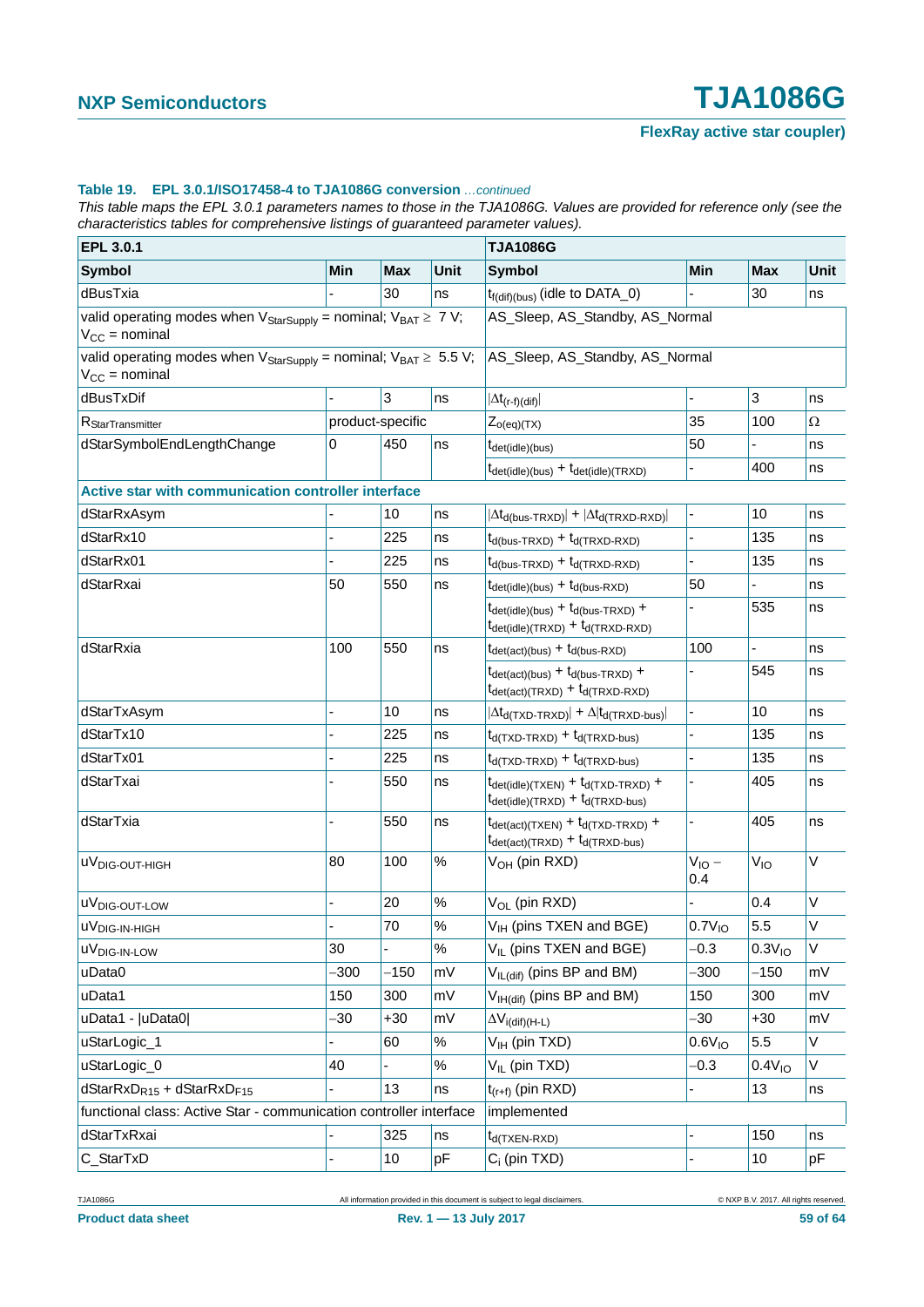#### **Table 19. EPL 3.0.1/ISO17458-4 to TJA1086G conversion** *…continued*

*This table maps the EPL 3.0.1 parameters names to those in the TJA1086G. Values are provided for reference only (see the characteristics tables for comprehensive listings of guaranteed parameter values).*

| EPL 3.0.1                                         |             |                  | <b>TJA1086G</b> |                                                                                                                  |                    |                    |             |
|---------------------------------------------------|-------------|------------------|-----------------|------------------------------------------------------------------------------------------------------------------|--------------------|--------------------|-------------|
| <b>Symbol</b>                                     | Min         | <b>Max</b>       | Unit            | <b>Symbol</b>                                                                                                    | Min                | <b>Max</b>         | <b>Unit</b> |
| uV <sub>DIG-OUT-UV</sub>                          |             | 500              | mV              | V <sub>O</sub> (pin RXD) <sup>[4]</sup>                                                                          |                    | 500                | mV          |
| uData0_LP                                         | $-400$      | $-100$           | mV              | V <sub>IL(dif)</sub> (pins BP and BM)                                                                            | $-400$             | $-125$             | ∣mV         |
| uV <sub>DIG-OUT-OFF</sub>                         |             | product specific |                 | V <sub>O</sub> (pin RXD) <sup>[5]</sup>                                                                          | $V_{IO}$ –<br>500  | $V_{IO}$           | mV          |
| dStarTSSLengthChange_TxD_Bus                      | -450        | $\pmb{0}$        | ns              | $-(t_{\text{det}(\text{act})(\text{TXEN})} + t_{\text{det}(\text{act})(\text{TRXD})})$                           | $-270$             |                    | ns          |
|                                                   |             |                  |                 | <sup>-t</sup> det(act)(TXEN)                                                                                     |                    | $-20$              | ns          |
| dStarFES1LengthChange_TxD_Bus                     | $\mathbf 0$ | 450              | ns              | t <sub>det(idle)</sub> (TXEN)                                                                                    | 20                 |                    | ns          |
|                                                   |             |                  |                 | $t_{\text{det(idle)}(\text{TXEN})} + t_{\text{det(idle)}(\text{TRXD})}$                                          |                    | 270                | ns          |
| dStarSymbolLengthChange_TxD_Bus                   | $-300$      | $+400$           | ns              | $\Delta t_{\text{det}(\text{act-idle})(\text{TXEN})}$ +<br>$\Delta t_{\text{det}(\text{act-idle})(\text{TRXD})}$ | $-75$              | $+75$              | ns          |
| dStarTSSLengthChange_Bus_RxD                      | -450        | $\pmb{0}$        | ns              | $-(t_{\text{det}(\text{act})(\text{bus})} + t_{\text{det}(\text{act})(\text{TRXD})})$                            | $-410$             |                    | ns          |
|                                                   |             |                  |                 | <sup>-t</sup> det(act)(bus)                                                                                      |                    | $-100$             | ns          |
| dStarFES1LengthChange_Bus_RxD                     | $\mathbf 0$ | 450              | ns              | t <sub>det(idle)(bus)</sub>                                                                                      | 50                 |                    | ns          |
|                                                   |             |                  |                 | $t_{\text{det(idle)}(bus)} + t_{\text{det(idle)}(TRXD)}$                                                         |                    | 400                | ns          |
| dStarSymbolLengthChange_Bus_RxD                   | -300        | $+400$           | ns              | $\Delta t_{\text{det}(\text{act-idle})(\text{bus})}$ +<br>$\Delta t_{\text{det}(\text{act-idle})(\text{TRXD})}$  | $-125$             | +125               | ns          |
| dStarActivityDetection                            | 100         | 250              | ns              | $t_{\text{det}(\text{act})(\text{bus})}$                                                                         | 100                | 210                | ns          |
| dStarIdleDetection                                | 50          | 200              | ns              | t <sub>det(idle)</sub> (bus)                                                                                     | 50                 | 200                | ns          |
| dStarRxD <sub>R15</sub> - dStarRxD <sub>F15</sub> |             | 5                | ns              | $ \Delta t_{(r-f)} $ (pin RXD)                                                                                   |                    | 5                  | ns          |
| dStarTxActiveMax                                  | 650         | 2600             | $\mu$ s         | t <sub>detCL(TXEN)</sub>                                                                                         | 650                | 2600               | μS          |
| dStarTx <sub>reaction</sub>                       |             | 75               | ns              | t <sub>det(idle)</sub> (TXEN)                                                                                    | 20                 | 70                 | ns          |
| Active Star with host interface                   |             |                  |                 |                                                                                                                  |                    |                    |             |
| dStarModeChange <sub>SPI</sub>                    |             | 100              | μS              | $t_{t(moch)}$                                                                                                    |                    | 25                 | μs          |
| dStarReactionTime <sub>SPI</sub>                  |             | 200              | μs              | $t_{\text{det(int)}}$                                                                                            |                    | 100                | $\mu$ s     |
| uV <sub>DIG-OUT-HIGH</sub>                        | 80          | 100              | $\%$            | V <sub>OH</sub> (pin SDO)                                                                                        | $V_{IO}$ –<br>0.4  | V <sub>IO</sub>    | V           |
| uV <sub>DIG-OUT-LOW</sub>                         |             | 20               | $\%$            | V <sub>OL</sub> (pins SDO, INTN)                                                                                 | $\blacksquare$     | 0.4                | V           |
| uV <sub>DIG-IN-HIGH</sub>                         |             | 70               | $\%$            | V <sub>IH</sub> (pins SDI, SCSN, SCLK)                                                                           | 0.7V <sub>10</sub> | 5.5                | $\vee$      |
| uV <sub>DIG-IN-LOW</sub>                          | 30          | L                | $\%$            | V <sub>IL</sub> (pins SDI, SCSN, SCLK)                                                                           | $-0.3$             | 0.3V <sub>10</sub> | V           |
| Functional class: Active Star - host interface    |             | implemented      |                 |                                                                                                                  |                    |                    |             |
| <b>SPI</b>                                        | 0.01        | 1                | Mbit/s          | $\rm t_{\rm cl (clk)}$                                                                                           | 0.5                | 100                | μS          |
| uV <sub>DIG-OUT-UV</sub>                          |             | 500              | mV              | V <sub>O</sub> (pins SDO, INTN) <sup>[4]</sup>                                                                   |                    | 500                | mV          |
| uV <sub>DIG-OUT-OFF</sub>                         |             | product specific |                 | V <sub>O</sub> (pins SDO, INTN) <sup>[5]</sup>                                                                   | $\blacksquare$     | 500                | ∣mV         |
| behavior when SCK not connected                   |             |                  |                 | pull-down behavior on SCLK                                                                                       |                    |                    |             |
| behavior when SDI not connected                   |             |                  |                 | pull-down behavior on SDI                                                                                        |                    |                    |             |
| behavior when SCSN not connected                  |             |                  |                 | pull-up behavior on SCSN                                                                                         |                    |                    |             |

<span id="page-59-0"></span>[1] V<sub>cm</sub> is the BP/BM common mode voltage, (V<sub>BP</sub> + V<sub>BM</sub>)/2, and is specified in conditions column for parameters V<sub>IH(dif)</sub> and V<sub>IL(dif)</sub> for pins BP and BM; see [Table 15](#page-35-0). V<sub>cm</sub> is tested on a receiving bus driver with a transmitting bus driver that has a ground offset voltage in the range  $-12.5$  V to  $\overline{+12.5}$  V and transmits a 50/50 pattern.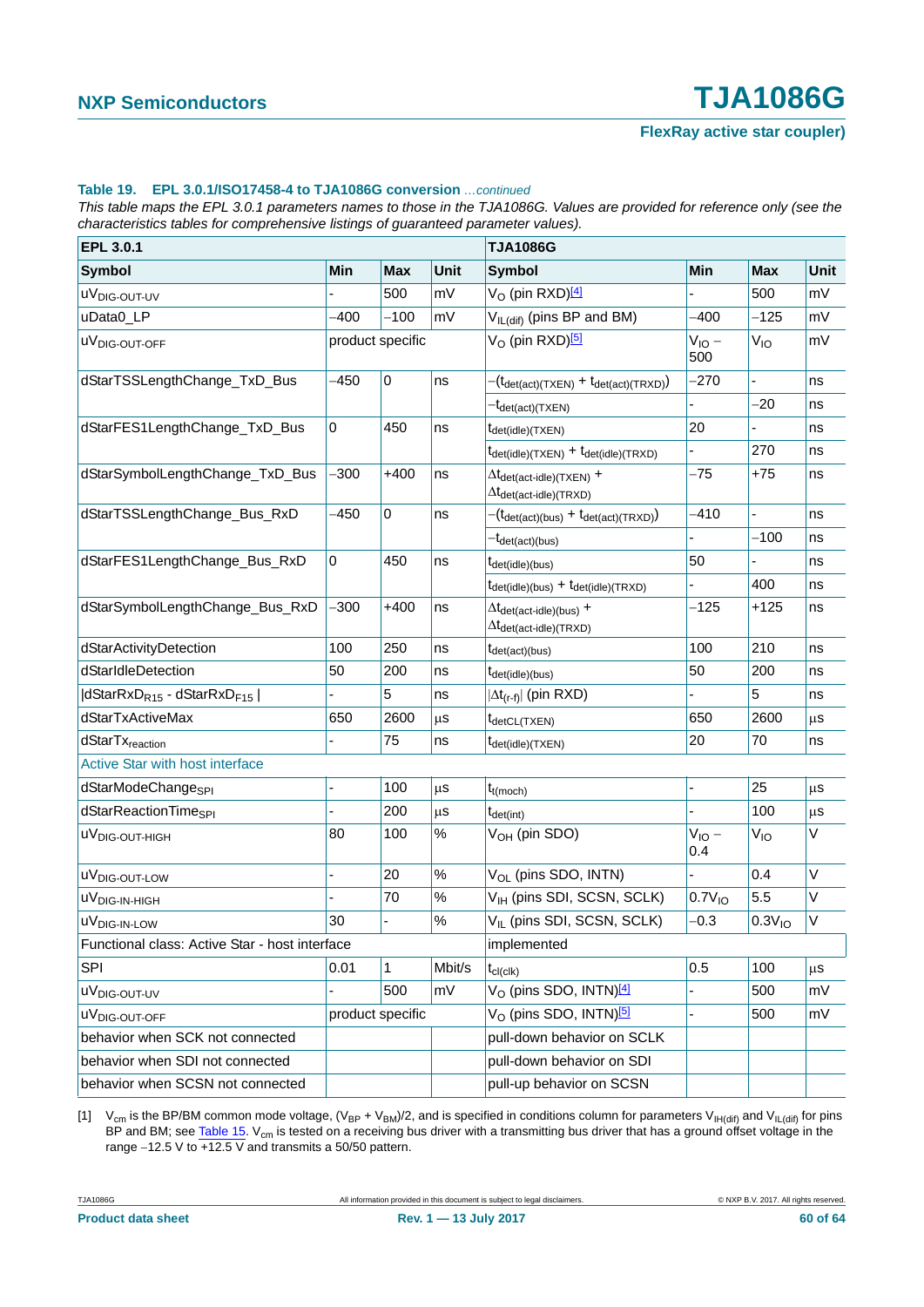- <span id="page-60-3"></span>[2] Min:  $V_{o(idle)(BP)} = V_{o(idle)(BM)} = 0.4V_{BUF} = 0.4$  ' 4.5 V = 1800 mV; max value:  $V_{o(idle)(BP)} = V_{o(idle)(BM)} = 0.6V_{BUF} = 0.6$  ' 5.25 V = 3150 mV; the nominal voltage is 2500 mV.
- <span id="page-60-4"></span>[3] The nominal voltage is 0 mV.
- <span id="page-60-5"></span>[4] When undervoltage on  $V_{10}$
- <span id="page-60-6"></span>[5] When  $V_{CC} = V_{BAT} = V_{BUF} = 0 V$ .

## <span id="page-60-7"></span>**17. Abbreviations**

|                     | <b>Table 20. Abbreviations</b>        |  |  |  |  |  |
|---------------------|---------------------------------------|--|--|--|--|--|
| <b>Abbreviation</b> | <b>Description</b>                    |  |  |  |  |  |
| AS                  | <b>Active Star</b>                    |  |  |  |  |  |
| <b>BSS</b>          | <b>Byte Start Sequence</b>            |  |  |  |  |  |
| CC                  | <b>Communication Controller</b>       |  |  |  |  |  |
| <b>CDM</b>          | <b>Charged Device Model</b>           |  |  |  |  |  |
| ECU                 | <b>Engine Control Unit</b>            |  |  |  |  |  |
| <b>EMC</b>          | <b>Electro Magnetic Compatibility</b> |  |  |  |  |  |
| <b>ESD</b>          | ElectroStatic Discharge               |  |  |  |  |  |
| <b>HBM</b>          | Human Body Model                      |  |  |  |  |  |
| MМ                  | Machine Model                         |  |  |  |  |  |

### <span id="page-60-8"></span>**18. References**

- <span id="page-60-0"></span>**[1] EPL —** FlexRay Communications System Electrical Physical Layer Specification Version 3.0.1, FlexRay Consortium
- <span id="page-60-1"></span>**[2] ISO 17458-4:2013 —** Road vehicles - FlexRay Communications System part 4: Electrical physical layer specification
- <span id="page-60-2"></span>**[3] AH1305 —** TJA1086(G) FlexRay Active Star Coupler application hints, available from NXP Semiconductors

### <span id="page-60-9"></span>**19. Revision history**

**Table 21. Revision history**

| <b>⊺Document ID</b>       | Release date | <b>Data sheet status</b> | Change notice | <b>Supersedes</b> |
|---------------------------|--------------|--------------------------|---------------|-------------------|
| <sup>1</sup> TJA1086G v.1 | 20170713     | Product data sheet       |               |                   |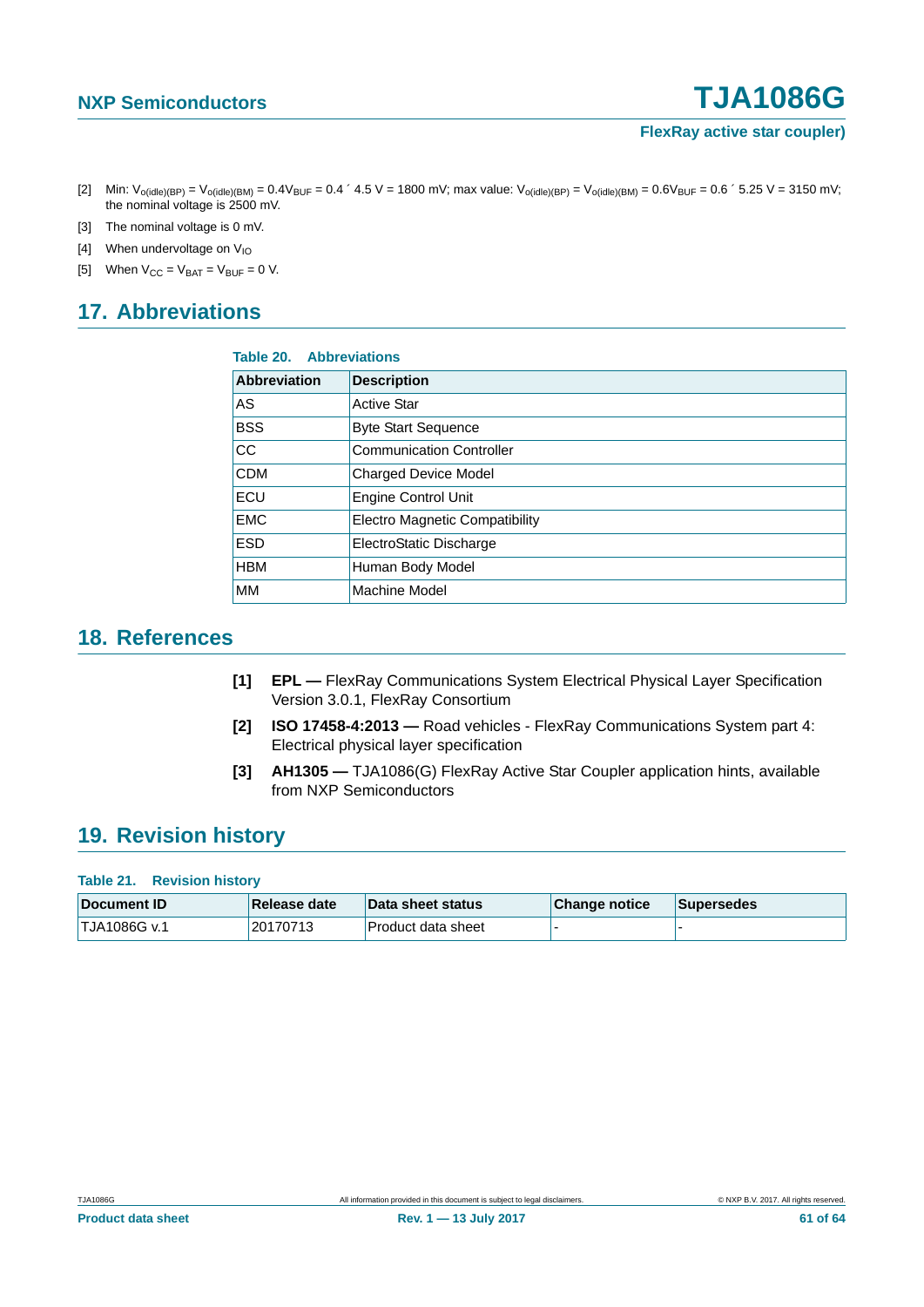## <span id="page-61-3"></span>**20. Legal information**

### <span id="page-61-4"></span>**20.1 Data sheet status**

| Document status[1][2]          | <b>Product status</b> <sup>[3]</sup> | <b>Definition</b>                                                                     |
|--------------------------------|--------------------------------------|---------------------------------------------------------------------------------------|
| Objective [short] data sheet   | Development                          | This document contains data from the objective specification for product development. |
| Preliminary [short] data sheet | Qualification                        | This document contains data from the preliminary specification.                       |
| Product [short] data sheet     | Production                           | This document contains the product specification.                                     |

<span id="page-61-0"></span>[1] Please consult the most recently issued document before initiating or completing a design.

<span id="page-61-1"></span>[2] The term 'short data sheet' is explained in section "Definitions".

<span id="page-61-2"></span>[3] The product status of device(s) described in this document may have changed since this document was published and may differ in case of multiple devices. The latest product status<br>information is available on the Intern

#### <span id="page-61-5"></span>**20.2 Definitions**

**Draft —** The document is a draft version only. The content is still under internal review and subject to formal approval, which may result in modifications or additions. NXP Semiconductors does not give any representations or warranties as to the accuracy or completeness of information included herein and shall have no liability for the consequences of use of such information.

**Short data sheet —** A short data sheet is an extract from a full data sheet with the same product type number(s) and title. A short data sheet is intended for quick reference only and should not be relied upon to contain detailed and full information. For detailed and full information see the relevant full data sheet, which is available on request via the local NXP Semiconductors sales office. In case of any inconsistency or conflict with the short data sheet, the full data sheet shall prevail.

**Product specification —** The information and data provided in a Product data sheet shall define the specification of the product as agreed between NXP Semiconductors and its customer, unless NXP Semiconductors and customer have explicitly agreed otherwise in writing. In no event however, shall an agreement be valid in which the NXP Semiconductors product is deemed to offer functions and qualities beyond those described in the Product data sheet.

### <span id="page-61-6"></span>**20.3 Disclaimers**

**Limited warranty and liability —** Information in this document is believed to be accurate and reliable. However, NXP Semiconductors does not give any representations or warranties, expressed or implied, as to the accuracy or completeness of such information and shall have no liability for the consequences of use of such information. NXP Semiconductors takes no responsibility for the content in this document if provided by an information source outside of NXP Semiconductors.

In no event shall NXP Semiconductors be liable for any indirect, incidental, punitive, special or consequential damages (including - without limitation - lost profits, lost savings, business interruption, costs related to the removal or replacement of any products or rework charges) whether or not such damages are based on tort (including negligence), warranty, breach of contract or any other legal theory.

Notwithstanding any damages that customer might incur for any reason whatsoever, NXP Semiconductors' aggregate and cumulative liability towards customer for the products described herein shall be limited in accordance with the *Terms and conditions of commercial sale* of NXP Semiconductors.

**Right to make changes —** NXP Semiconductors reserves the right to make changes to information published in this document, including without limitation specifications and product descriptions, at any time and without notice. This document supersedes and replaces all information supplied prior to the publication hereof.

#### **Suitability for use in automotive applications —** This NXP

Semiconductors product has been qualified for use in automotive applications. Unless otherwise agreed in writing, the product is not designed, authorized or warranted to be suitable for use in life support, life-critical or safety-critical systems or equipment, nor in applications where failure or malfunction of an NXP Semiconductors product can reasonably be expected to result in personal injury, death or severe property or environmental damage. NXP Semiconductors and its suppliers accept no liability for inclusion and/or use of NXP Semiconductors products in such equipment or applications and therefore such inclusion and/or use is at the customer's own risk.

**Applications —** Applications that are described herein for any of these products are for illustrative purposes only. NXP Semiconductors makes no representation or warranty that such applications will be suitable for the specified use without further testing or modification.

Customers are responsible for the design and operation of their applications and products using NXP Semiconductors products, and NXP Semiconductors accepts no liability for any assistance with applications or customer product design. It is customer's sole responsibility to determine whether the NXP Semiconductors product is suitable and fit for the customer's applications and products planned, as well as for the planned application and use of customer's third party customer(s). Customers should provide appropriate design and operating safeguards to minimize the risks associated with their applications and products.

NXP Semiconductors does not accept any liability related to any default, damage, costs or problem which is based on any weakness or default in the customer's applications or products, or the application or use by customer's third party customer(s). Customer is responsible for doing all necessary testing for the customer's applications and products using NXP Semiconductors products in order to avoid a default of the applications and the products or of the application or use by customer's third party customer(s). NXP does not accept any liability in this respect.

**Limiting values —** Stress above one or more limiting values (as defined in the Absolute Maximum Ratings System of IEC 60134) will cause permanent damage to the device. Limiting values are stress ratings only and (proper) operation of the device at these or any other conditions above those given in the Recommended operating conditions section (if present) or the Characteristics sections of this document is not warranted. Constant or repeated exposure to limiting values will permanently and irreversibly affect the quality and reliability of the device.

**Terms and conditions of commercial sale —** NXP Semiconductors products are sold subject to the general terms and conditions of commercial sale, as published at<http://www.nxp.com/profile/terms>, unless otherwise agreed in a valid written individual agreement. In case an individual agreement is concluded only the terms and conditions of the respective agreement shall apply. NXP Semiconductors hereby expressly objects to applying the customer's general terms and conditions with regard to the purchase of NXP Semiconductors products by customer.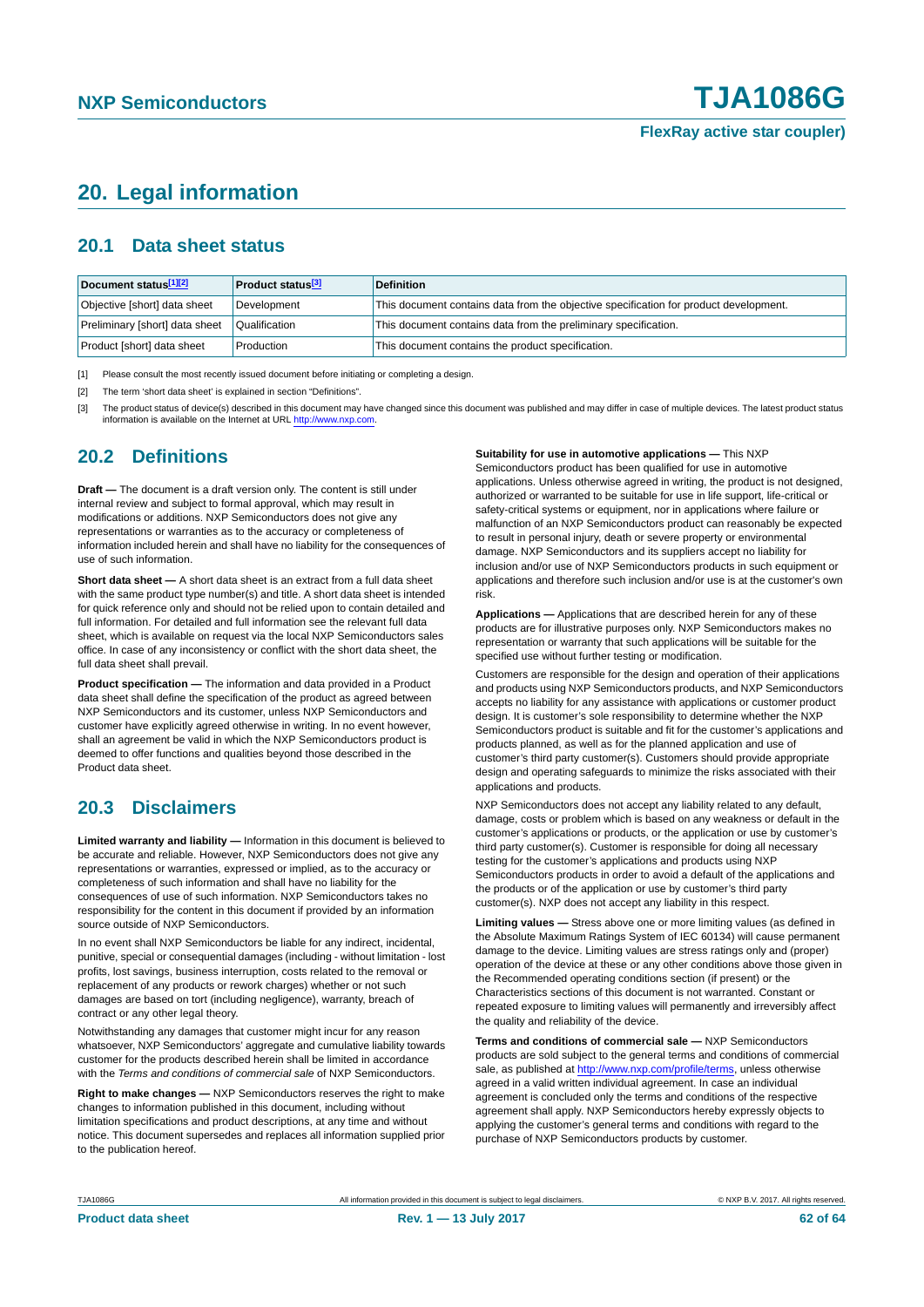**No offer to sell or license —** Nothing in this document may be interpreted or construed as an offer to sell products that is open for acceptance or the grant, conveyance or implication of any license under any copyrights, patents or other industrial or intellectual property rights.

**Export control —** This document as well as the item(s) described herein may be subject to export control regulations. Export might require a prior authorization from competent authorities.

**Translations —** A non-English (translated) version of a document is for reference only. The English version shall prevail in case of any discrepancy between the translated and English versions.

### <span id="page-62-0"></span>**20.4 Licenses**

#### **NXP ICs with FlexRay functionality**

This NXP product contains functionality that is compliant with the FlexRay specifications.

These specifications and the material contained in them, as released by the FlexRay Consortium, are for the purpose of information only. The FlexRay Consortium and the companies that have contributed to the specifications shall not be liable for any use of the specifications.

The material contained in these specifications is protected by copyright and other types of Intellectual Property Rights. The commercial exploitation of the material contained in the specifications requires a license to such Intellectual Property Rights.

These specifications may be utilized or reproduced without any modification, in any form or by any means, for informational purposes only. For any other purpose, no part of the specifications may be utilized or reproduced, in any form or by any means, without permission in writing from the publisher.

The FlexRay specifications have been developed for automotive applications only. They have neither been developed nor tested for non-automotive applications.

The word FlexRay and the FlexRay logo are registered trademarks.

#### <span id="page-62-1"></span>**20.5 Trademarks**

Notice: All referenced brands, product names, service names and trademarks are the property of their respective owners.

### <span id="page-62-2"></span>**21. Contact information**

For more information, please visit: **http://www.nxp.com**

For sales office addresses, please send an email to: **salesaddresses@nxp.com**